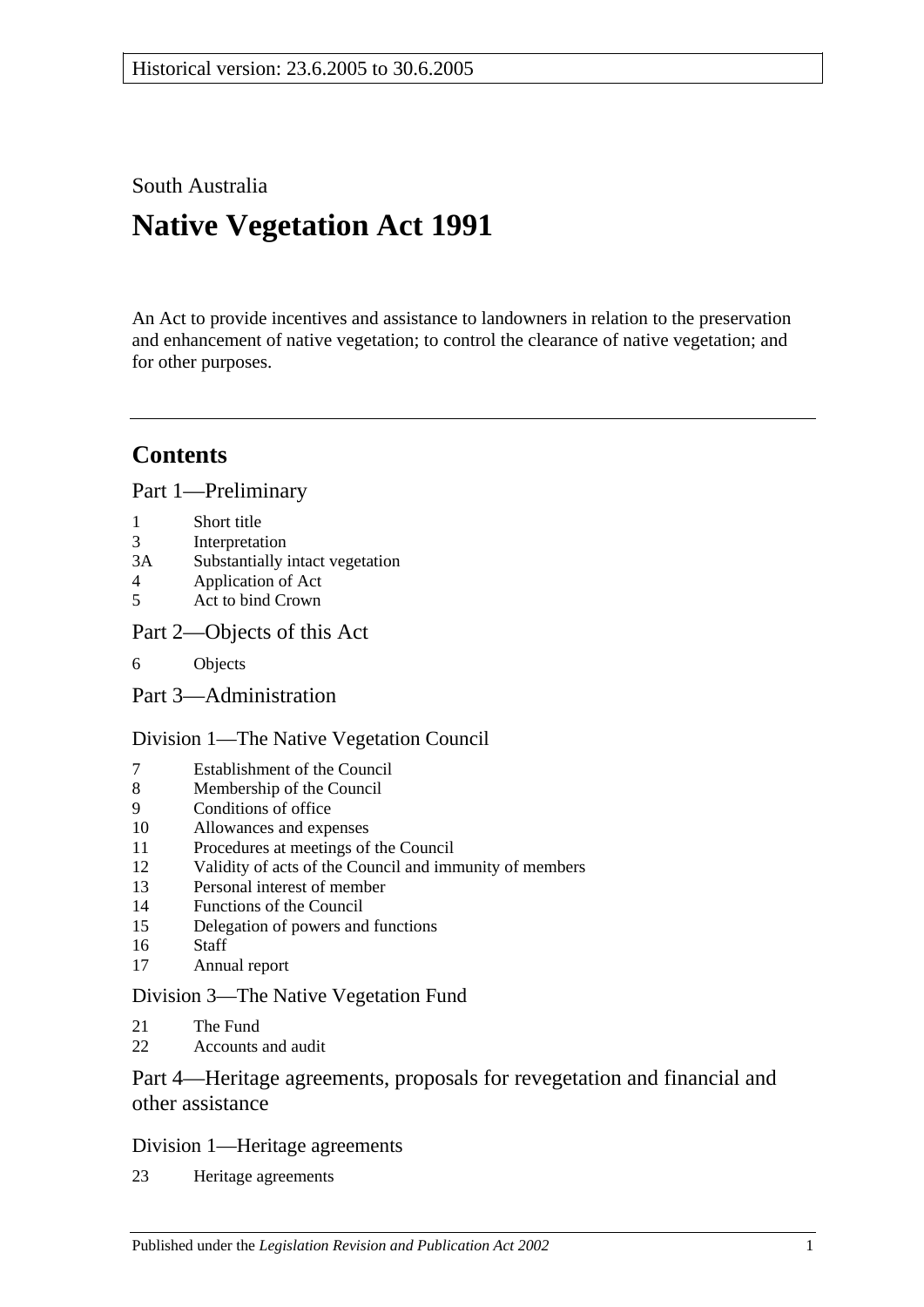- 23A [Effect of heritage agreement](#page-13-0)
- 23B [Registration of heritage agreements](#page-14-0)

#### [Division 2—Approval by the Council of proposal for revegetation](#page-14-1)

- 23D [Application of Division](#page-14-2)
- 23E [Declaration in relation to existing vegetation](#page-14-3)
- 23F [Proposal for revegetation of land](#page-14-4)
- 23G [Information required on application or submission](#page-14-5)
- 23H [Decision by the Council](#page-14-6)
- 23I [Noting of Council's approval against the title to the land](#page-15-0)

#### [Division 3—Financial and other assistance](#page-15-1)

- 24 [Assistance to landowners](#page-15-2)
- 25 [Guidelines](#page-16-0)

#### [Part 5—Clearance and enforcement](#page-17-0)

#### [Division 1—Control of clearance](#page-17-1)

- 26 [Offence of clearing native vegetation contrary to this Part](#page-17-2)
- 27 [Clearance of native vegetation](#page-19-0)
- 28 [Application for consent](#page-19-1)
- 29 [Provisions relating to consent](#page-20-0)
- 29A [Avoidance of duplication of procedures etc](#page-23-0)
- 30 [Conditions of consent](#page-25-0)
- 30A [Marking or tagging of cleared vegetation](#page-26-0)

#### [Division 2—Civil enforcement proceedings](#page-26-1)

- 31 [Interpretation](#page-26-2)
- 31A [Application to the ERD Court for enforcement](#page-26-3)
- 31B [Order where native vegetation has been cleared](#page-28-0)
- 31C [Interim order](#page-29-0)
- 31D [Enforcement of orders](#page-30-0)
- 31E [Enforcement notices](#page-30-1)
- 31F [Miscellaneous provisions](#page-31-0)
- 32 [Appeals](#page-32-0)
- 33 [Commencement of proceedings](#page-32-1)

#### [Division 3—Authorised officers](#page-32-2)

- 33A [Appointment of authorised officers](#page-32-3)
- 33B [Powers of authorised officers](#page-33-0)
- 33C [Issue of warrants](#page-35-0)
- 33D [Provisions relating to seizure](#page-37-0)
- 33E [Offence to hinder etc authorised officers](#page-37-1)
- 33EA [Offences by authorised officers etc](#page-38-0)

## [Part 5A—Administrative appeals](#page-38-1)

- 33F [Right of appeal](#page-38-2)
- 33G [Expiry of Part](#page-39-0)

## [Part 5B—Interest and recovery of money](#page-39-1)

33H [Interest](#page-39-2)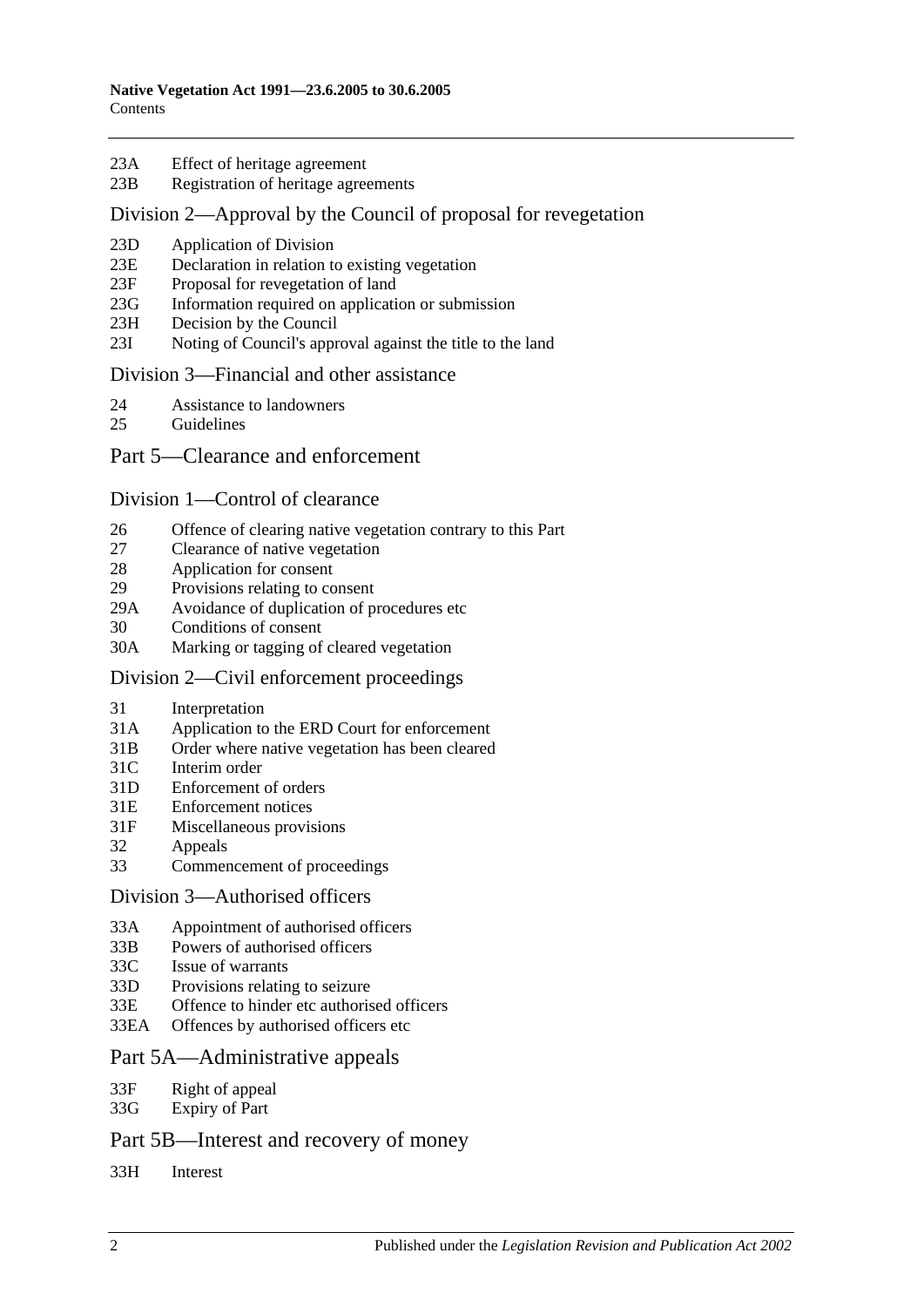#### 33I [Sale of land for non-payment](#page-39-3)

#### [Part 6—Miscellaneous](#page-41-0)

- 33J [Constitution of Environment, Resources and Development Court](#page-41-1)
- 34 [Evidentiary provisions etc](#page-42-0)
- 35 [Proceedings for an offence](#page-42-1)
- 36 [Assessment of costs and expenses](#page-43-0)
- 38 [Vicarious liability](#page-43-1)
- 39 [Offences by bodies corporate](#page-43-2)
- 40 [General defence](#page-43-3)
- 40A [Register of applications](#page-43-4)
- 40B [Ministerial power of delegation](#page-44-0)
- 41 [Regulations](#page-44-1)

#### [Schedule 1](#page-45-0)

- 1 [Principles of clearance of native vegetation](#page-45-1)
- 2 [Interpretation](#page-45-2)

[Schedule 2—Transitional provisions](#page-46-0)

[Legislative history](#page-47-0)

## <span id="page-2-0"></span>**The Parliament of South Australia enacts as follows:**

# **Part 1—Preliminary**

## <span id="page-2-1"></span>**1—Short title**

This Act may be cited as the *Native Vegetation Act 1991*.

#### <span id="page-2-2"></span>**3—Interpretation**

(1) In this Act, unless the contrary intention appears—

*biological diversity* or *biodiversity* means the variety of life forms represented by plants, animals and other organisms and micro-organisms, the genes that they contain, and the ecosystems and ecosystem processes of which they form a part;

*breach* of this Act means a contravention of, or a failure to comply with, a provision of this Act and *breached* has a corresponding meaning;

*building* includes a structure that is fixed to land:

*to clear* native vegetation includes to cause or permit the clearance of native vegetation;

*clearance*, in relation to native vegetation, means—

- (a) the killing or destruction of native vegetation;
- (b) the removal of native vegetation;
- (c) the severing of branches, limbs, stems or trunks of native vegetation;
- (d) the burning of native vegetation;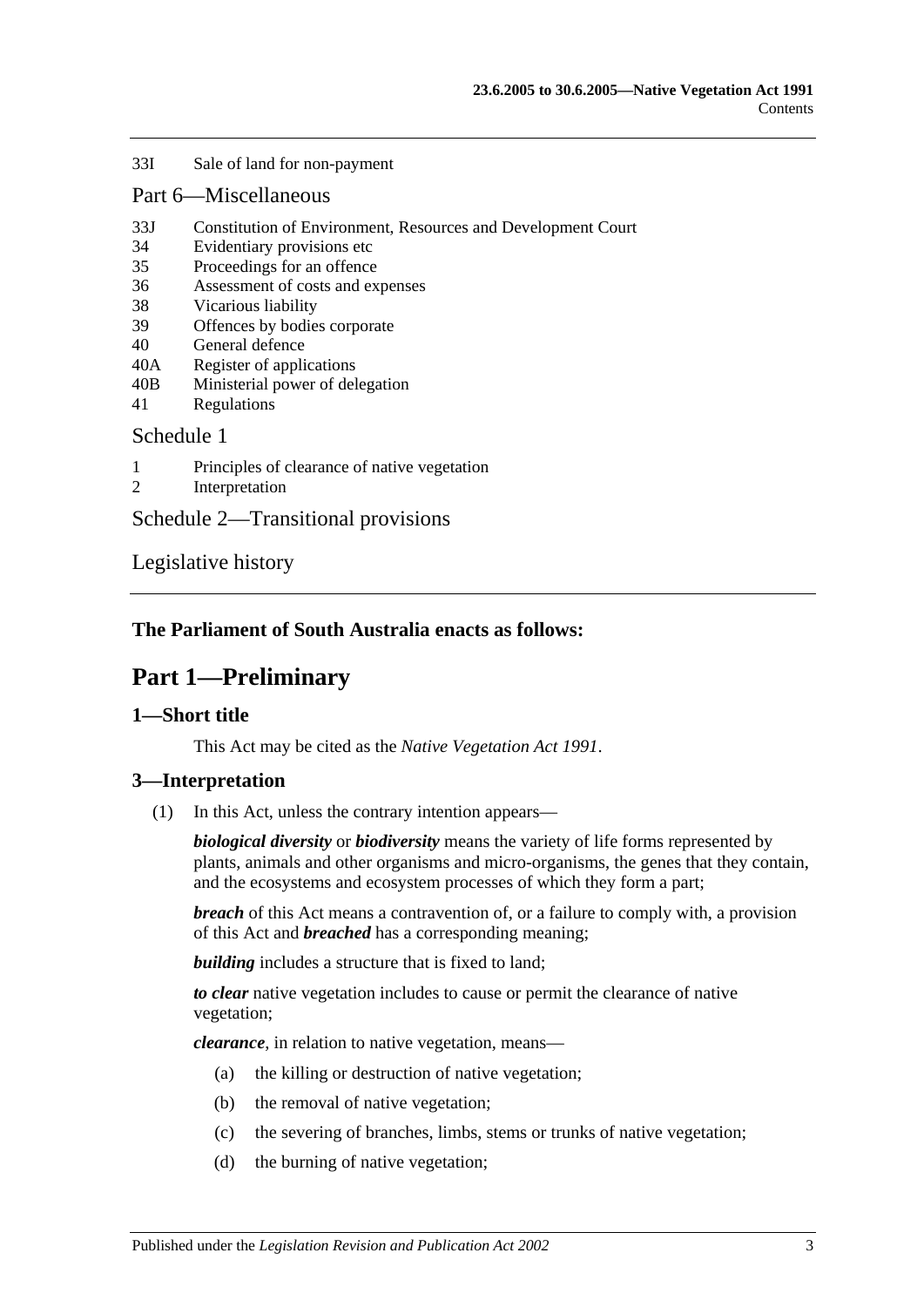(e) any other substantial damage to native vegetation,

and includes the draining or flooding of land, or any other act or activity, that causes the killing or destruction of native vegetation, the severing of branches, limbs, stems or trunks of native vegetation or any other substantial damage to native vegetation;

*the Council* means the Native Vegetation Council established by this Act;

*ERD Court* means the Environment, Resources and Development Court;

*the Fund* means the Native Vegetation Fund established by this Act;

*isolated plant*—see [subsections](#page-4-1) (2) and [\(3\);](#page-4-2)

*land* includes—

- (a) land submerged by water; and
- (b) an interest in land;

*local council* means a municipal or district council;

*member* means a member of the Council;

*Murray-Darling Basin* has the same meaning as in the *[Murray-Darling Basin](http://www.legislation.sa.gov.au/index.aspx?action=legref&type=act&legtitle=Murray-Darling%20Basin%20Act%201993)  Act [1993](http://www.legislation.sa.gov.au/index.aspx?action=legref&type=act&legtitle=Murray-Darling%20Basin%20Act%201993)*;

*native vegetation* means a plant or plants of a species indigenous to South Australia including a plant or plants growing in or under waters of the sea but does not include—

- (a) a plant or part of a plant that is dead unless the plant, or part of the plant, is of a class declared by regulation to be included in this definition; or
- (b) a plant intentionally sown or planted by a person unless the person was acting—
	- (i) in compliance with a condition imposed by the Council under this Act or by the Native Vegetation Authority under the repealed Act, or with the order of a court under this Act or the repealed Act; or
	- (ii) in pursuance of a proposal approved by the Council under [Part 4](#page-14-1)  [Division 2;](#page-14-1) or
	- (iii) in compliance with a condition imposed by a Minister, statutory authority or prescribed person or body under—
		- (A) the *[River Murray Act](http://www.legislation.sa.gov.au/index.aspx?action=legref&type=act&legtitle=River%20Murray%20Act%202003) 2003*; or
		- (B) the *[Water Resources Act](http://www.legislation.sa.gov.au/index.aspx?action=legref&type=act&legtitle=Water%20Resources%20Act%201997) 1997*; or
		- (C) any other Act prescribed by the regulations for the purposes of this paragraph;

*owner* of land means—

- (a) in relation to land alienated from the Crown by grant in fee simple—the holder of the fee simple;
- (ab) in relation to dedicated land within the meaning of the *[Crown Lands Act](http://www.legislation.sa.gov.au/index.aspx?action=legref&type=act&legtitle=Crown%20Lands%20Act%201929) 1929* that has not been granted in fee simple but which is under the care, control and management of a Minister, local council or other body or person—the Minister, council or other body or person;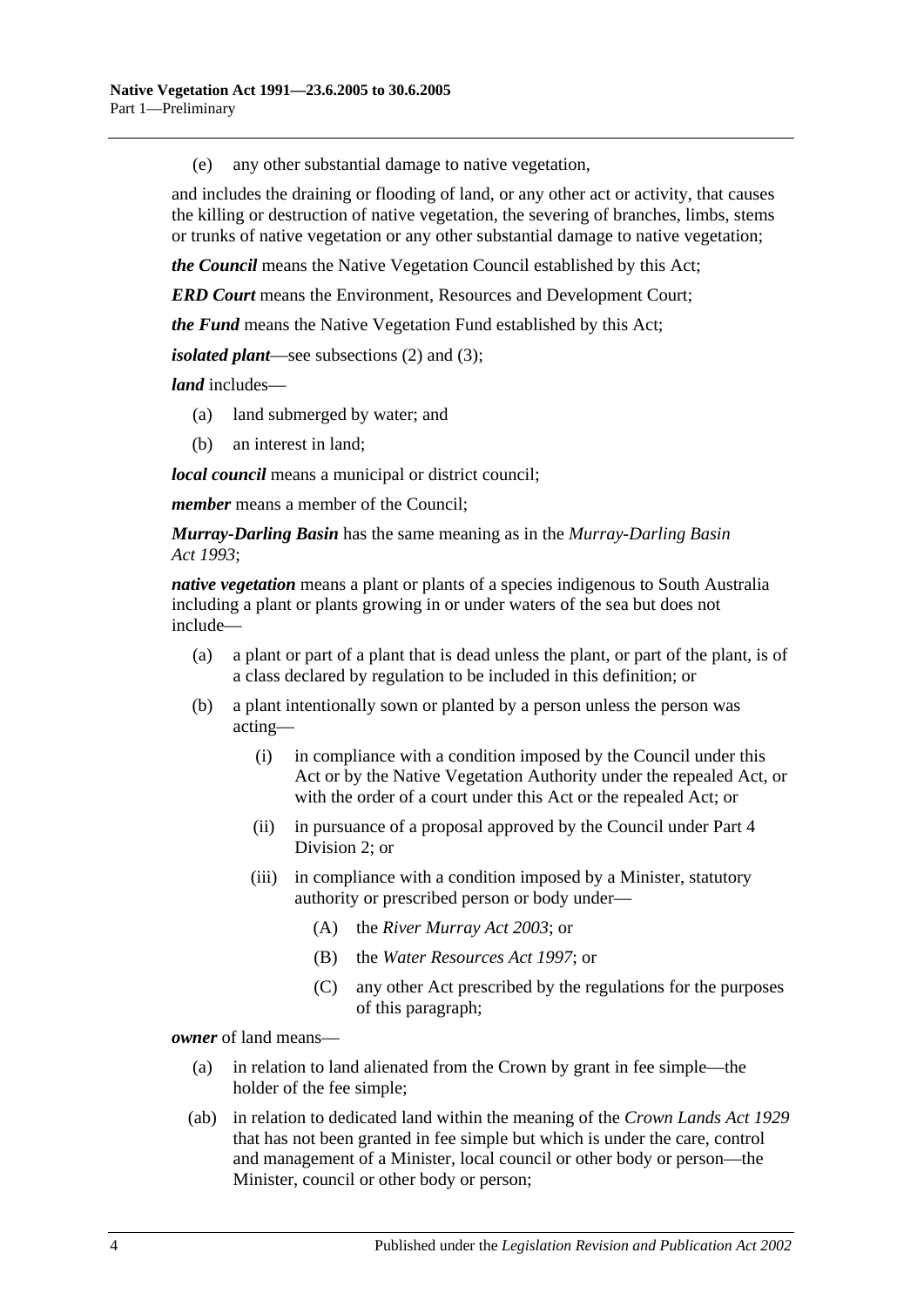- (b) in relation to land held under Crown lease—the lessee;
- (c) in relation to land held under an agreement to purchase from the Crown—the person entitled to the benefit of the agreement;
- (d) in relation to any other land—the Minister who is responsible for the care, control and management of the land or, if no Minister is responsible for the land, the Minister for Environment and Conservation;

*pastoral land* means land comprised in a lease granted under the *[Pastoral Land](http://www.legislation.sa.gov.au/index.aspx?action=legref&type=act&legtitle=Pastoral%20Land%20Management%20and%20Conservation%20Act%201989)  [Management and Conservation Act](http://www.legislation.sa.gov.au/index.aspx?action=legref&type=act&legtitle=Pastoral%20Land%20Management%20and%20Conservation%20Act%201989) 1989* over Crown land for the pasturing of stock and other ancillary purposes;

*principles of clearance of native vegetation* means principles set out in [Schedule 1](#page-45-0) to which the Council must have regard when determining an application for consent to clear native vegetation;

*the repealed Act* means the *[Native Vegetation Management Act](http://www.legislation.sa.gov.au/index.aspx?action=legref&type=act&legtitle=Native%20Vegetation%20Management%20Act%201985) 1985* repealed by this Act;

*River Murray Protection Area* means a River Murray Protection Area under the *[River](http://www.legislation.sa.gov.au/index.aspx?action=legref&type=act&legtitle=River%20Murray%20Act%202003)  [Murray Act](http://www.legislation.sa.gov.au/index.aspx?action=legref&type=act&legtitle=River%20Murray%20Act%202003) 2003*;

*soil conservation district* means an area of land declared to be a soil conservation district under the *[Soil Conservation and Land Care Act](http://www.legislation.sa.gov.au/index.aspx?action=legref&type=act&legtitle=Soil%20Conservation%20and%20Land%20Care%20Act%201989) 1989*;

*waters of the sea* includes any water that is subject to the ebb and flow of the tide.

- <span id="page-4-1"></span>(2) A plant will be taken to be an isolated plant if—
	- (a) it is at least one metre in height; and
	- (b) there is no other plant comprising native vegetation that is 200 millimetres or more in height within 50 metres of it.
- <span id="page-4-2"></span>(3) Each plant of a group of two or three plants or of a group of plants that is the subject of a determination by the Council under [subsection](#page-4-3) (4) will be taken to be an isolated plant if it would be an isolated plant under [subsection](#page-4-1) (2) except for its proximity to another plant, or other plants, in the group.
- <span id="page-4-3"></span>(4) The Council may, where in its opinion the circumstances of a particular case justify a determination under this subsection, determine that each plant of a group of four or more plants will be taken to be an isolated plant.
- (5) A determination under [subsection](#page-4-3) (4) must be agreed to by all the members of the Council present at the meeting at which it is made.
- (6) The distance between two plants for the purposes of [subsection](#page-4-1) (2) will be taken to be the distance between those parts of the plants that are above ground level and are closest to each other.

#### <span id="page-4-0"></span>**3A—Substantially intact vegetation**

- (1) A stratum of native vegetation will be taken for the purposes of this Act to be substantially intact if, in the opinion of the Council—
	- (a) the stratum has not been seriously degraded by human activity during the immediately preceding period of 20 years; or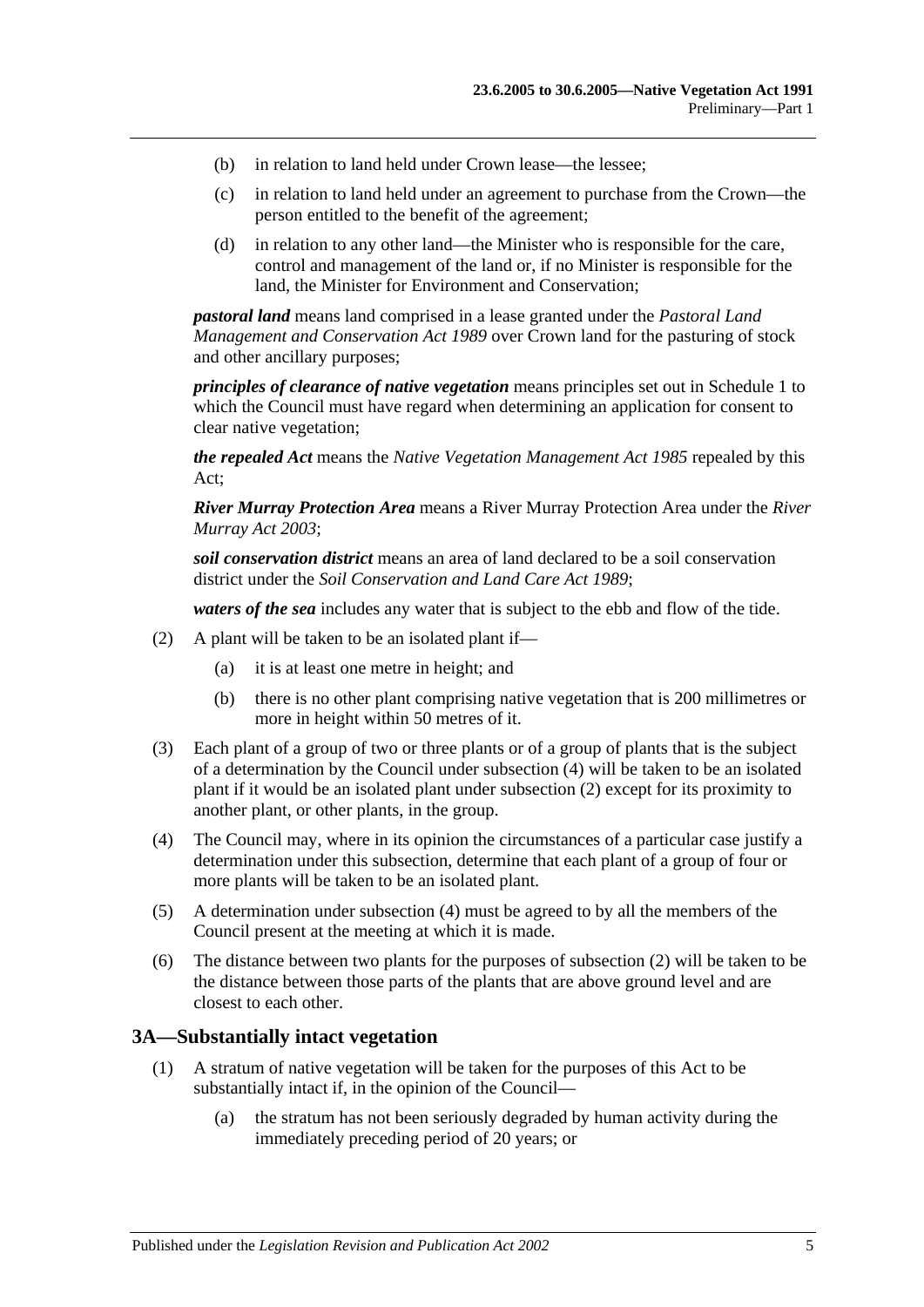- (b) the only serious degradation of the stratum by human activity during that period has been caused by fire.
- (2) In this section—

*stratum* of native vegetation means a layer of a plant community consisting of plants that comprise native vegetation and that have a similar growth habit.

## <span id="page-5-0"></span>**4—Application of Act**

- (1) Subject to this section, this Act applies to the whole of the State.
- <span id="page-5-2"></span>(2) This Act applies in those parts of the Hundreds of Adelaide, Munno Para, Noarlunga and Yatala—
	- (a) that are within the zone designated as the Metropolitan Open Space System or Hills Face Zone by a Development Plan or Development Plans under the *[Development Act](http://www.legislation.sa.gov.au/index.aspx?action=legref&type=act&legtitle=Development%20Act%201993) 1993*; or
	- (b) that are to the east of the Hills Face Zone; or
	- (c) that are within an area prescribed by regulation for the purposes of this subsection,

but does not, subject to [subsection](#page-5-1) (2a), apply in any other part of those Hundreds.

- <span id="page-5-1"></span>(2a) This Act applies to the whole of the area of the City of Onkaparinga.
- <span id="page-5-3"></span>(2b) This Act applies—
	- (a) in that part of the Hundred of Port Adelaide bounded on the east by the western boundary of Port Wakefield Road and on the south by the northern boundary of the area of the Corporation of the City of Salisbury; and
	- (b) in that part of the area of the Corporation of the City of Salisbury bounded on the east by the western boundary of Port Wakefield Road;
	- (c) in any other part of the Hundred of Port Adelaide prescribed by regulation for the purposes of this subsection,

but does not apply in any other part of the Hundred of Port Adelaide.

- <span id="page-5-4"></span>(2c) However, the Governor should not make a regulation under [subsection](#page-5-2) (2) or [\(2b\)](#page-5-3) unless—
	- $(a)$ 
		- (i) the Governor considers that the regulation should be made in order to enhance the preservation or management of an area that includes significant native vegetation, or in order to assist in the provision of a significant environmental benefit in a particular respect; and
		- (ii) the Governor is satisfied that the Minister has taken reasonable steps to consult with—
			- (A) any local council whose area includes any part of the area to which the regulation relates; and
			- (B) the Environment, Resources and Development Committee of the Parliament; and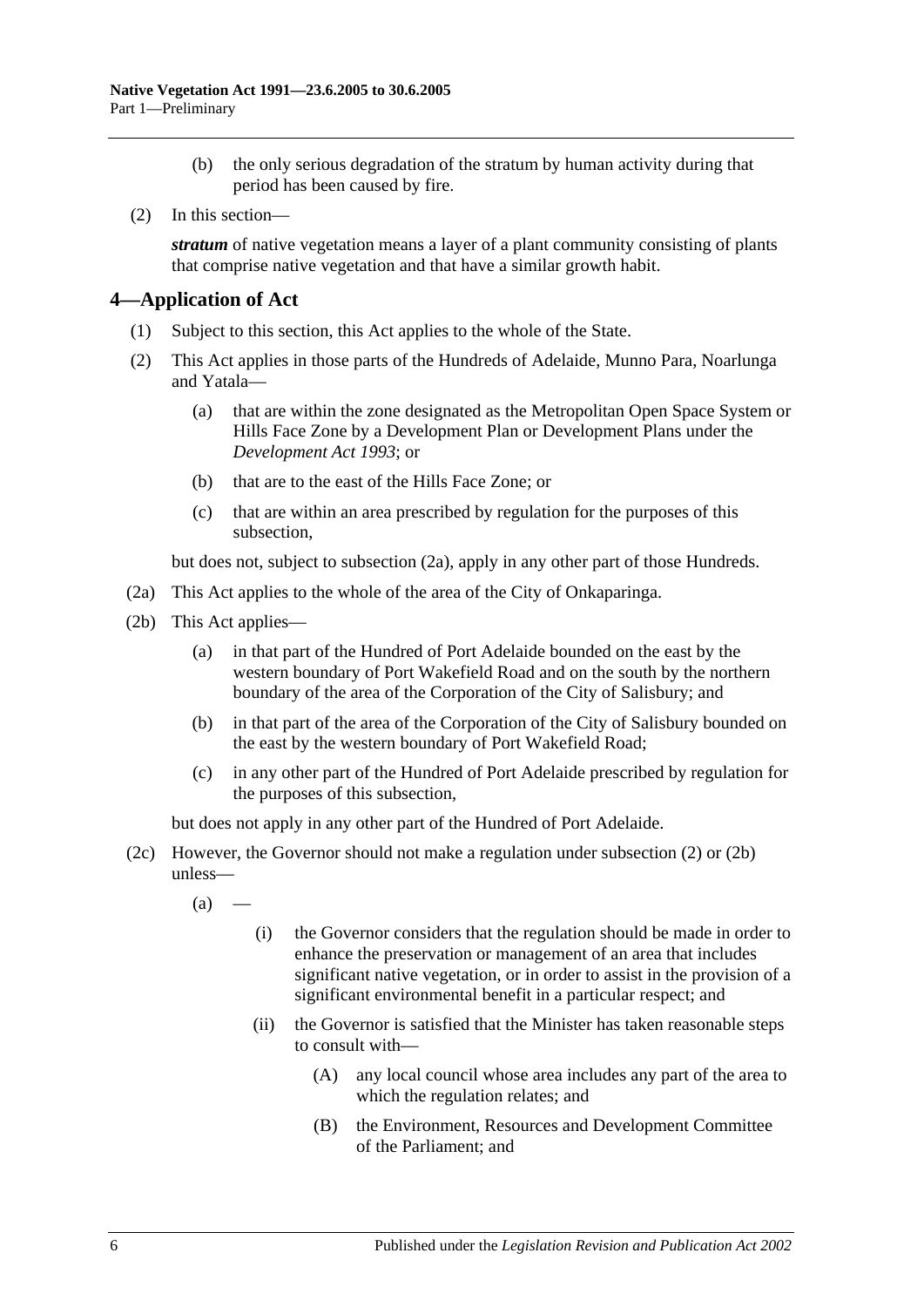(C) any member of the House of Assembly whose electoral district includes any part of the area to which the regulation relates,

about the proposal to make the regulation; or

 $(b)$ 

- (i) the Governor considers that the regulation should be made as an interim measure pending consultation under [paragraph](#page-5-4) (a); and
- (ii) the regulation is expressed to expire not more than two months after the day on which it is made.
- (3) The Governor may, by regulation, exclude any other part or parts of the State from the operation of this Act.

#### <span id="page-6-0"></span>**5—Act to bind Crown**

This Act binds the Crown.

# <span id="page-6-1"></span>**Part 2—Objects of this Act**

#### <span id="page-6-2"></span>**6—Objects**

The objects of this Act include—

- (a) the conservation, protection and enhancement of the native vegetation of the State and, in particular, remnant native vegetation, in order to prevent further—
	- (i) reduction of biological diversity and degradation of the land and its soil; and
	- (ii) loss of quantity and quality of native vegetation in the State; and
	- (iii) loss of critical habitat; and
- (b) the provision of incentives and assistance to landowners to encourage the commonly held desire of landowners to preserve, enhance and properly manage the native vegetation on their land; and
- (c) the limitation of the clearance of native vegetation to clearance in particular circumstances including circumstances in which the clearance will facilitate the management of other native vegetation or will facilitate the sustainable use of land for primary production; and
- (d) the encouragement of research into the preservation, enhancement and management of native vegetation; and
- (e) the encouragement of the re-establishment of native vegetation in those parts of the State where native vegetation has been cleared or degraded.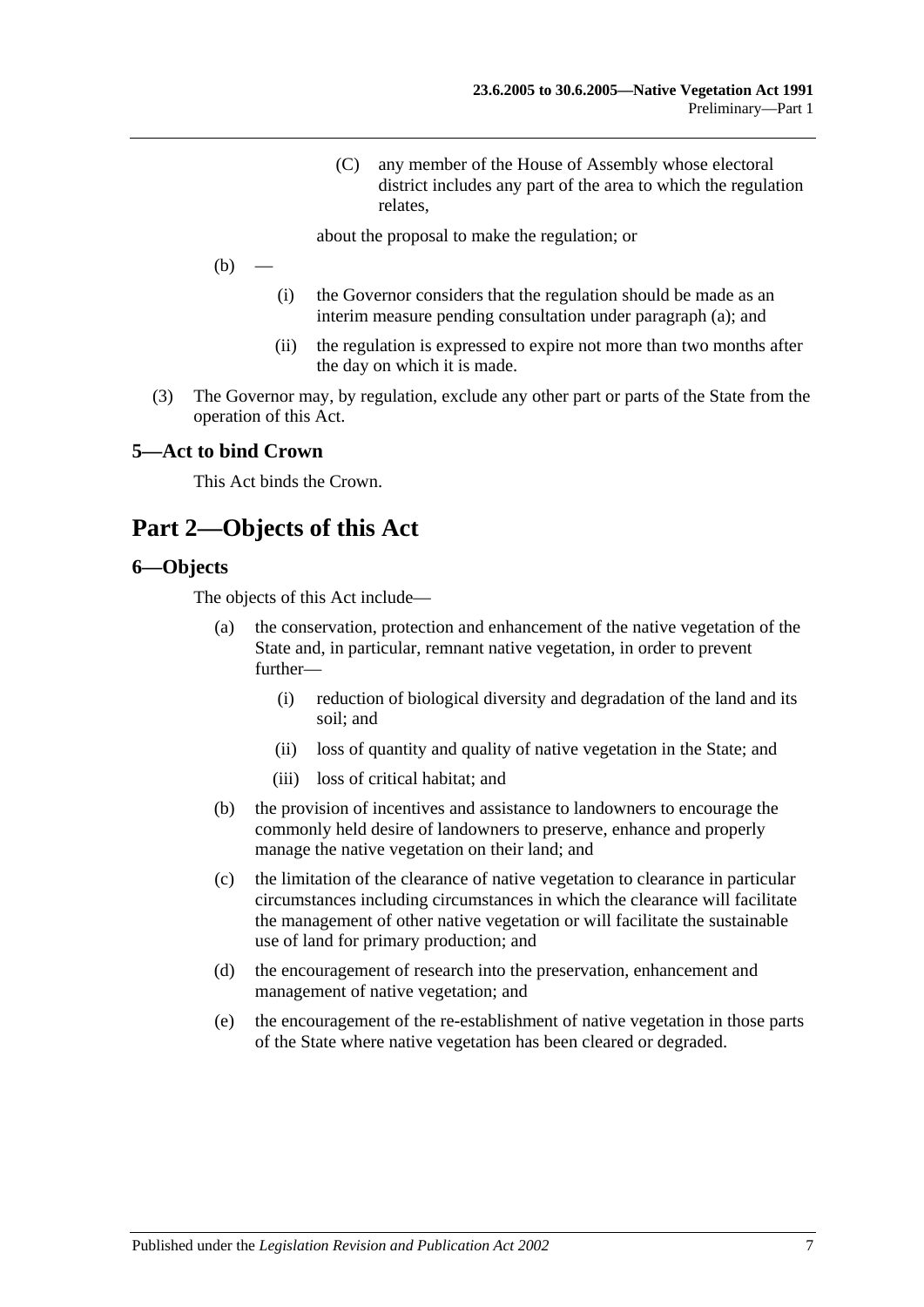# <span id="page-7-0"></span>**Part 3—Administration**

## <span id="page-7-1"></span>**Division 1—The Native Vegetation Council**

## <span id="page-7-2"></span>**7—Establishment of the Council**

- (1) The Native Vegetation Council is established.
- (2) The Council has the powers, functions and duties conferred, assigned or imposed by this Act.

## <span id="page-7-3"></span>**8—Membership of the Council**

- (1) The Council consists of seven members appointed by the Governor of whom—
	- (a) one (who will be the presiding member of the Council) must be nominated by the Minister; and
	- (b) one must be a person selected by the Minister from a panel of three persons nominated by the South Australian Farmers Federation Incorporated; and
	- (c) one must be a person selected by the Minister from a panel of three persons nominated by the Conservation Council of South Australia; and
	- (d) one must be a person selected by the Minister for the time being responsible for the administration of the *[Soil Conservation and Land Care Act](http://www.legislation.sa.gov.au/index.aspx?action=legref&type=act&legtitle=Soil%20Conservation%20and%20Land%20Care%20Act%201989) 1989* from a panel of three persons nominated by the Soil Conservation Council established under that Act; and
	- (e) one must be a person selected by the Minister from a panel of three persons nominated by the Local Government Association of South Australia;
	- (f) one must be nominated by the Commonwealth Minister for the Environment; and
	- (g) one must be a person with extensive knowledge of, and experience in, the preservation and management of native vegetation nominated by the Minister.
- (2) All members of the Council must have some knowledge of, and experience in, the preservation and management of native vegetation.
- (3) The members nominated by the South Australian Farmers Federation Incorporated and the Local Government Association of South Australia must be persons who—
	- (a) carry on a business of primary production (whether as owner or manager of the business); and
	- (b) live on, or in close proximity to, the land on which the business is carried on; and
	- (c) manage the business on a daily basis.
- (4) At least one member of the Council must be a woman and one must be a man.
- (6) The Governor may appoint a deputy to a member of the Council and the deputy may, in the absence, or during a temporary vacancy in the office, of that member, act as a member of the Council.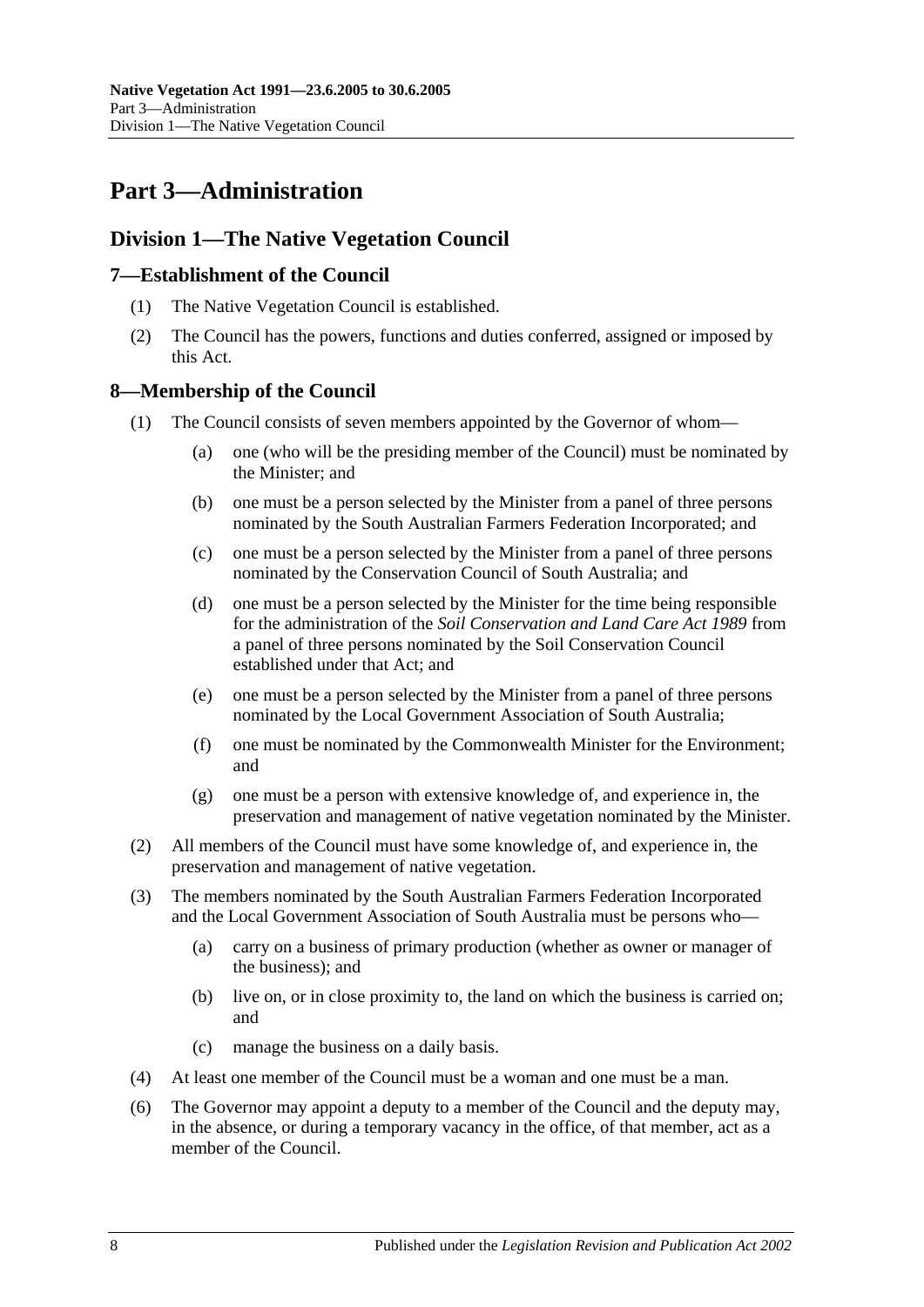(7) The appointment of a deputy to a member is subject to the same nomination and qualification requirements as the appointment of the member.

## <span id="page-8-0"></span>**9—Conditions of office**

- (1) A member of the Council will be appointed for a term not exceeding two years on conditions determined by the Governor and will, on the expiration of a term of office, be eligible for reappointment.
- <span id="page-8-4"></span>(2) A member may be removed from office by the Governor—
	- (a) for misconduct; or
	- (b) for neglect of duty; or
	- (c) for incompetence; or
	- (d) for mental or physical incapacity to carry out the duties of office satisfactorily.
- (3) The office of a member becomes vacant if the member—
	- (a) dies; or
	- (b) completes a term of office and is not reappointed; or
	- (c) resigns by written notice addressed to the Minister; or
	- (d) is removed from office by the Governor under [subsection](#page-8-4) (2).
- (4) Upon the office of a member becoming vacant, a person must be appointed in accordance with this Act to the vacant office.

#### <span id="page-8-1"></span>**10—Allowances and expenses**

A member of the Council, or of a committee established by the Council, is entitled to such remuneration, allowances and expenses as the Governor may determine.

#### <span id="page-8-2"></span>**11—Procedures at meetings of the Council**

- (1) The presiding member will preside at meetings of the Council or, in his or her absence, his or her deputy will preside or, in the absence of both of them, a member chosen by those present will preside.
- (2) Subject to [subsection](#page-8-5) (3) the Council may act despite vacancies in its membership.
- <span id="page-8-5"></span>(3) Four members constitute a quorum of the Council.
- (4) A decision in which a majority of the members present at a meeting concur is a decision of the Council but if the members are equally divided the decision of the person presiding at the meeting is the decision of the Council.
- (5) Subject to this Act, the Council may determine its own procedures.

## <span id="page-8-3"></span>**12—Validity of acts of the Council and immunity of members**

- (1) No act or proceeding of the Council is invalid by reason only of a vacancy in the office of a member, or a defect in the appointment of a member.
- <span id="page-8-6"></span>(2) No liability attaches to a member for any act or omission by the member, or by the Council, in good faith and in the exercise, or purported exercise, of powers or functions or in the discharge, or purported discharge, of duties under this Act.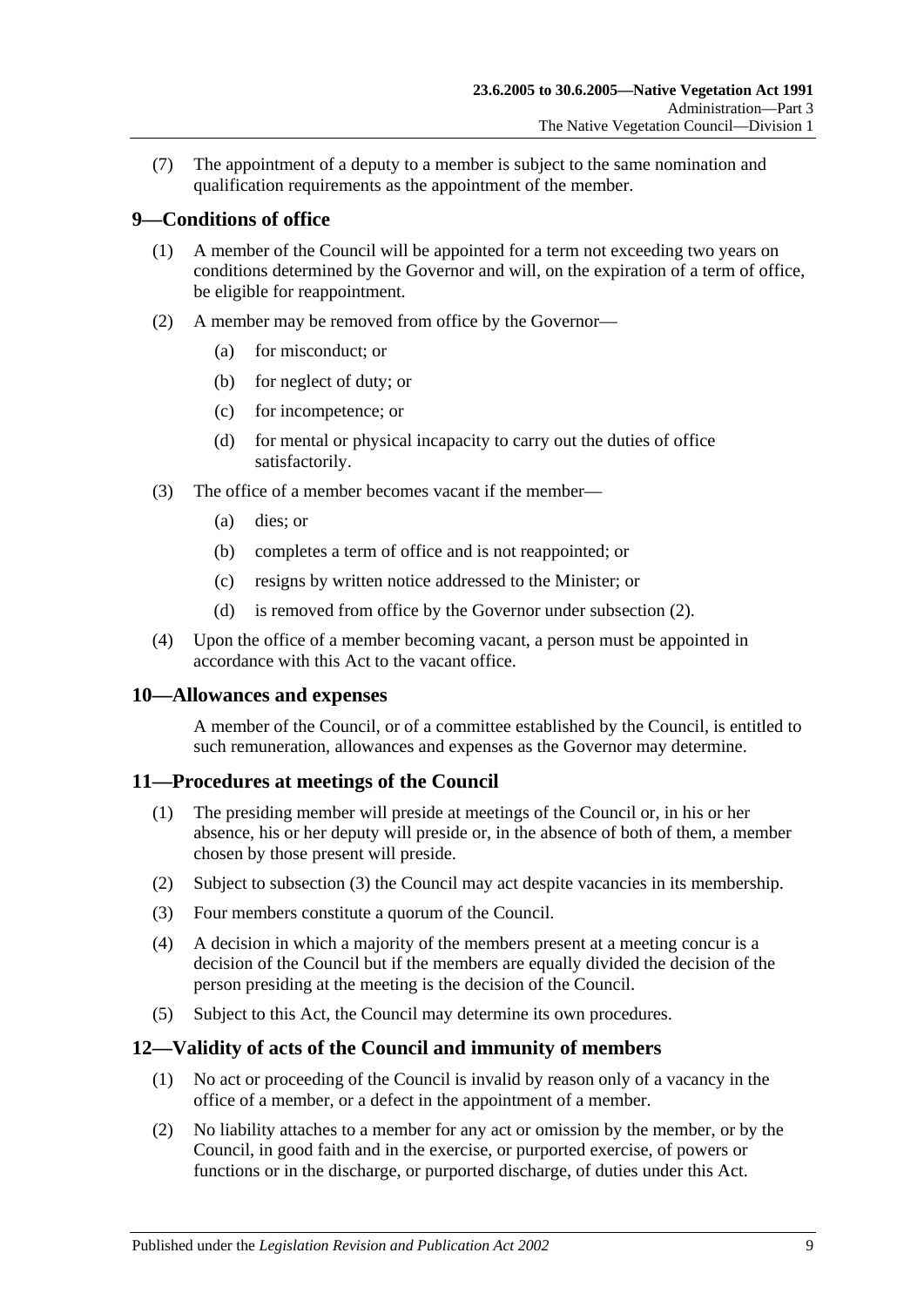(3) A liability that would, but for [subsection](#page-8-6) (2), attach to a member of the Council attaches instead to the Crown.

#### <span id="page-9-0"></span>**13—Personal interest of member**

A member who has a personal interest, or a direct or indirect pecuniary interest, in a matter under consideration by the Council must not take part in any deliberations or decision of the Council in relation to that matter.

Maximum penalty: \$5 000.

#### <span id="page-9-1"></span>**14—Functions of the Council**

- (1) The Council has the following functions:
	- (a) to keep the condition of the native vegetation of the State under review; and
	- (b) to advise the Minister in relation to—
		- (i) the preservation, enhancement and management of existing native vegetation; and
		- (ii) the re-establishment of native vegetation on land where native vegetation has been cleared or degraded; and
		- (iii) research into the preservation, enhancement and management of native vegetation and the re-establishment of native vegetation on cleared land; and
	- (c) to keep the principles of clearance of native vegetation under review and to advise the Minister of any changes to the principles that it considers are necessary or desirable; and
	- (d) to determine applications for consent to clear native vegetation under [Part 5;](#page-17-0) and
	- (da) to assess and respond to applications referred to the Council under the *[Development Act](http://www.legislation.sa.gov.au/index.aspx?action=legref&type=act&legtitle=Development%20Act%201993) 1993*; and
	- (e) to encourage research into the preservation, enhancement and management of existing native vegetation; and
	- (f) to encourage the re-establishment of native vegetation on land from which native vegetation has been cleared; and
	- (g) to administer the Fund pursuant to [Division 3;](#page-11-2) and
	- (h) such other functions as are assigned to the Council under this or any other Act.
- (2) The Council must, when assessing an application referred to the Council, take into account, and seek to further, the objects of this Act and the principles of clearance of native vegetation so far as they are relevant to that application, and must not provide a response that is seriously at variance with those principles.
- (3) If the Council has reason to believe that a person may have acted in contravention of this Act, the Council should investigate the matter as expeditiously as possible.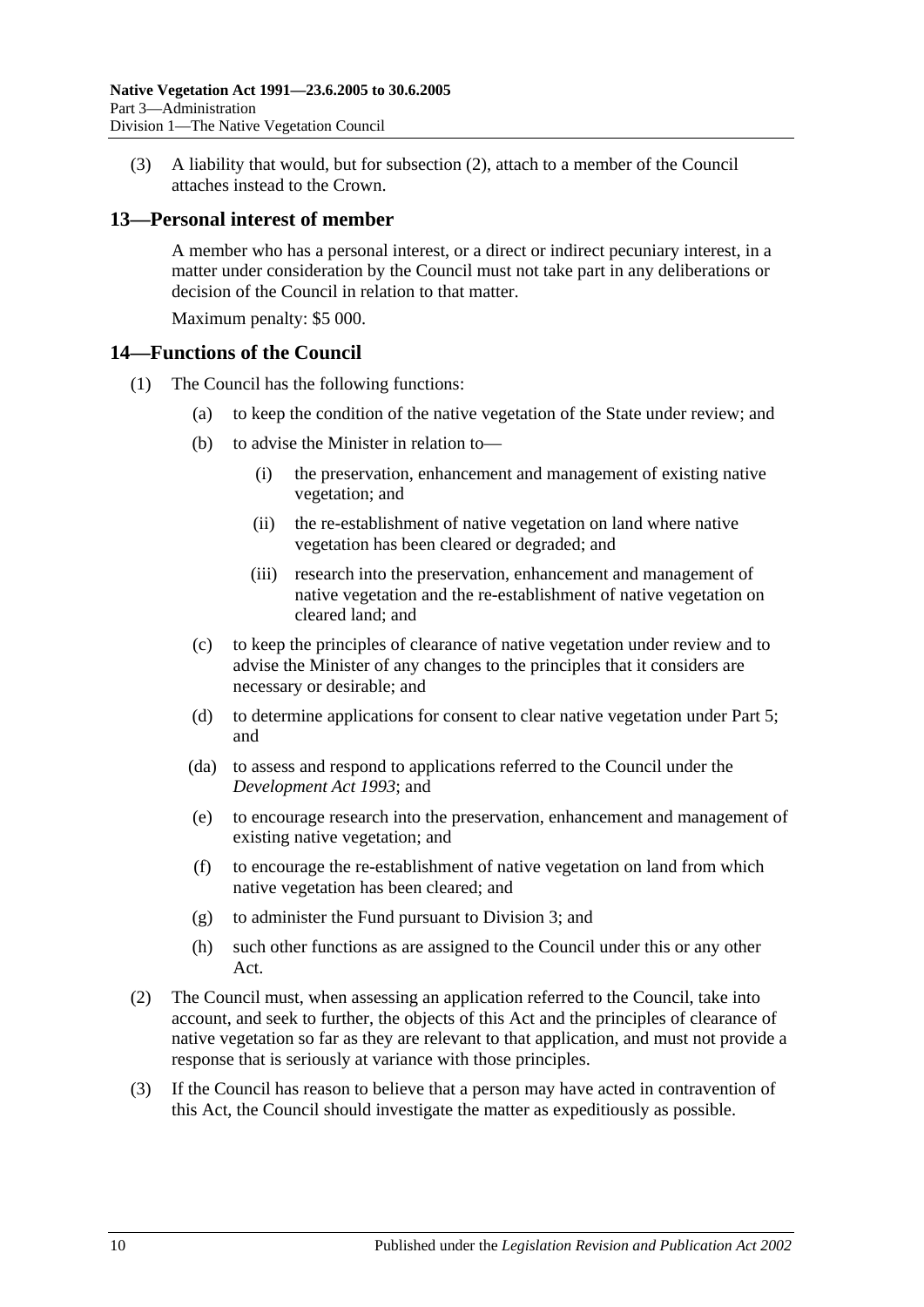#### <span id="page-10-0"></span>**15—Delegation of powers and functions**

- (1) Subject to this Act, the Council may, with the approval of the Minister, delegate any of its powers or functions.
- <span id="page-10-1"></span>(2) A delegation under this section—
	- (a) may be made to—
		- (i) the presiding member or another member of the Council; or
		- (ii) a committee established by the Council (whether or not it consists of or includes a member or members of the Council); or
		- (iii) a local council or other body corporate; or
		- (iv) any other person;
	- (b) may be made subject to such conditions as the Council thinks fit;
	- (c) is revocable at will and does not derogate from the power of the Council to act in any matter itself.
- (3) A delegation and the revocation of a delegation under this section must be in writing.
- (4) A delegation under this section may be made to the person for the time being holding an office or position specified in the delegation.
- <span id="page-10-2"></span>(5) Where the Council delegates powers or functions to a local council in pursuance of this section, the local council may, with the approval of the Council, subdelegate those powers to a committee or officer of the local council.
- (5a) The Council may only make a delegation to a local council or an officer of a local council under [subsection](#page-10-1) (2) with the written approval of the relevant council.
- (5b) The Council may only make a delegation to a local council or an officer of a local council under [subsection](#page-10-1) (2), or approve a subdelegation to a committee or officer of a local council under [subsection](#page-10-2) (5), if—
	- (a) in the case of a delegation to a local council or a subdelegation to a committee—the Council makes it a condition of the delegation or approval (as the case may be) that the local council or committee will, in the exercise or performance of a delegated power or function, seek the advice of a person who holds a qualification in a field of natural resource management, or in biology;
	- (b) in the case of a delegation or subdelegation to an officer of a local council—the officer is a person who holds a qualification in a field of natural resource management, or in biology.
- (6) A person to whom powers or functions are delegated under this section is disqualified from acting in pursuance of the delegation in relation to any matter in which the delegate has a personal interest or a direct or indirect pecuniary interest.

Maximum penalty: \$5 000.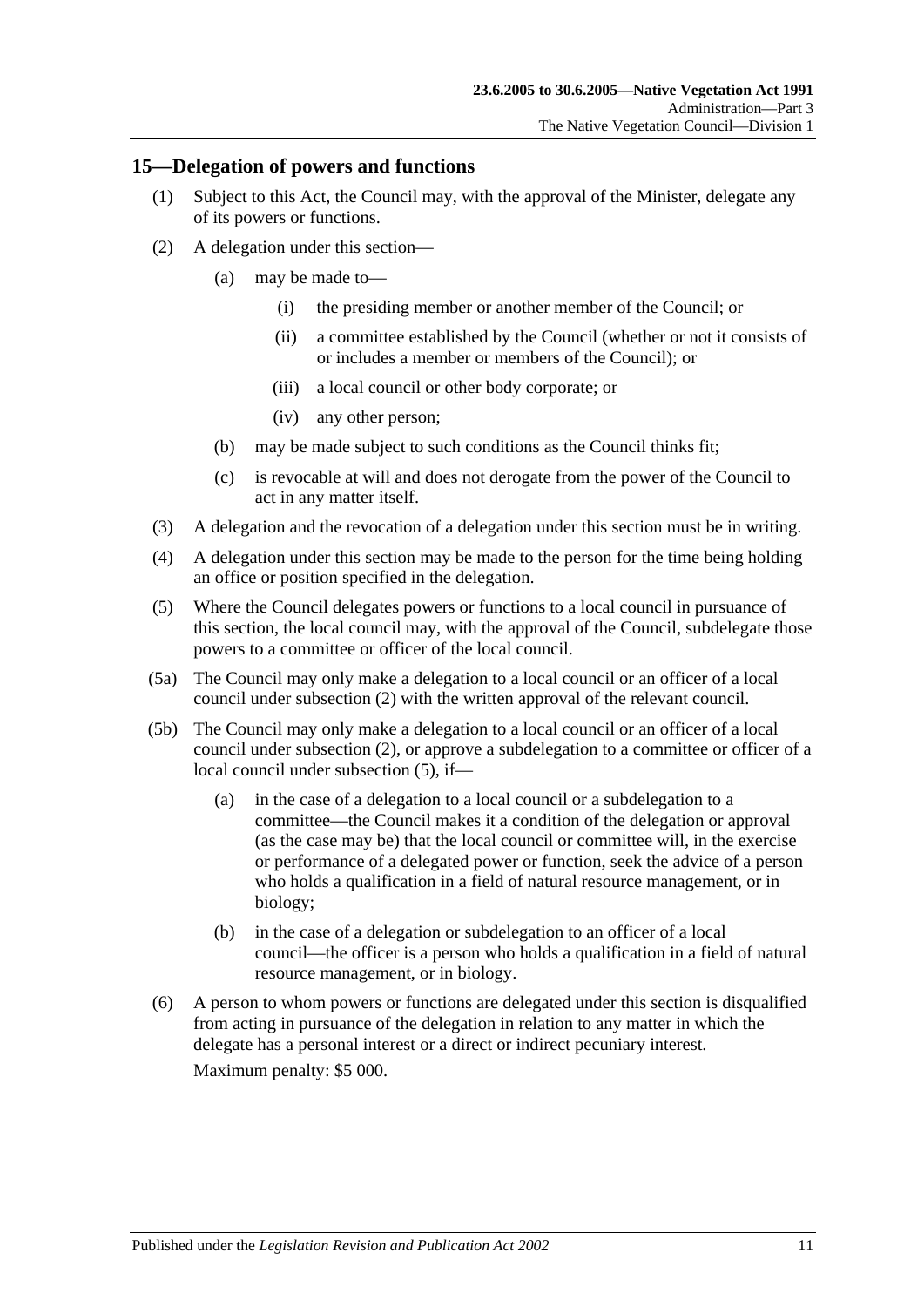- (7) A person who is a member of a local council or the governing body of a body corporate to which powers or functions are delegated under this section is disqualified from taking part in any deliberations or decisions of the local council or body corporate made pursuant to the delegation in relation to any matter in which that person has a personal interest or a direct or indirect pecuniary interest. Maximum penalty: \$5 000.
- (8) Despite a preceding subsection, the Council may only delegate a power to act in relation to any matter within the Murray-Darling Basin with the approval of the Minister to whom the administration of the *[River Murray Act](http://www.legislation.sa.gov.au/index.aspx?action=legref&type=act&legtitle=River%20Murray%20Act%202003) 2003* is committed.

## <span id="page-11-0"></span>**16—Staff**

- (1) There must be a secretary to the Council and such other staff to assist the Council as the Governor thinks fit.
- (2) The secretary and other members of staff will be appointed, and hold office, subject to, and in accordance with, the *[Public Sector Management Act](http://www.legislation.sa.gov.au/index.aspx?action=legref&type=act&legtitle=Public%20Sector%20Management%20Act%201995) 1995* and may hold office in conjunction with any other office in the Public Service of the State.
- (3) The Council may, with the approval of the Minister administering a department, make use of the services of officers of that department.

## <span id="page-11-1"></span>**17—Annual report**

- (1) On or before 31 October in each year, the Council must prepare and present to the Minister a report upon the administration of this Act during the year that ended on the preceding 30 June and must as part of that report, report upon the work of the Council in carrying out its functions and achieving the objects of this Act.
- (2) The report must set out the purposes for which money from the Fund was applied in the relevant year and the amount applied for each purpose and must explain why the Fund was applied in that manner.
- (3) The Minister must, within six sitting days after receiving a report presented under this section, cause copies of the report to be laid before both Houses of Parliament.

## <span id="page-11-2"></span>**Division 3—The Native Vegetation Fund**

## <span id="page-11-3"></span>**21—The Fund**

- (1) The Native Vegetation Fund is established.
- (2) The Fund is subject to the management and control of the Council.
- <span id="page-11-5"></span><span id="page-11-4"></span>(3) The Fund consists of—
	- (a) money appropriated by Parliament for the purposes of the Fund; and
	- (b) fees payable in respect of applications to the Council to clear native vegetation; and
	- (c) amounts paid into the Fund in accordance with a condition under section  $29(11)(d)$ ; and
	- (ca) expiation fees and penalties recovered in respect of offences against this Act; and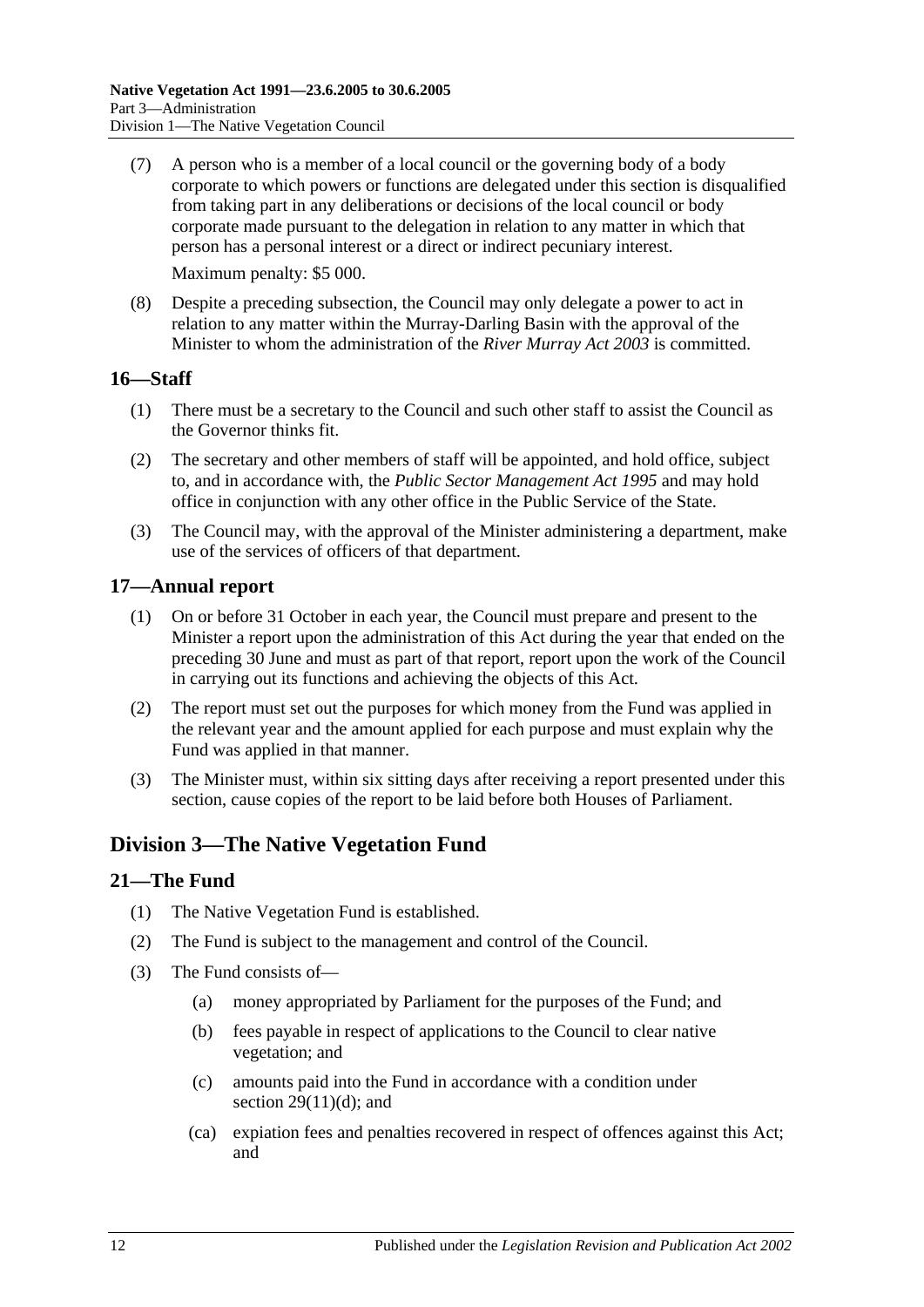- <span id="page-12-4"></span>(cb) amounts paid into the Fund in accordance with an order under section  $31A(6)(f)$  or [\(g\);](#page-27-1) and
- (d) interest and accretions arising from investment of the Fund.
- (3a) If an application to clear native vegetation is made to a local council or other body corporate or other person acting under delegation from the Council, the prescribed fee paid by the applicant under section [28\(3\)\(b\)\(iii\)](#page-20-1) (excluding the fee prescribed for the report referred to in section [28\(3\)\(b\)\(iia\)\)](#page-20-2) may be retained by the local council or other body or person.
- (4) The Fund may, with the approval of the Minister, be invested in a manner determined by the Council.
- (5) The Council may make payments from the Fund in accordance with this Act.
- <span id="page-12-5"></span>(6) Money paid into the Fund under [subsection](#page-11-4)  $(3)(c)$ ,  $(ca)$  or  $(cb)$  must, as far as practicable, be used—
	- (a) to establish or regenerate native vegetation on land that is within the same region of the State as the relevant land and that has been selected by the Council for that purpose after having regard to the Regional Biodiversity Plan or Plans (if any) approved by the Minister that apply within that region; and
	- (b) to preserve and maintain that vegetation once established or reinstated.
- (7) In [subsection](#page-12-5) (6)—

#### *relevant land* means—

- (a) in a case where [subsection](#page-11-4)  $(3)(c)$  applies—land that is to be cleared under the consent to which the relevant condition relates;
- (b) in a case where [subsection](#page-11-5)  $(3)(ca)$  or [\(cb\)](#page-12-4) applies—land on which the native vegetation involved in the offence or breach of the Act by virtue of which the relevant amount became payable was grown or was situated.

## <span id="page-12-0"></span>**22—Accounts and audit**

- (1) The Council must keep proper accounts of receipts and payments in relation to the Fund.
- (2) The Auditor-General may at any time, and must at least once in each year, audit the accounts of the Fund.

# <span id="page-12-1"></span>**Part 4—Heritage agreements, proposals for revegetation and financial and other assistance**

## <span id="page-12-2"></span>**Division 1—Heritage agreements**

## <span id="page-12-3"></span>**23—Heritage agreements**

- (1) The Minister may enter into a heritage agreement with the owner of land—
	- (a) where native vegetation is growing or situated and the Minister considers that provision should be made for the preservation or enhancement of the native vegetation; or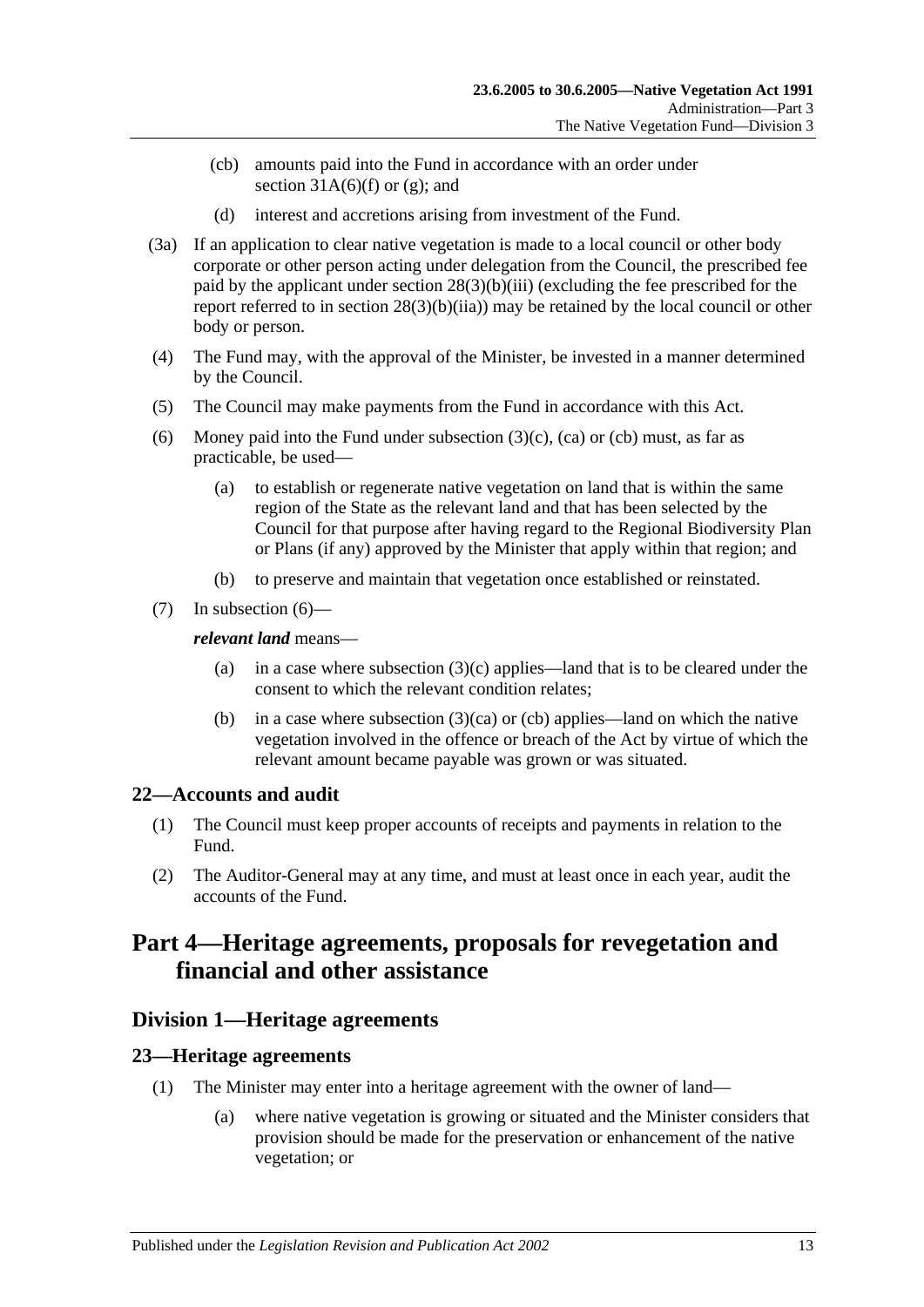- (b) where the land has been re-vegetated with plants of one or more species indigenous to the local area so as to be representative of a naturally occurring plant community and the Minister considers, after having regard to the Regional Biodiversity Plan or Plans (if any) approved by the Minister, and associated pre-European vegetation mapping (if any) undertaken by the Minister, that apply in the vicinity of the relevant land, that provision should be made for the preservation or enhancement of that vegetation.
- (2) A heritage agreement attaches to the land and is binding on the current owner of the land whether or not that owner was the person with whom the agreement was made.
- (3) The Minister may, by agreement with the owner of the land to which a heritage agreement applies, vary or terminate the agreement.
- (4) A heritage agreement is, to the extent specified in the agreement, binding on the occupier of the land.
- (5) The Minister must not enter into, vary or terminate a heritage agreement under this section without first consulting and obtaining the approval of the Council.

## <span id="page-13-0"></span>**23A—Effect of heritage agreement**

- (1) A heritage agreement may contain any provision for the preservation or enhancement of native vegetation.
- <span id="page-13-1"></span>(2) A heritage agreement may, for example—
	- (a) restrict the use of land to which it applies;
	- (b) require specified work or work of a specified kind to be carried out in accordance with specified standards on the land;
	- (c) restrict the nature of work that may be carried out on the land;
	- (d) provide for the management of the land, native vegetation on the land or any animals living on or visiting the land in accordance with a particular management plan or in accordance with management plans to be agreed from time to time between the Minister and the owner;
	- (e) provide for remission of rates or taxes in respect of the land;
	- (f) provide for the Minister to pay to the owner of the land an amount in respect of the decrease in the value of the land resulting from the execution of the heritage agreement and noting by the Registrar-General of the fact that it has come into force;
	- (g) provide for the Minister to pay to the owner of the land an amount as an incentive to enter into the heritage agreement.
- (3) A term of a heritage agreement providing for the remission of rates or taxes has effect despite any law to the contrary.
- (4) The amount that the Minister agrees to pay in respect of the decrease in the value of the land referred to in [subsection](#page-13-1) (2) must not exceed the amount of the decrease determined by the Valuer-General.
- (5) Any money required by the Minister to meet his or her obligations under a heritage agreement entered into under this section must be paid to the Minister from the Fund.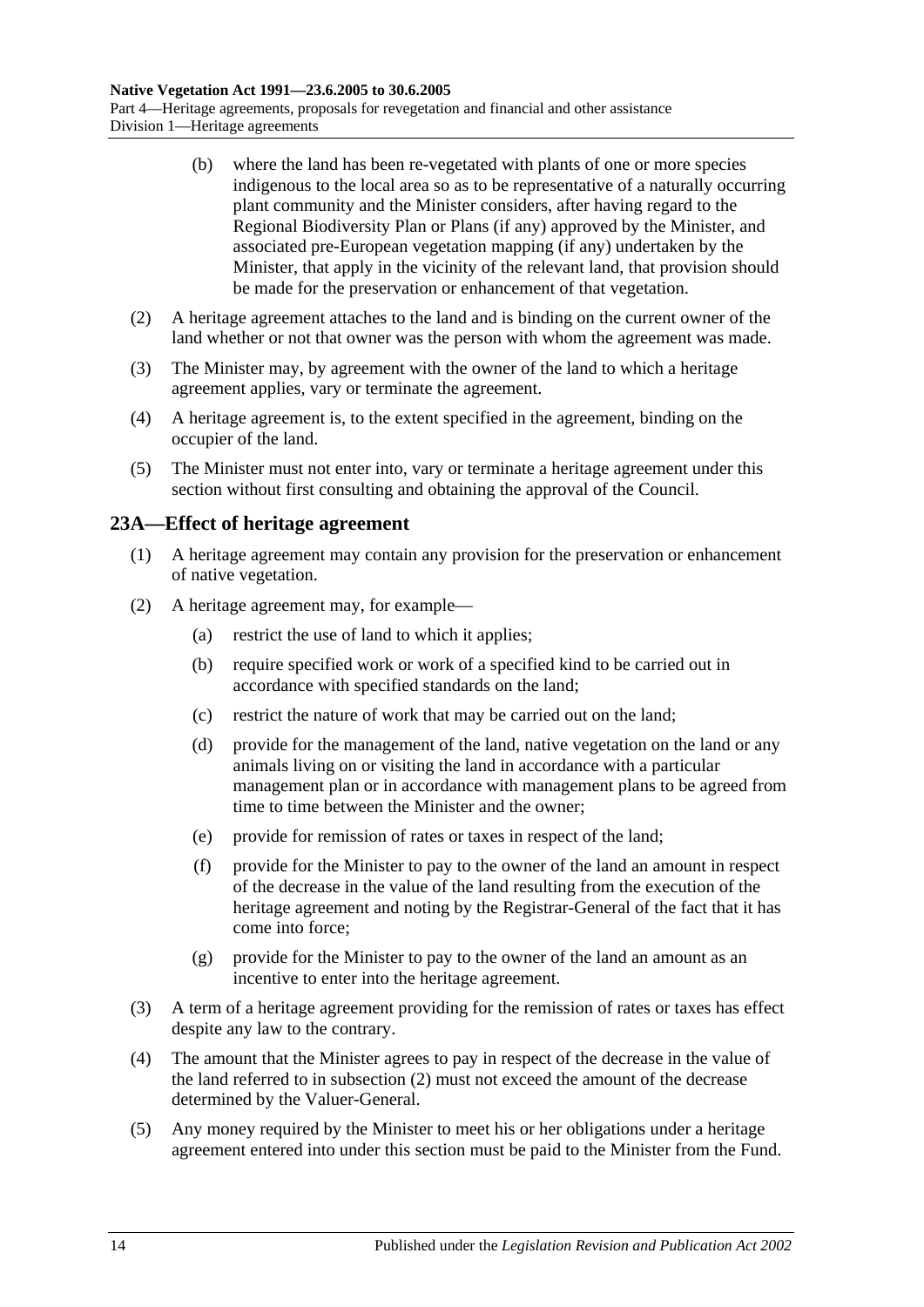#### <span id="page-14-0"></span>**23B—Registration of heritage agreements**

- (1) The Council must keep a register of heritage agreements entered into under this Act and must include in the register any agreement varying or terminating a heritage agreement.
- (2) The register must be kept available for public inspection at the office of the Council during ordinary office hours.
- (3) When the Minister enters into a heritage agreement, or an agreement varying or terminating a heritage agreement, the Registrar-General must, on application by the Minister or another party to the agreement, note the agreement against the relevant instrument of title or, in the case of land not under the *[Real Property Act](http://www.legislation.sa.gov.au/index.aspx?action=legref&type=act&legtitle=Real%20Property%20Act%201886) 1886*, against the land (and, subject to an appropriate application under this subsection, must ensure that the note is not removed once made).

## <span id="page-14-1"></span>**Division 2—Approval by the Council of proposal for revegetation**

## <span id="page-14-2"></span>**23D—Application of Division**

This Division applies to native vegetation if—

- (a) the Council has declared that this Division applies to the vegetation under [section](#page-14-3) 23E; or
- (b) the vegetation is established pursuant to a proposal approved by the Council under [section](#page-14-4) 23F.

## <span id="page-14-3"></span>**23E—Declaration in relation to existing vegetation**

The Council may, on the application of the owner of land that has been revegetated with plants of one or more species indigenous to South Australia, declare that this Division applies to the vegetation if, in its opinion, the value of the vegetation is sufficient to warrant the application of the controls against clearance under [Part 5.](#page-17-0)

#### <span id="page-14-4"></span>**23F—Proposal for revegetation of land**

An owner of land who wishes to revegetate the land with plants of one or more species indigenous to the local area that will be representative of a naturally occurring plant community may submit the proposal to the Council for approval.

#### <span id="page-14-5"></span>**23G—Information required on application or submission**

The landowner's application under [section](#page-14-3) 23E or submission under [section](#page-14-4) 23F must be in a form approved by the Council and must include, or be accompanied by, such information as the Council requires.

## <span id="page-14-6"></span>**23H—Decision by the Council**

(1) If, in the opinion of the Council after having regard to the Regional Biodiversity Plan or Plans (if any) prepared by the Minister, and associated pre-European vegetation mapping (if any) undertaken by the Minister, that apply in the vicinity of the relevant land, and any other matter considered relevant by the Council, the value of the native vegetation referred to in [section](#page-14-3) 23E or [23F](#page-14-4) is, or will be, sufficient to warrant application of the controls against clearance under [Part 5,](#page-17-0) it may make a declaration in relation to the vegetation under [section](#page-14-3) 23E or approve the proposal under [section](#page-14-4) 23F.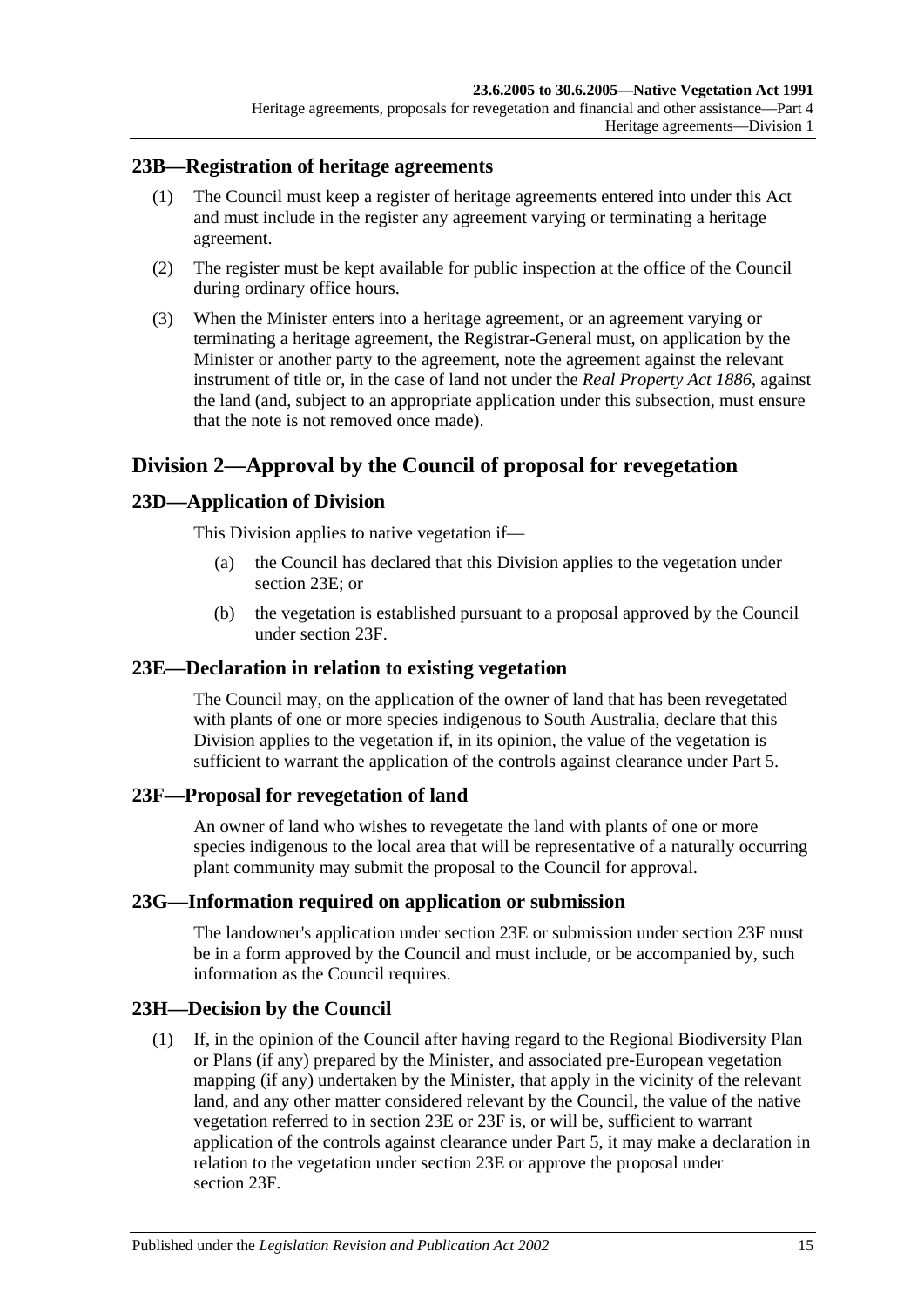<span id="page-15-4"></span>(2) The Council may, if it thinks it appropriate to do so, vary or revoke a declaration or approval made or given under this Division.

## <span id="page-15-0"></span>**23I—Noting of Council's approval against the title to the land**

- (1) Where the Council has made a declaration or given its approval under this Division, it must inform the Registrar-General in writing of the declaration or approval and must provide the Registrar-General with such further information as he or she requires to comply with [subsection](#page-15-3) (3).
- (2) However, the Council need not proceed to inform the Registrar-General of an approval under [section](#page-14-4) 23F until the Council is satisfied that it is appropriate to do so in accordance with the terms of the approval.
- <span id="page-15-3"></span>(3) The Registrar-General must note the declaration or approval against the relevant instrument of title for the land or, in the case of land not under the *Real [Property](http://www.legislation.sa.gov.au/index.aspx?action=legref&type=act&legtitle=Real%20Property%20Act%201886)  Act [1886](http://www.legislation.sa.gov.au/index.aspx?action=legref&type=act&legtitle=Real%20Property%20Act%201886)*, against the land.
- (4) The Registrar-General must, on application by the Council after the making of a decision under section [23H\(2\),](#page-15-4) vary or cancel a note under [subsection](#page-15-3) (3) (but must otherwise ensure that the note is not removed once made).

## <span id="page-15-1"></span>**Division 3—Financial and other assistance**

## <span id="page-15-5"></span><span id="page-15-2"></span>**24—Assistance to landowners**

- (1) An owner of land that is subject to a heritage agreement may apply to the Council for financial or other assistance in—
	- (a) managing the land, native vegetation on the land or any animals living on or visiting the land;
	- (b) preserving or enhancing native vegetation on the land;
	- (c) establishing native vegetation on the land;
	- (d) undertaking research in relation to the preservation, enhancement or management of native vegetation on the land or of animals living on or visiting the land.
- (1a) An owner of land in relation to which a proposal has been approved by the Council under [Division 2](#page-14-1) may apply to the Council for financial assistance in establishing native vegetation on the land in accordance with the proposal.
- (2) An application must be in a form approved by the Council and must set out the applicant's proposals for the application of the assistance requested by the applicant.
- (3) The applicant's proposals must be based on guidelines adopted by the Council under this Part.
- (4) The Council may grant an application for assistance subject to such conditions as it thinks fit including, in the case of an application under [subsection](#page-15-5) (1), the execution of an agreement varying the heritage agreement in a manner approved by the Council.
- (5) Money payable by way of financial assistance under this section must be paid from the Fund.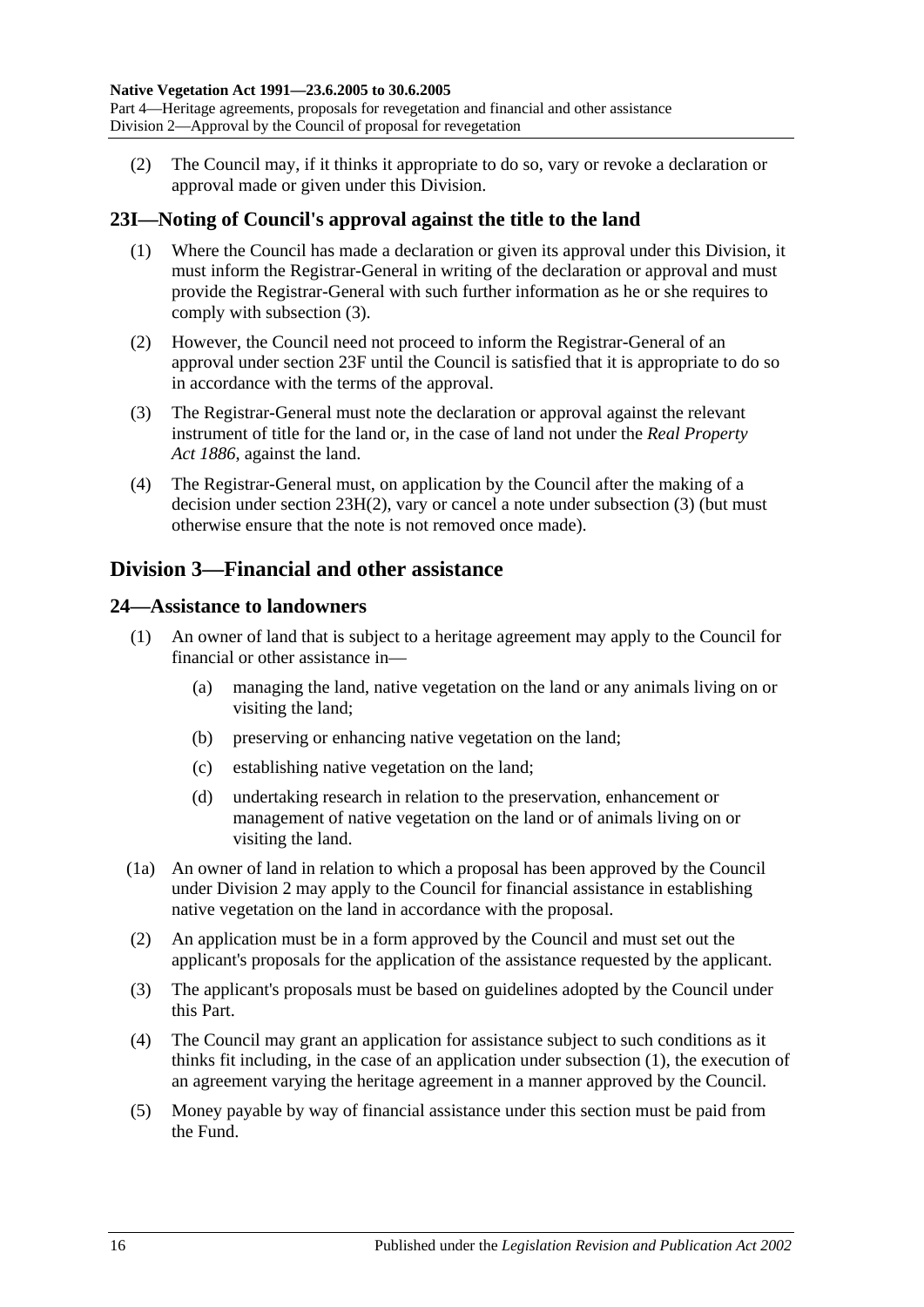- <span id="page-16-1"></span>(6) Where, in the opinion of the Council, a person to whom the Council has granted financial assistance under this section—
	- (a) contravenes or fails to comply with a condition attached to the grant of the assistance; or
	- (b) fails, within a reasonable time, to apply the amount granted for the purpose for which it was granted,

the Council may serve written notice on that person demanding repayment of the amount granted or such lesser amount as is specified in the notice.

- <span id="page-16-2"></span>(7) An amount demanded by the Council under [subsection](#page-16-1) (6) is a debt due by the person from whom it is demanded to the Council and upon recovery must be paid by the Council into the Fund.
- (8) A court that is considering a claim for payment of a debt referred to in [subsection](#page-16-2) (7) may refuse to order payment of all or part of the amount claimed if, in its opinion, the person to whom the financial assistance was granted has applied it in accordance with the conditions on which it was granted or in accordance with what he or she genuinely believed to be the conditions on which it was granted.

## <span id="page-16-0"></span>**25—Guidelines**

- (1) The Council must prepare draft guidelines in relation to—
	- (a) the application of financial and other assistance provided by the Council; and
	- (b) the management of native vegetation; and
	- (c) the operation of [section](#page-21-0) 29(4a).
- <span id="page-16-9"></span><span id="page-16-8"></span><span id="page-16-7"></span><span id="page-16-6"></span><span id="page-16-5"></span><span id="page-16-4"></span><span id="page-16-3"></span>(2) After preparation of the draft guidelines the Council must—
	- (a) by public advertisement, invite members of the public to make representations to the Council (within a period of not less than two months following publication of the advertisement) as to matters that should be addressed by the guidelines; and
	- (b) submit the guidelines for comment by the soil conservation boards of the soil conservation districts (if any) to which the guidelines relate; and
	- (c) where the guidelines relate to pastoral land, submit the guidelines to the Pastoral Board for comment; and
	- (d) where the guidelines relate to land within the catchment area of a catchment water management board, submit the guidelines to the catchment water management board for comment; and
	- (e) where the guidelines relate to land within the area of a local council, submit the guidelines to the Local Government Association of South Australia for comment; and
	- (f) submit the guidelines to the South Australian Farmers Federation Incorporated and to the Conservation Council of South Australia Incorporated for comment; and
	- (g) where the guidelines relate to land within the Murray-Darling Basin, submit the guidelines to the Minister to whom the administration of the *[River Murray](http://www.legislation.sa.gov.au/index.aspx?action=legref&type=act&legtitle=River%20Murray%20Act%202003)  Act [2003](http://www.legislation.sa.gov.au/index.aspx?action=legref&type=act&legtitle=River%20Murray%20Act%202003)* is committed for comment.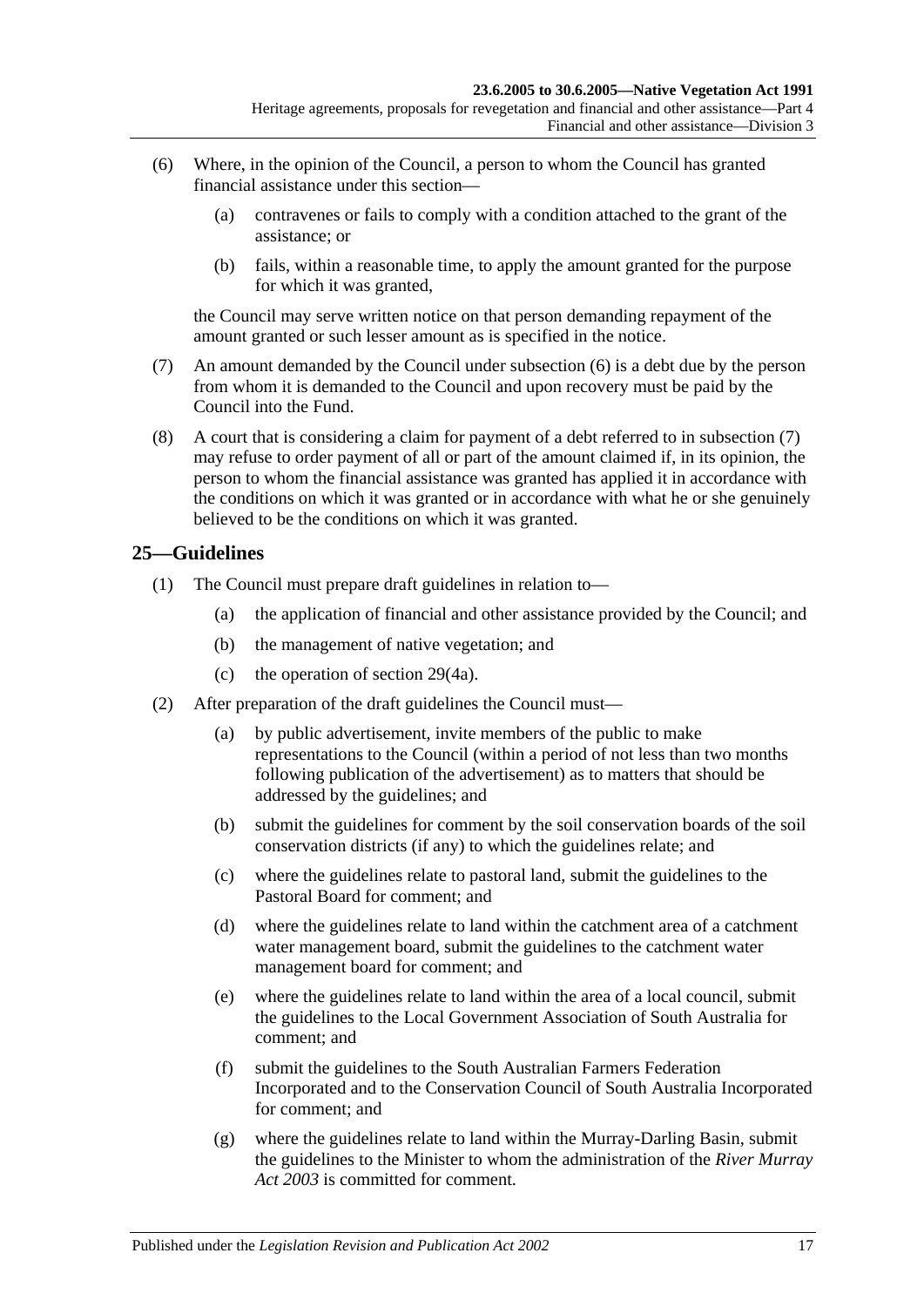- (3) The public advertisement referred to in [subsection](#page-16-3)  $(2)(a)$  must—
	- (a) specify an address at which copies of the draft guidelines may be purchased or inspected;
	- (b) specify an address to which representations in connection with the draft guidelines may be forwarded.
- (3a) Where the guidelines relate to land within the Murray-Darling Basin, the guidelines must seek to further the objects of the *[River Murray Act](http://www.legislation.sa.gov.au/index.aspx?action=legref&type=act&legtitle=River%20Murray%20Act%202003) 2003* and the *Objectives for a Healthy River Murray* under the *[River Murray Act](http://www.legislation.sa.gov.au/index.aspx?action=legref&type=act&legtitle=River%20Murray%20Act%202003) 2003* (insofar as they may be relevant).
- (4) The Council may adopt the draft guidelines with, or without, amendment but must, before adopting them, consider all representations made by members of the public and comments made pursuant to [subsection](#page-16-4) (2).
- (5) The Council must, by public advertisement, specify an address at which copies of guidelines adopted by the Council may be purchased or inspected.
- (5a) The Council may, by following the procedures required by this section for the preparation and adoption of the initial guidelines, prepare and adopt guidelines varying or replacing guidelines previously adopted under this section.
- (5b) Where the Council thinks it is desirable to take the time to consult on proposed guidelines in more detail than is required by this section, it may prepare and adopt guidelines under this section as an interim measure with the intention of varying or replacing them if necessary after it has had time for further consultation.
- (5c) For the purposes of [subsection](#page-16-5)  $(2)(b)$ ,  $(c)$ ,  $(d)$  and  $(g)$ , draft guidelines in relation to the application of financial and other assistance will only be taken to relate to a soil conservation district, pastoral land, a catchment area or the Murray-Darling Basin if the guidelines explicitly state that they do.
- (6) In this section—

*public advertisement* means an advertisement published in the Gazette and in a newspaper circulating throughout the State.

# <span id="page-17-1"></span><span id="page-17-0"></span>**Part 5—Clearance and enforcement**

## **Division 1—Control of clearance**

## <span id="page-17-3"></span><span id="page-17-2"></span>**26—Offence of clearing native vegetation contrary to this Part**

(1) A person must not clear native vegetation unless the clearance is in accordance with this Part.

Maximum penalty: A sum calculated at the prescribed rate for each hectare (or part of a hectare) of the land in relation to which the offence was committed or \$100 000, whichever is greater.

Expiation fee: \$500.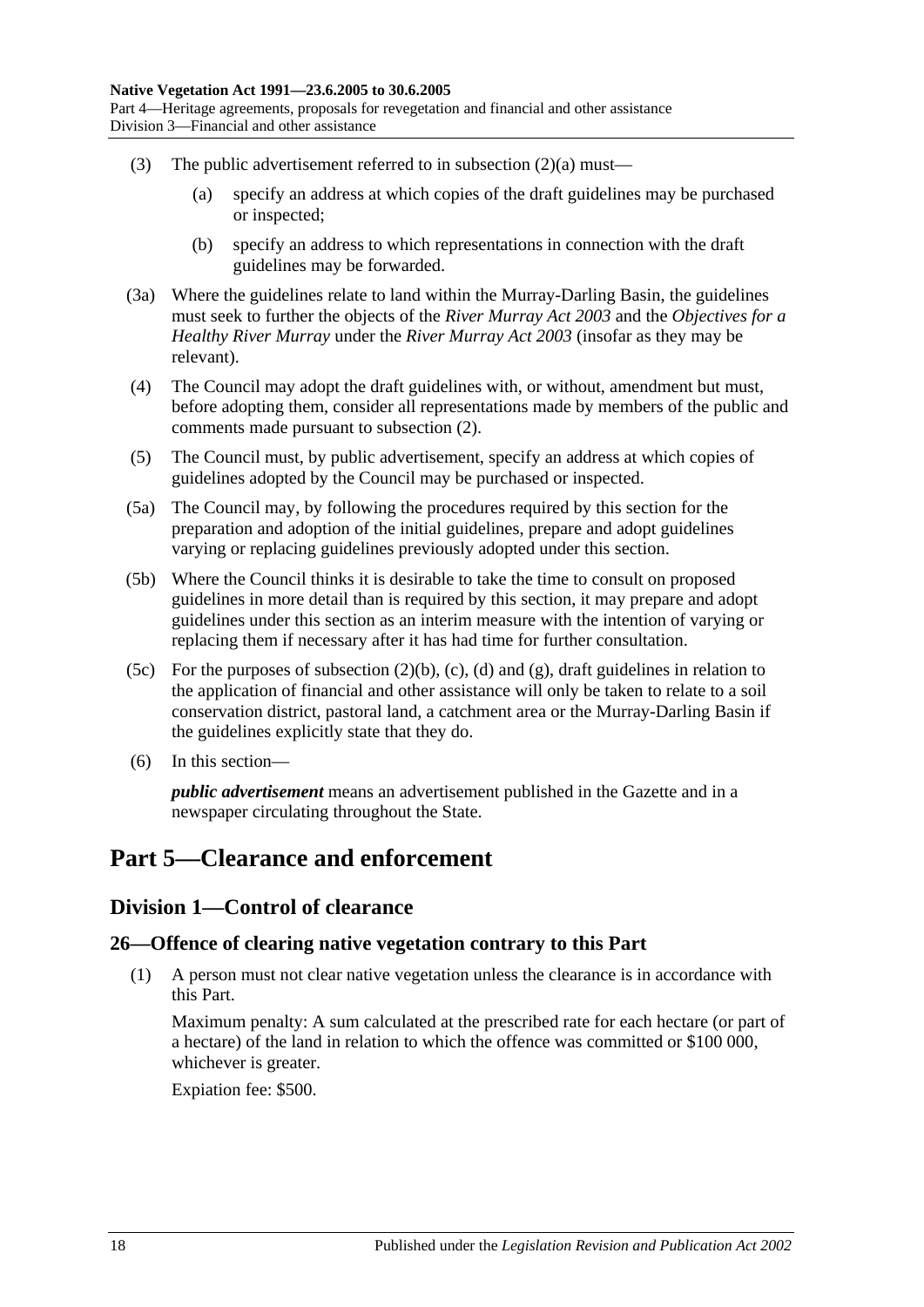<span id="page-18-0"></span>(2) A person must not contravene or fail to comply with a condition attached to a consent granted under this Part.

Maximum penalty: A sum calculated at the prescribed rate for each hectare (or part of a hectare) of the land in relation to which the offence was committed or \$100 000, whichever is greater.

Expiation fee: \$500.

- (2a) If a court convicts a person—
	- (a) of an offence against [subsection](#page-17-3) (1); or
	- (b) of an offence against [subsection](#page-18-0) (2) where the effect of the contravention of or failure to comply with the condition that constitutes the offence is that native vegetation has been cleared without the consent of the Council,

the Council must, within the prescribed period, initiate civil proceedings under [Division 2](#page-26-1) in order to require the offender to make good the breach of this Act unless such proceedings have already been commenced, or an order has already been made, under that Division in relation to the matter, or the conviction is overturned on appeal.

(3) In this section—

#### *land in relation to which the offence was committed* means—

- (a) land on which the vegetation is or was growing or is or was situated; and
- (b) land that has been, or will be, affected in any way (including by an increase in its value) by reason of the commission of the offence;

*the prescribed period*, in relation to the initiation of civil proceedings against an offender, means—

- (a) 21 days after the time within which the offender may appeal against the relevant conviction; or
- (b) if an appeal is commenced—21 days after—
	- (i) the appeal is dismissed, struck out or withdrawn; or
	- (ii) any questions raised by the appeal have been finally determined;

#### *the prescribed rate* means—

- (a) the amount (if any) per hectare by which the land in relation to which the offence was committed has increased in value as a direct result of the commission of the offence; or
- (b) \$2 500,

whichever is the greater.

(4) In determining the amount by which the value of land has increased as the result of the commission of an offence under this section, no account may be taken of the possibility that the establishment of vegetation on the cleared land may be ordered under [Division 2.](#page-26-1)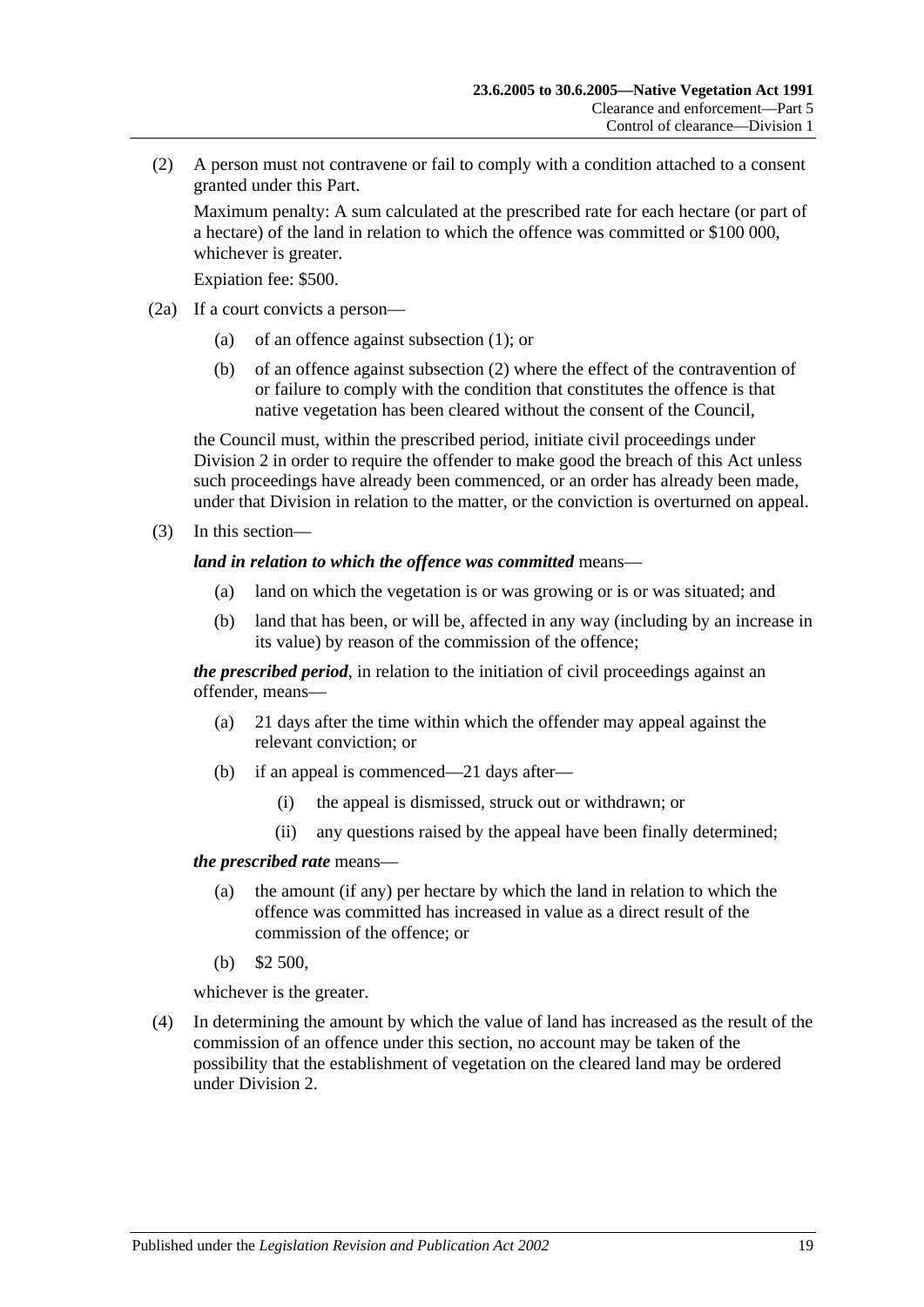## <span id="page-19-0"></span>**27—Clearance of native vegetation**

- <span id="page-19-6"></span><span id="page-19-4"></span>(1) Subject to any other Act or law to the contrary—
	- (a) native vegetation may, subject to this section, be cleared with the consent of the Council given in accordance with [section](#page-20-0) 29;
	- (b) native vegetation may, subject to [subsection](#page-19-2) (5)(b), be cleared—
		- (i) if the vegetation is of a prescribed class; or
		- (ii) in prescribed circumstances.
- <span id="page-19-8"></span><span id="page-19-7"></span><span id="page-19-5"></span>(2) Subject to [subsection](#page-19-3) (3), the Council cannot give its consent to the clearance of native vegetation under [subsection](#page-19-4) (1)(a) if the vegetation comprises or forms part of a stratum of native vegetation that is substantially intact (see [section](#page-4-0) 3A).
- <span id="page-19-3"></span>(3) The Council may, despite [subsection](#page-19-5) (2) but subject to the other requirements of this Division, give its consent to the harvesting of native vegetation if, in its opinion, the harvesting will not result in any lasting damage to the plants comprising the vegetation, lead to significant soil damage or erosion, or result in any long-term loss of biodiversity.
- (4) The Council may give its consent under [subsection](#page-19-3) (3) subject to such conditions (if any) as the Council thinks fit to impose.
- <span id="page-19-9"></span>(5) Native vegetation that is growing or is situated on land that is subject to a heritage agreement under this Act or a heritage agreement that was entered into in compliance with a condition of consent to clear native vegetation under the repealed Act cannot be cleared
	- (a) under [subsection](#page-19-4)  $(1)(a)$  unless the Minister has also given his or her consent to the clearance;
	- (b) under [subsection](#page-19-6) (1)(b) unless a regulation prescribing a class of vegetation under [paragraph](#page-19-8)  $(b)(i)$  or circumstances under paragraph  $(b)(ii)$  explicitly extends its operation to vegetation on land that is subject to a heritage agreement.
- <span id="page-19-2"></span>(6) If the Minister attaches conditions to his or her consent under [subsection](#page-19-9)  $(5)(a)$ , the Council's consent to the clearance will be taken to be subject to the same conditions, in addition to any other conditions imposed by the Council.

## <span id="page-19-1"></span>**28—Application for consent**

- (1) Subject to [subsection](#page-19-10) (2), the owner of land on which native vegetation is growing or is situated, or a person acting on his or her behalf, (but no other person) may apply for consent to clear the vegetation.
- <span id="page-19-10"></span>(2) Where the land is held from the Crown under a miscellaneous lease, an application for consent to clear vegetation can only be made by the Minister for Environment and Conservation.
- (3) An application for consent—
	- (a) must be in a form approved by the Council;
	- (b) must be accompanied by—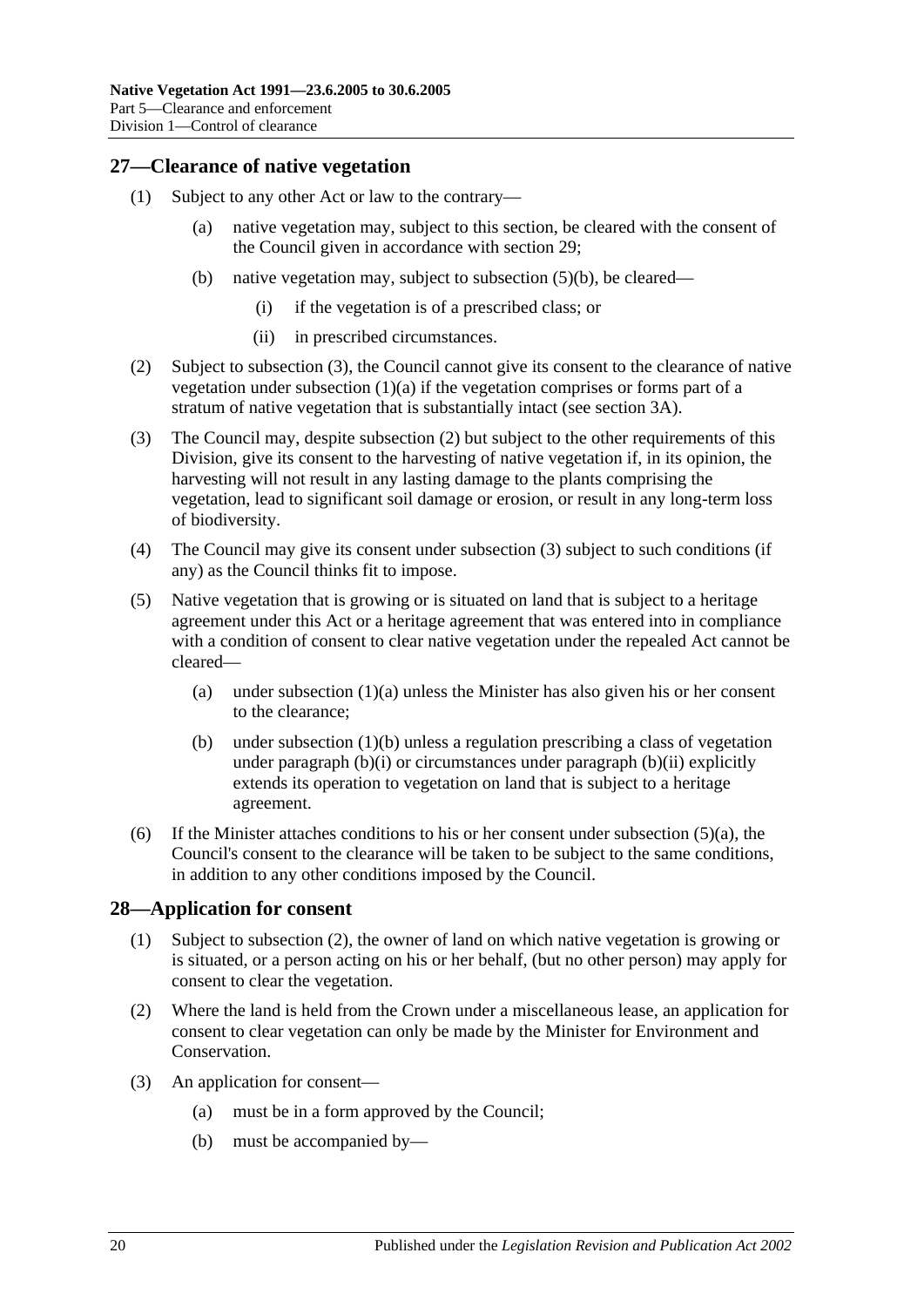- <span id="page-20-9"></span>(i) a native vegetation management plan prepared by the applicant in accordance with guidelines adopted by the Council under [Part 4;](#page-12-1) and
- <span id="page-20-3"></span>(ii) either—
	- (A) information that establishes that the planting and maintenance of native vegetation on the land after clearance or on adjacent land in accordance with the native vegetation management plan will, after allowing for the loss of the vegetation to be cleared, result in a significant environmental benefit; or
	- (B) information that establishes that it is not possible for the applicant to provide a significant environmental benefit in the manner referred to in [subsubparagraph](#page-20-3) (A); and
- <span id="page-20-4"></span><span id="page-20-2"></span>(iia) the prescribed number of copies of a report relating to the proposed clearance prepared in a form approved by the Council; and
- (iib) such other information as the Council reasonably requires; and
- (iii) the prescribed fee (including the fee prescribed for the report referred to in [subparagraph](#page-20-2) (iia)).
- <span id="page-20-7"></span><span id="page-20-1"></span>(4) Where an applicant provides information referred to in subsection  $(3)(b)(ii)(B)$ , he or she may propose that he or she make a payment into the Fund to compensate for the fact that there will not be a significant environmental benefit associated with the proposed clearance.
- <span id="page-20-8"></span>(5) The report referred to in [subsection](#page-20-2) (3)(b)(iia) must be prepared by the agency or instrumentality of the Crown or other person or body specified by the regulations.
- (6) On receipt of the fee prescribed for the report referred to in [subsection](#page-20-2)  $(3)(b)(ii)$ , the Council (or a local council or other body or person acting under delegation from the Council) must pay the amount of the fee to the Minister who must apply the amount received towards the cost of administering this Act.
- (7) The Council must ensure that a copy of the report referred to in [subsection](#page-20-2)  $(3)(b)(iia)$ , and of any *Assessment Report* prepared by the Minister's department in response to the making of an application under this section, is available for inspection, without fee, during ordinary office hours at the principal office of the Council, and is also available in any other manner, or at any other place, determined by the Minister.

## <span id="page-20-5"></span><span id="page-20-0"></span>**29—Provisions relating to consent**

- (1) Subject to this section, in deciding whether to consent to an application to clear native vegetation, the Council—
	- (a) must have regard to the principles of clearance of native vegetation so far as they are relevant to that decision; and
	- (b) must not make a decision that is seriously at variance with those principles.
- <span id="page-20-6"></span>(2) When determining an application to clear native vegetation in order to facilitate the management of other native vegetation, the Council must, in exercising its limited discretion under [subsection](#page-20-5) (1), have regard to the applicant's desire to facilitate the management of that other vegetation.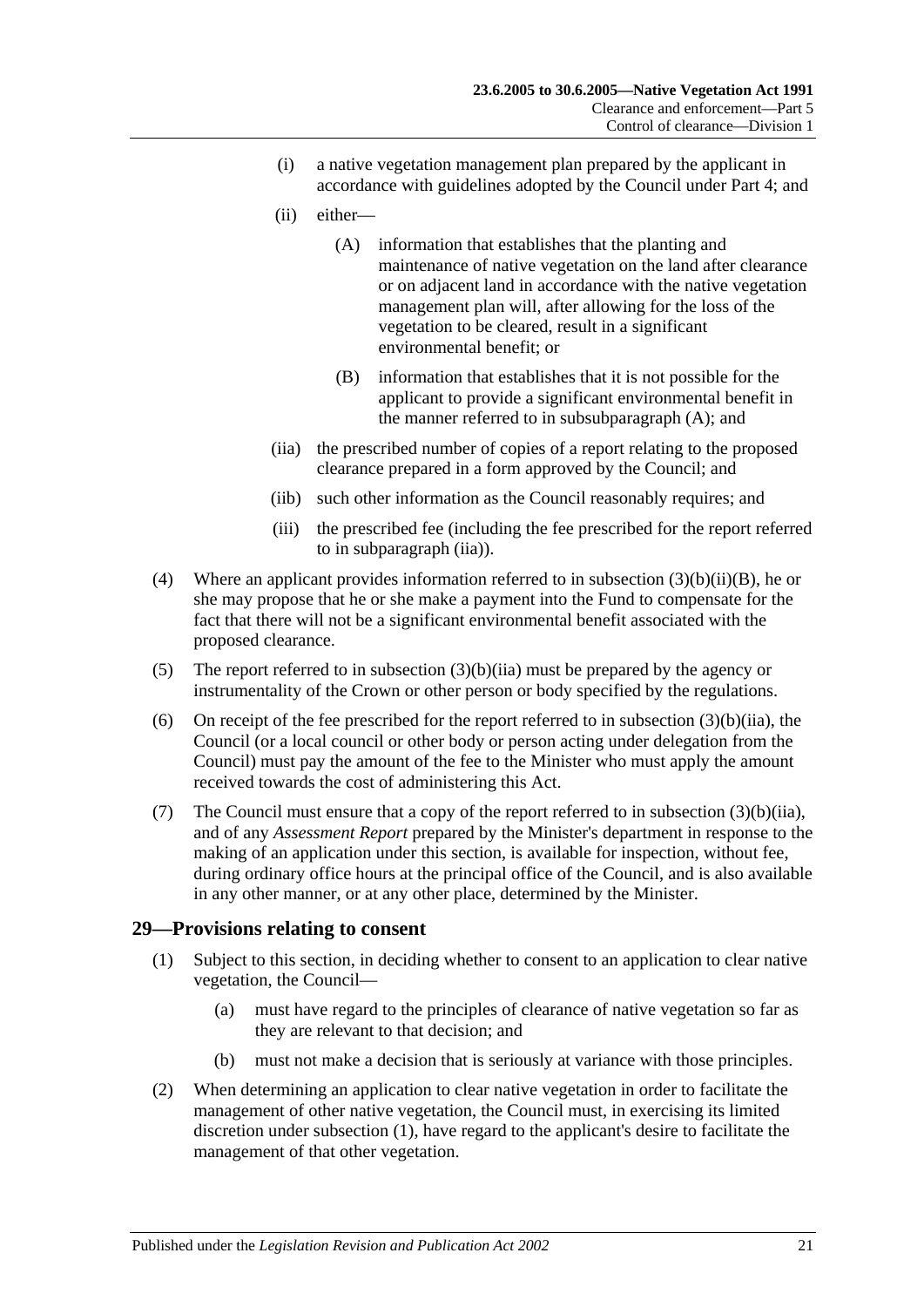- (3) When determining an application to clear native vegetation that is growing or is situated on land that forms part of a property that is used for the business of primary production, the Council must, in exercising its limited discretion under [subsection](#page-20-5) (1), have regard to the applicant's desire to operate the business as efficiently as possible.
- (4) The Council may give its consent to clearance of native vegetation that is in contravention of [subsection](#page-20-6) (1)(b) if—
	- (a) the vegetation comprises one or more isolated plants; and
	- (b) the applicant is engaged in the business of primary production; and
	- (c) in the opinion of the Council, the retention of that plant, or those plants, would put the applicant to unreasonable expense in carrying on that business or would result in an unreasonable reduction of potential income from that business.
- <span id="page-21-0"></span>(4a) The Council may give its consent to the clearance of native vegetation that is in contravention of [subsection](#page-20-6)  $(1)(b)$  if—
	- (a) the Council has adopted guidelines under [section](#page-16-0) 25 that apply in relation to the region where the native vegetation is situated (being guidelines envisaged under [subsection](#page-16-9)  $(1)(c)$  of that section); and
	- (b) the Council is satisfied—
		- (i) that a significant environmental benefit, which outweighs the value of retaining the vegetation, is to be achieved through the imposition of conditions and the taking of other action by the applicant; and
		- (ii) that the particular circumstances justify the giving of consent.
- <span id="page-21-1"></span>(5) Where native vegetation that is the subject of an application for the Council's consent to clear under this Division is in a soil conservation district, the Council must, before giving its consent, consult the soil conservation board for that district and have regard to the board's recommendations (if any) in relation to the application.
- <span id="page-21-2"></span>(6) Where native vegetation that is the subject of an application for the Council's consent to clear under this Division is on pastoral land, the Council must, before giving its consent, consult the Pastoral Board and have regard to the Board's recommendations (if any) in relation to the application.
- (7) Where the land on which the vegetation is growing or is situated is pastoral land and is also in a soil conservation district, both the soil conservation board and the Pastoral Board must be consulted under [subsections](#page-21-1) (5) and [\(6\).](#page-21-2)
- <span id="page-21-3"></span>(8) Where a soil conservation board or the Pastoral Board has been consulted by the Council under [subsection](#page-21-1) (5) or [\(6\),](#page-21-2) the board concerned may request the owner of the land to submit to it a property plan under the *[Soil Conservation and Land Care](http://www.legislation.sa.gov.au/index.aspx?action=legref&type=act&legtitle=Soil%20Conservation%20and%20Land%20Care%20Act%201989)  Act [1989](http://www.legislation.sa.gov.au/index.aspx?action=legref&type=act&legtitle=Soil%20Conservation%20and%20Land%20Care%20Act%201989)* or the *[Pastoral Land Management and Conservation Act](http://www.legislation.sa.gov.au/index.aspx?action=legref&type=act&legtitle=Pastoral%20Land%20Management%20and%20Conservation%20Act%201989) 1989* (whichever is appropriate) and, until the plan has been submitted to it, the board may recommend to the Council that it refuse consent solely on the ground that the plan has not been submitted.
- (9) Section 41(10) of the *[Pastoral Land Management and Conservation Act](http://www.legislation.sa.gov.au/index.aspx?action=legref&type=act&legtitle=Pastoral%20Land%20Management%20and%20Conservation%20Act%201989) 1989* does not apply to, or in relation to, a property plan requested by the Pastoral Board under [subsection](#page-21-3) (8).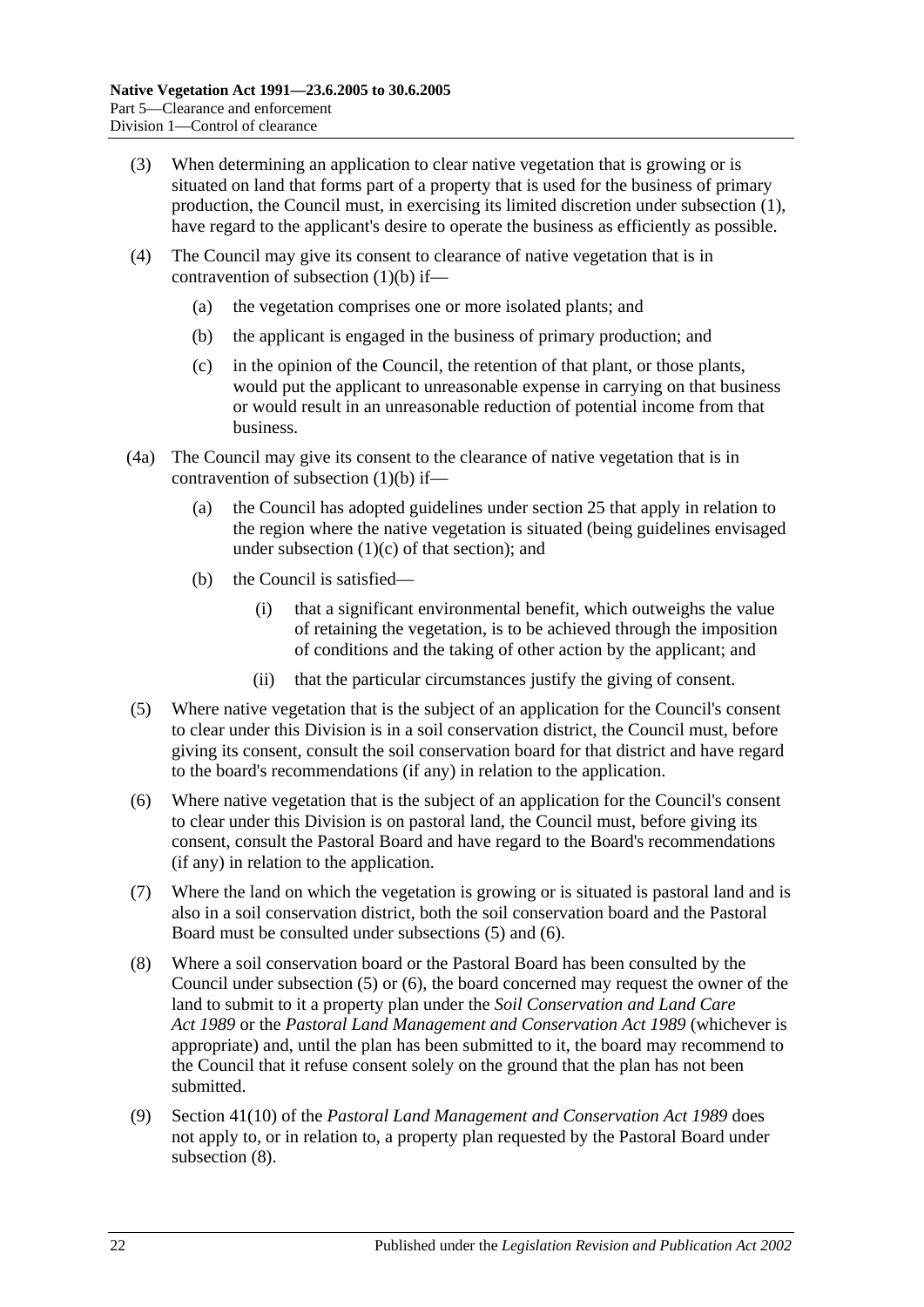- (9a) If an application for the Council's consent relates to native vegetation within a River Murray Protection Area and is within a class of applications prescribed by the regulations for the purposes of this provision (which class may be prescribed so as to consist of applications for all such consents), the Council must, before giving its consent—
	- (a) consult the Minister to whom the administration of the *[River Murray](http://www.legislation.sa.gov.au/index.aspx?action=legref&type=act&legtitle=River%20Murray%20Act%202003)  Act [2003](http://www.legislation.sa.gov.au/index.aspx?action=legref&type=act&legtitle=River%20Murray%20Act%202003)* is committed; and
	- (b) comply with the Minister's directions (if any) in relation to the application (including a direction that the application not be granted, or that if it is to be granted, then it be subject to conditions specified by the Minister).
- (10) In addition to the other requirements for consultation under this section—
	- (a) the Council must allow any person who desires to do so to make representations in writing to the Council, within the period prescribed by the regulations, in relation to the granting or refusal of consent to an application to clear native vegetation; and
	- (b) the Council may, as it thinks fit, allow a person to appear personally or by representative before it to be heard on whether the Council should or should not consent to an application to clear native vegetation.
- <span id="page-22-0"></span>(11) Subject to [subsection](#page-23-2) (12), the Council may give its consent to clearance of native vegetation under this section if, and only if—
	- $(a)$
- (i) it attaches to the consent a condition requiring the applicant to establish and manage native vegetation on land specified by the Council; and
- (ii) the Council is satisfied that the establishment and management of vegetation in accordance with that condition will, after allowing for the loss of the vegetation to be cleared, result in a significant environmental benefit; or
- $(h)$ 
	- (i) it attaches to the consent a condition requiring the applicant to protect native vegetation growing or situated on land specified by the Council by erecting, improving or maintaining a fence or other barrier on the boundary of the land or on the boundary of land that includes the land to be protected to the specifications included in the condition by the Council so as to prevent livestock or other animals from entering the land; and
	- (ii) the Council is satisfied that the erection, improvement or maintenance of the fence or other barrier in accordance with that condition will, after allowing for the loss of the vegetation to be cleared, result in a significant environmental benefit; or
- $(c)$
- (i) it attaches to the consent a condition requiring the applicant to enter into a heritage agreement under this Act with respect to specified native vegetation; and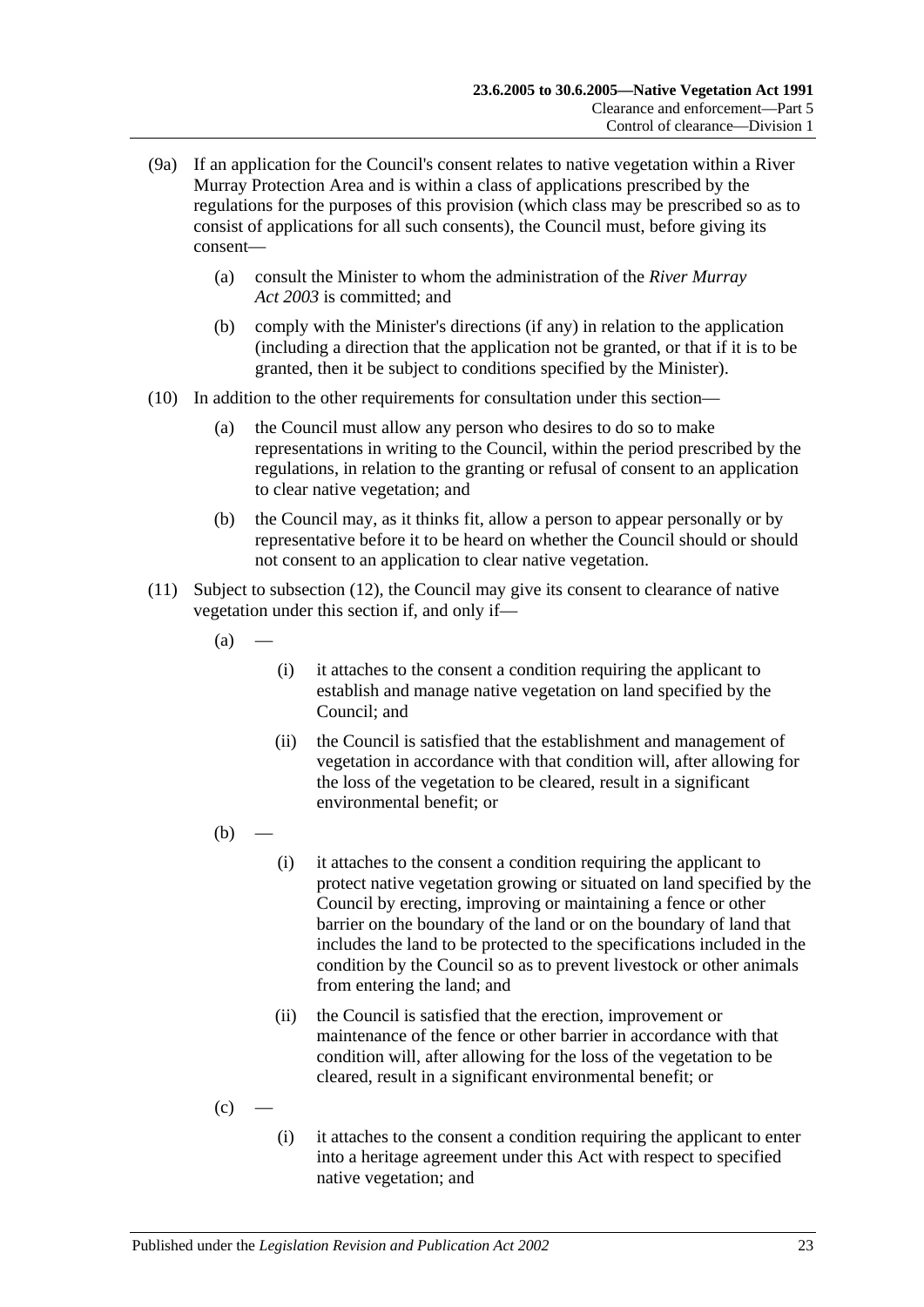- (ii) the Council is satisfied that the management and protection of that vegetation in accordance with the heritage agreement will, after allowing for the loss of the vegetation to be cleared, result in a significant environmental benefit; or
- <span id="page-23-1"></span>(d) in a case where [section](#page-20-7) 28(4) applies, it attaches to the consent a condition requiring the applicant to make a payment into the Fund of an amount considered by the Council to be sufficient to achieve a significant environmental benefit in the manner contemplated by [section](#page-12-5) 21(6).
- <span id="page-23-2"></span>(12) A consent to clearance of native vegetation under this section may be unconditional if, and only if, the Council is satisfied that—
	- (a) the clearance would not result in any loss of biodiversity; and
	- (b) the attachment of a condition to the consent under [subsection](#page-22-0) (11) would place an unreasonable burden on the applicant.
- (13) Consent to undertake clearance under this Division remains in force for two years or for such longer period as the Council may fix at the time of granting consent or subsequently on application by a person who has the benefit of the consent.
- (14) An applicant for consent under this Division may appear before the Council in support of the application and the Council must observe the rules of natural justice when considering and determining the application.
- (16) Where the Council refuses an application in whole or in part or attaches conditions to its consent, it must provide the applicant with a written statement of the reasons for its decision.
- (17) The provisions of this section also apply to circumstances where the Council is considering an application referred to the Council under the *[Development Act](http://www.legislation.sa.gov.au/index.aspx?action=legref&type=act&legtitle=Development%20Act%201993) 1993* as if the Council were considering an application for consent under this Act, subject to such modifications, additions or exclusions as may be necessary for the purpose.

## <span id="page-23-0"></span>**29A—Avoidance of duplication of procedures etc**

- (1) The purpose of this section is to provide for the avoidance of unnecessary duplication of procedures and compliance requirements under the Commonwealth Act and this Act where the clearance of native vegetation requires consent under this Act and approval under the Commonwealth Act.
- <span id="page-23-3"></span>(2) Despite any other provision of this Act, the Council may—
	- (a) accept a Commonwealth Act document as an application for consent under [section](#page-19-1) 28 if (subject to [subsection](#page-20-8) (5)) it complies with the requirements of this Act; and
	- (b) accept the whole or part of a plan, report, statement, assessment or other document used, or to be used, for the purposes of the Commonwealth Act as a native vegetation management plan referred to in section  $28(3)(b)(i)$  if (subject to [subsection](#page-20-8) (5)) the document has been prepared in compliance with this Act and complies with the requirements of this Act.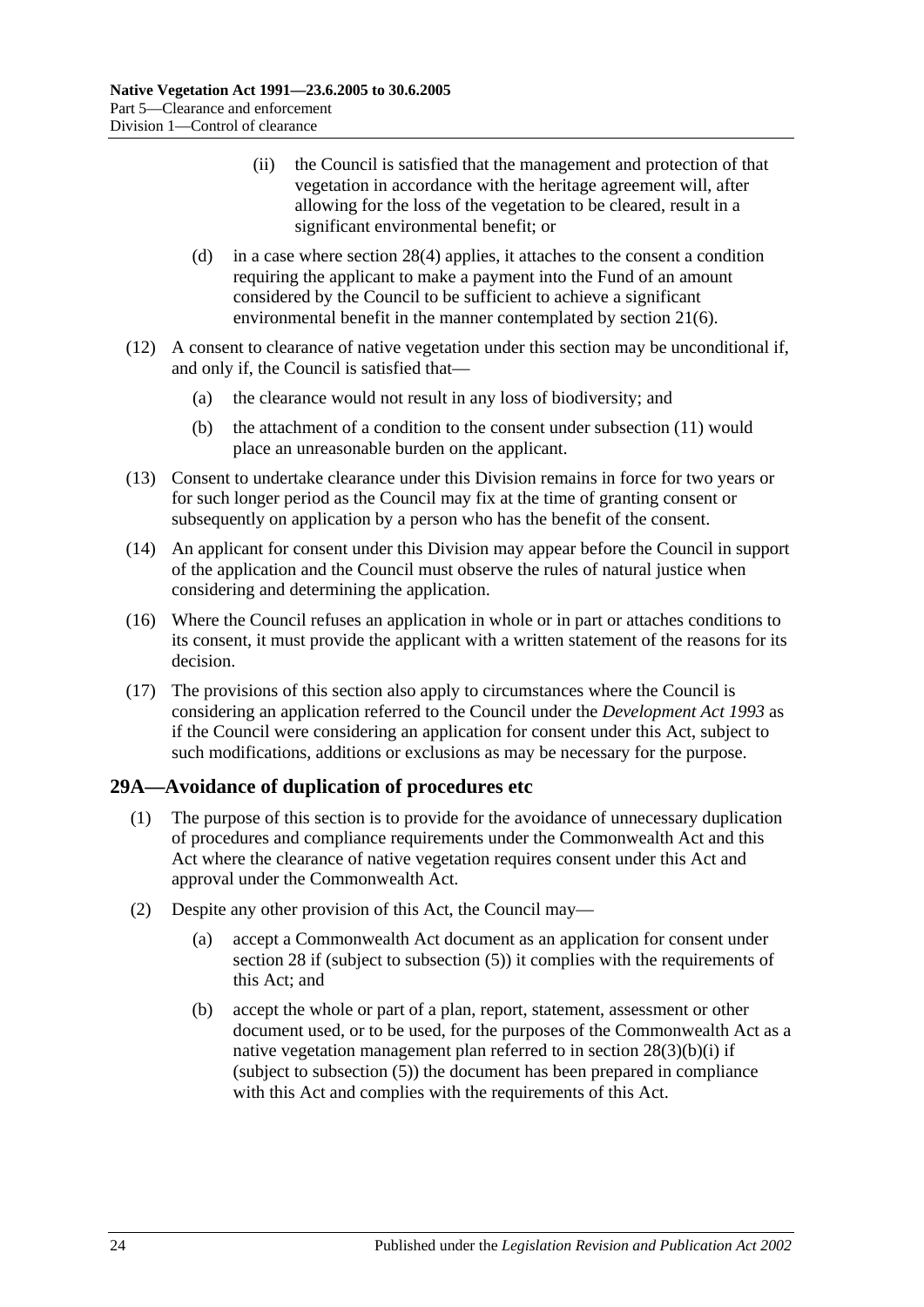- (3) To avoid doubt, where a controlled action under the Commonwealth Act comprises or includes the clearance of native vegetation, the Council may, when considering an application for consent to clear the native vegetation use information and other material provided to the Commonwealth Minister under the Commonwealth Act for the purpose of deciding whether to give his or her approval to the controlled action under that Act.
- (4) Where a controlled action under the Commonwealth Act comprises or includes the clearance of native vegetation, the Council—
	- (a) must, if the Commonwealth Minister has given his or her approval to the controlled action, consider whether the conditions (if any) to be imposed on the consent should be consistent with the conditions (if any) attached to the Commonwealth Minister's approval under the Commonwealth Act;
	- (b) may impose a condition on the consent that requires compliance with all or some of the conditions attached to the Commonwealth Minister's approval under the Commonwealth Act.
- (5) A document accepted under [subsection](#page-23-3) (2)—
	- (a) may be in a form that does not comply with the requirements of this Act; and
	- (b) may include information or other material that is irrelevant for the purposes of this Act.
- (6) Once a document is accepted under [subsection](#page-23-3) (2) the document will not be invalid or ineffective for the purposes of this Act because a court, tribunal or other authority has decided that it is invalid or ineffective for the purposes of the Commonwealth Act.
- (7) In this section—

*assessment report* means—

- (a) an assessment report as defined in the Commonwealth Act by reference to section 84(3), 95, 100 or 105 of that Act; or
- (b) a report under section 121 of the Commonwealth Act;

*Commonwealth Act* means the *Environment Protection and Biodiversity Conservation Act 1999* of the Commonwealth;

*Commonwealth Act document* means—

- (a) a referral under section 68, 69 or 71 of the Commonwealth Act; or
- (b) information given by a person to the Minister under the Commonwealth Act under section 86 of that Act; or
- (c) information and invitation published by a proponent under section 93 of the Commonwealth Act; or
- (d) guidelines prepared under section 97 or 102 of the Commonwealth Act; or
- (e) a draft report prepared under section 98 of the Commonwealth Act; or
- (f) a finalised report prepared under section 99 of the Commonwealth Act; or
- (g) a draft statement prepared under section 103 of the Commonwealth Act; or
- (h) a finalised statement prepared under section 104 of the Commonwealth Act; or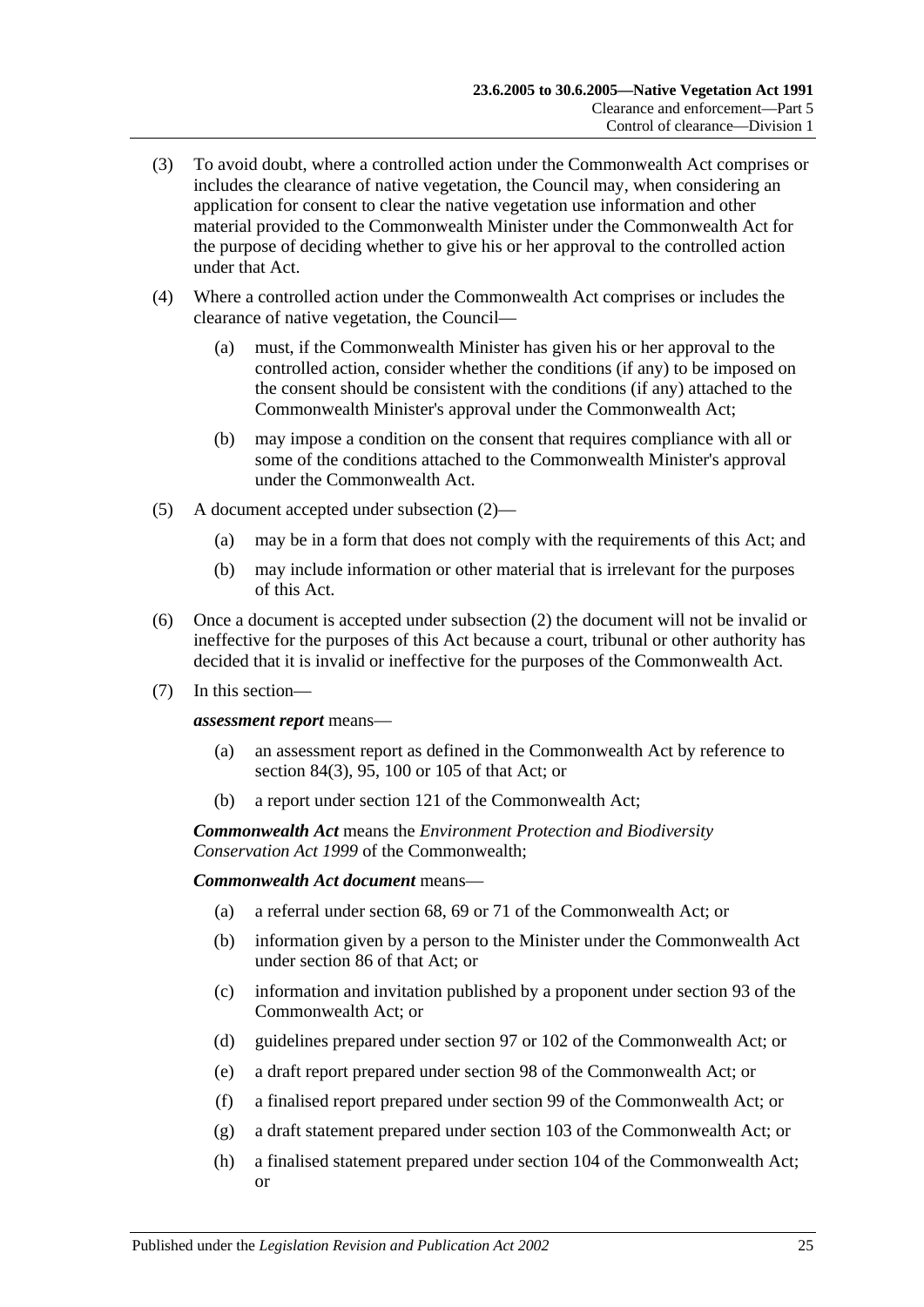(i) an assessment report.

#### <span id="page-25-1"></span><span id="page-25-0"></span>**30—Conditions of consent**

- (1) A consent under this Division to the clearance of native vegetation is subject to such conditions (if any) as the Council thinks fit to impose.
- <span id="page-25-6"></span><span id="page-25-4"></span><span id="page-25-3"></span><span id="page-25-2"></span>(2) Without limiting [subsection](#page-25-1) (1), consent may be subject to one or more of the following conditions:
	- (a) a condition requiring the applicant to—
		- (i) establish vegetation consisting of a specified number of plants of a specified species on specified land; and
		- (ii) nurture, protect and maintain the plants until they are fully established or for such period as the Council specifies;
	- (b) a condition requiring the applicant to protect native vegetation growing or situated on specified land;
	- (c) a condition restricting the purposes for which land referred to in a condition under [paragraph](#page-25-2)  $(a)(i)$  or  $(b)$  can be used;
	- (d) a condition requiring the applicant to destroy plants of a non endemic species specified by the Council growing on land specified by the Council;
	- (e) a condition that the applicant enter into a heritage agreement with the Minister under this Act in the terms specified by the Council for the management of specified native vegetation;
	- (f) a condition requiring that a copy of the consent issued by the Council be kept in such manner, and in any place, specified by the Council.
- (3) Conditions imposed on consent to clear native vegetation are binding on, and enforceable against—
	- (a) the applicant for the consent; and
	- (b) all owners and subsequent owners of the land to be cleared and any other land to which a condition relates; and
	- (c) an occupier of the land to be cleared and any other person who acquires the benefit of the consent.
- (4) The Council must inform the Registrar-General in writing of all conditions imposed under this section that relate to land (including conditions under [subsection](#page-25-4)  $(2)(c)$ ) and must provide the Registrar-General with such further information as the Registrar-General requires to comply with [subsection](#page-25-5) (5).
- <span id="page-25-5"></span>(5) The Registrar-General must note the conditions against the relevant instrument of title for the land or, in the case of land not under the *[Real Property Act](http://www.legislation.sa.gov.au/index.aspx?action=legref&type=act&legtitle=Real%20Property%20Act%201886) 1886*, against the land.
- (6) The Registrar-General must, on the application of the Council after the variation or revocation of a condition under this section, vary or cancel a note under [subsection](#page-25-5) (5) (but must otherwise ensure that the note is not removed once made).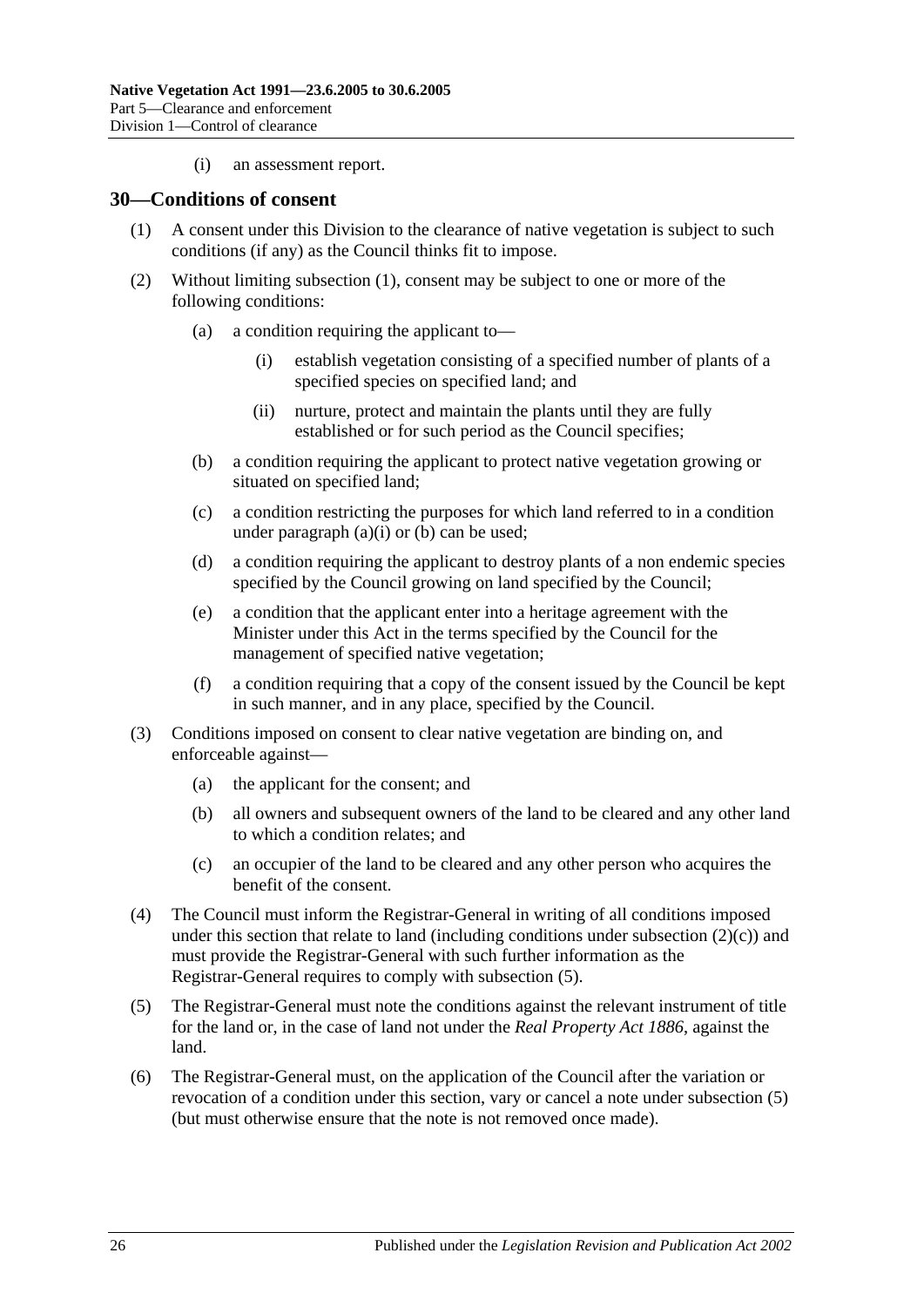## <span id="page-26-4"></span><span id="page-26-0"></span>**30A—Marking or tagging of cleared vegetation**

- (1) The regulations may establish a scheme for the marking or tagging of any cleared native vegetation of a prescribed kind.
- (2) A scheme established under [subsection](#page-26-4) (1) may—
	- (a) extend to persons who are in possession of native vegetation after it has been cleared;
	- (b) make provision for the marking of cleared native vegetation in a manner determined by the Council, or for the use of tags issued by the Council;
	- (c) prescribe fines (not exceeding \$10 000) for contravention of a regulation;
	- (d) make any other provision that may be necessary or expedient for the purposes of establishing the scheme envisaged by [subsection](#page-26-4) (1).

## <span id="page-26-1"></span>**Division 2—Civil enforcement proceedings**

## <span id="page-26-2"></span>**31—Interpretation**

In this Division, a reference to a breach of this Act includes a reference to a contravention of, or a failure to comply with, a heritage agreement.

## <span id="page-26-3"></span>**31A—Application to the ERD Court for enforcement**

- (1) The following persons may apply to the ERD Court for an order to remedy or restrain a breach of this Act:
	- (a) the Council; or
	- (b) a person who owns or who has any other legal or equitable interest in land that has been, or will be, affected by the breach; or
	- (c) in the case of a contravention of, or failure to comply with, a heritage agreement—a party to the agreement.
- (2) Proceedings under this section may be brought in a representative capacity with the consent of all persons on whose behalf they are to be brought.
- (3) If proceedings under this section are brought by a person other than the Council—
	- (a) the applicant must serve a copy of the application on the Council within three days after filing the application with the Court; and
	- (b) the Court must, on application by the Council, join the Council as a party to the proceedings.
- (4) An application may be made in the absence of the respondent and, if the Court is satisfied on the application that the respondent has a case to answer, it may grant leave to the applicant to serve a summons requiring the respondent to appear before the Court to show cause why an order should not be made under this section.
- <span id="page-26-5"></span>(5) An application under this section must, in the first instance, be referred to a conference under section 16 of the *[Environment, Resources and Development Court](http://www.legislation.sa.gov.au/index.aspx?action=legref&type=act&legtitle=Environment%20Resources%20and%20Development%20Court%20Act%201993)  Act [1993](http://www.legislation.sa.gov.au/index.aspx?action=legref&type=act&legtitle=Environment%20Resources%20and%20Development%20Court%20Act%201993)*.
- $(6)$  If—
	- (a) after hearing—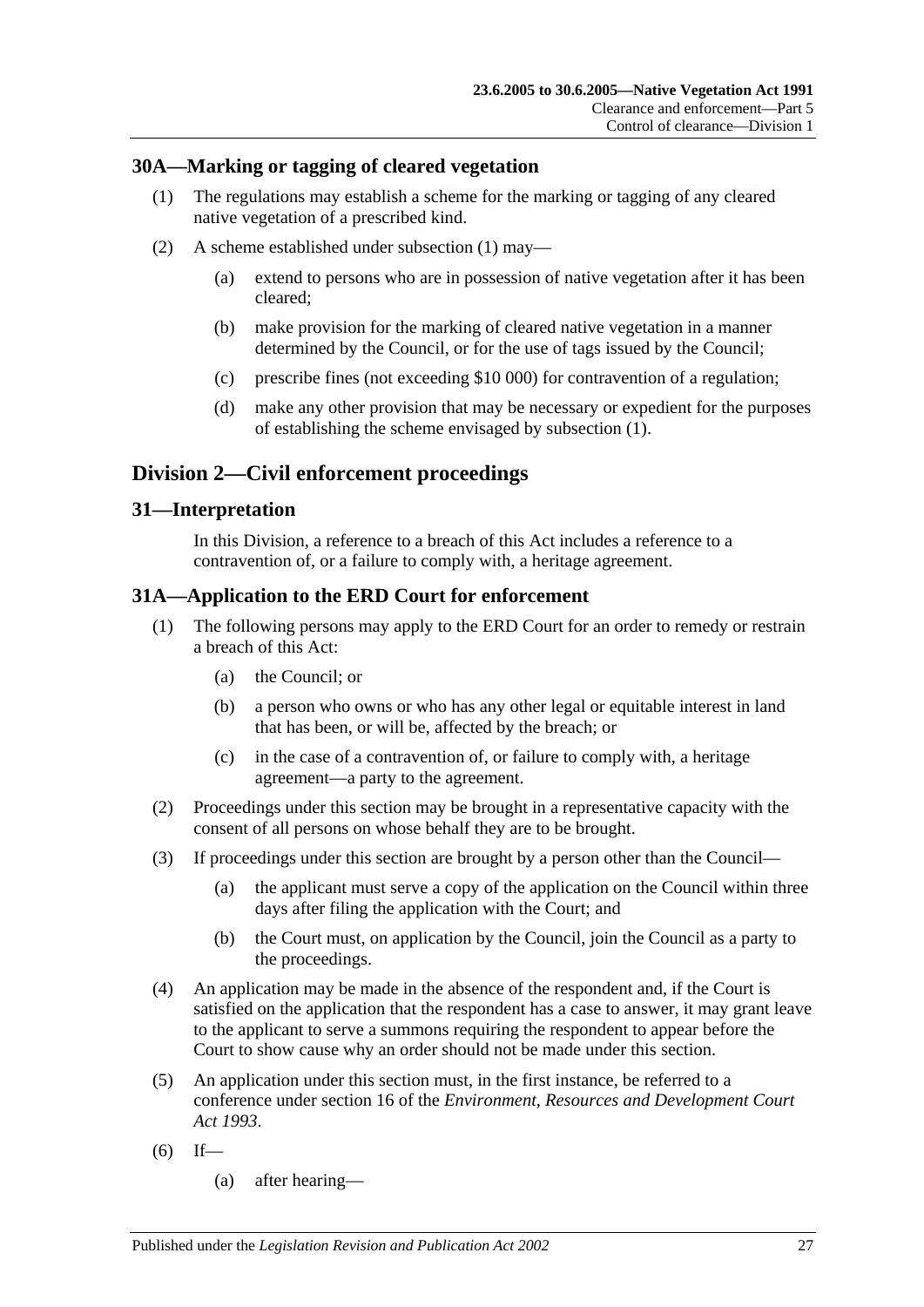- (i) the applicant and the respondent; and
- (ii) any other person who has, in the opinion of the Court, a proper interest in the subject matter of the proceedings and desires to be heard in the proceedings,

the Court is satisfied, on the balance of probabilities, that the respondent to the application has breached this Act; or

(b) the respondent fails to appear in response to the summons or, having appeared, does not avail himself or herself of an opportunity to be heard,

the Court may, by order, exercise one or more of the following powers:

- (c) require the respondent to refrain, either temporarily or permanently, from the act, or course of action, that constitutes the breach;
- <span id="page-27-2"></span>(d) require the respondent to make good the breach in a manner, and within a period, specified by the Court, or to take such other action as may appear appropriate to the Court, taking into account the nature and extent of the original vegetation;
- (e) require the respondent to pay to any person who has suffered loss or damage as a result of the breach, or incurred costs or expenses as a result of the breach, compensation for the loss or damage or an amount for, or towards, those costs or expenses;
- <span id="page-27-0"></span>(f) require the respondent to pay into the Fund an amount, determined by the Court to be appropriate in the circumstances, on account of the financial benefit that the respondent has gained, or can reasonably be expected to gain, by committing the breach;
- <span id="page-27-1"></span>(g) require the respondent to pay into the Fund an amount, determined by the Court, in the nature of exemplary damages (and this amount may be in addition to any amount ordered to be paid under [paragraph](#page-27-0) (f));
- (h) require the respondent to take specified action to publicise—
	- (i) the breach of this Act; and
	- (ii) the environmental and other consequences flowing from the breach; and
	- (iii) the other requirements of the order made against the respondent;
- (i) require the respondent to refrain from an act or course of action, or to undertake an act or course of action, to ensure that the respondent does not gain an ongoing benefit from the breach.
- (7) In assessing damages under [subsection](#page-27-1)  $(6)(g)$ , the Court must have regard to-
	- (a) damage to the environment caused by the breach of this Act; and
	- (b) the detriment to the public interest resulting from the breach; and
	- (c) any benefit (including financial benefit) that the respondent sought to gain by committing the breach; and
	- (d) any other matter it considers relevant.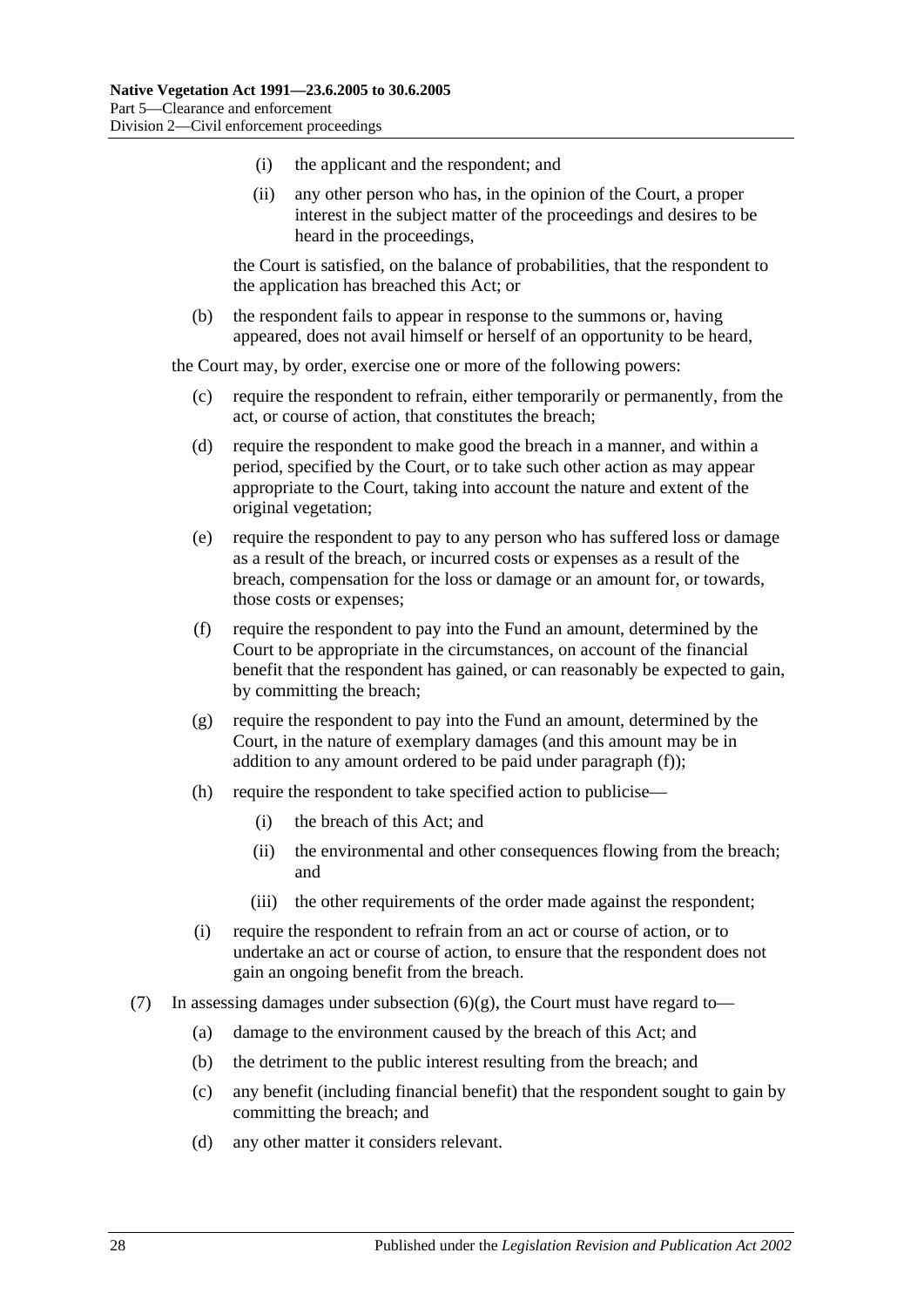- <span id="page-28-4"></span>(8) The power conferred by [subsection](#page-27-0) (6)(f) or [\(g\)](#page-27-1) can only be exercised by a Judge of the Court.
- (9) The Council, and any person with a legal or equitable interest in land to which an application under this section relates, is entitled to appear and be heard in proceedings based on the application before a final order is made.
- (10) The Court may make such order in relation to costs of proceedings under this section as it thinks just and reasonable.
- (11) In this section—

*breach* of this Act includes a threatened contravention of, or failure to comply with, this Act or a heritage agreement.

#### <span id="page-28-3"></span><span id="page-28-0"></span>**31B—Order where native vegetation has been cleared**

- (1) Subject to [subsection](#page-29-1) (6)(d) or [\(7\),](#page-29-2) where the ERD Court is satisfied on the balance of probabilities that the respondent—
	- (a) has cleared native vegetation in contravention of this Act; or
	- (b) has cleared native vegetation pursuant to the Council's consent but has not complied with a condition of a kind referred to in [section](#page-25-6) 30(2) attached to the consent,

the Court must make an order against the respondent under section [31A\(6\)\(d\).](#page-27-2)

- (2) The order under section  $31A(6)(d)$  must direct the respondent to—
	- (a) remove the buildings, works or vegetation (if any) that have been erected, undertaken or planted on the land since the clearance occurred; and
	- (b) establish vegetation consisting of plants of a species specified in the order in such numbers and on such parts of the cleared land as is specified in the order; and
	- (c) nurture, protect and maintain the plants until they are fully established or for such period as is specified in the order.
- (3) The order under section  $31A(6)(d)$  may—
	- (a) where part of the original vegetation is still growing or situated on the land—direct that it be removed so that the new vegetation can be established on the land;
	- (b) include such ancillary directions or orders as the Court thinks fit.
- <span id="page-28-2"></span><span id="page-28-1"></span>(4) Where the respondent is not the owner or occupier of the land, the order authorises him or her (or a person authorised by him or her) to—
	- (a) enter the land with such materials and equipment as are reasonably necessary to comply with the order; and
	- (b) to enter and cross any other land specified in the order with the materials and equipment referred to in [paragraph](#page-28-1) (a) for the purpose of gaining access to the cleared land.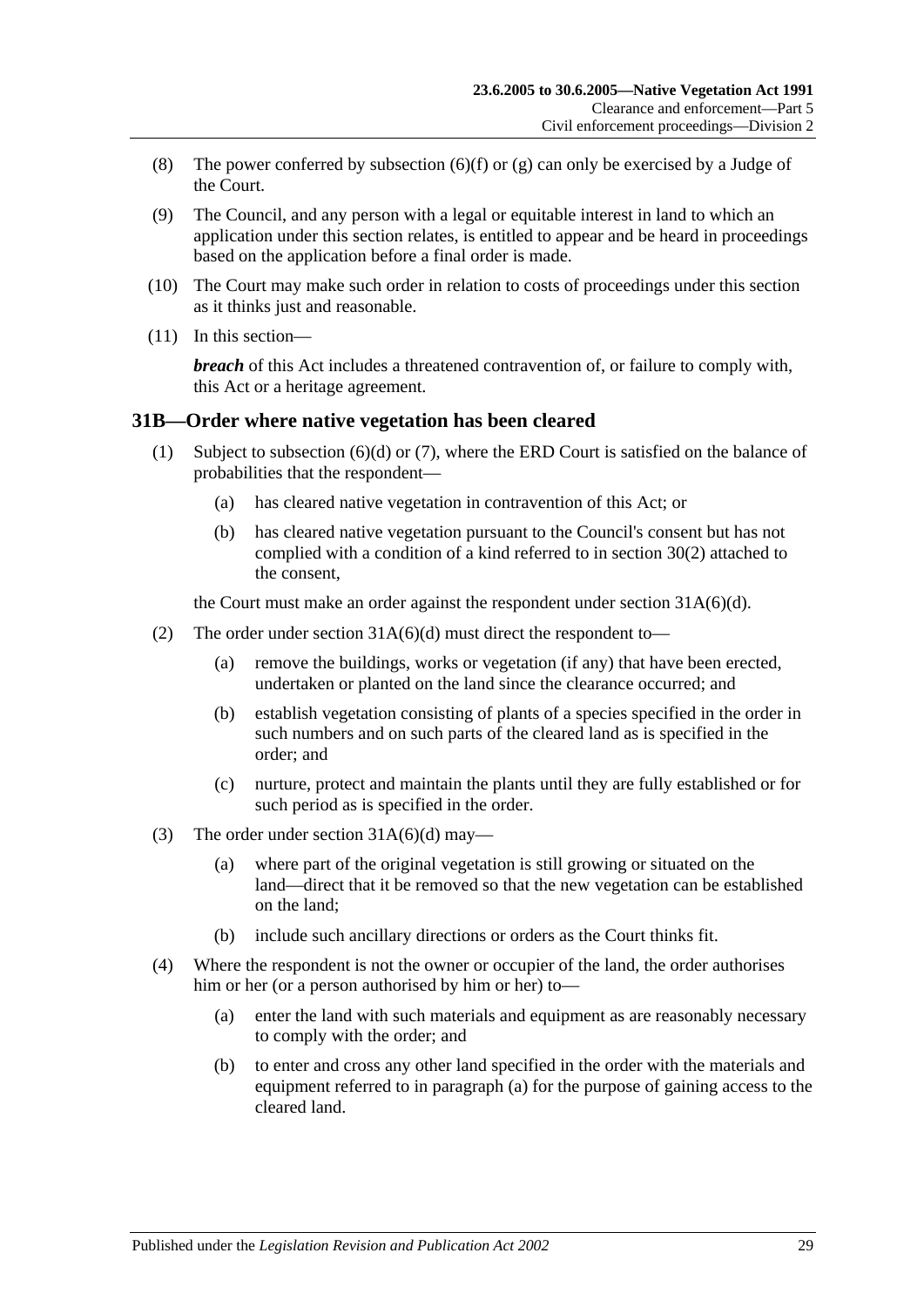<span id="page-29-3"></span>(5) An owner or occupier of land or any other person who hinders or obstructs the respondent (or a person authorised by the respondent) in carrying out the directions of an order under this section or entering and crossing land under [subsection](#page-28-2) (4) is guilty of an offence.

Maximum penalty: \$10 000.

- (6) If the ERD Court is satisfied on the balance of probabilities that—
	- (a) the owner or occupier of the cleared land did not know and could not reasonably have been expected to know of the circumstances referred to in [subsection](#page-28-3) (1) requiring the making of an order under section  $31A(6)(d)$ ; and
	- (b) compliance with an order under section [31A\(6\)\(d\)](#page-27-2) will cause financial loss to that person,

the Court may—

- (c) assess the amount of the financial loss and order the respondent to pay that amount to the owner or occupier of the land; or
- (d) refuse to make the order or make the order in a modified form.
- <span id="page-29-2"></span><span id="page-29-1"></span>(7) If the Court is satisfied that compliance with any order under section  $31A(6)(d)$  would not be reasonably practicable, it may refuse to make the order.
- (8) However, the Court cannot take into account financial grounds when making an assessment under [subsection](#page-29-2) (7) unless the Court is satisfied that it would be unduly harsh not to do so.
- (9) The Court must include in the order a requirement that a copy of the order be served on the Registrar-General and that the Registrar-General note the order against the relevant certificate or other instrument of title or, in the case of land not under the *[Real](http://www.legislation.sa.gov.au/index.aspx?action=legref&type=act&legtitle=Real%20Property%20Act%201886)  [Property Act](http://www.legislation.sa.gov.au/index.aspx?action=legref&type=act&legtitle=Real%20Property%20Act%201886) 1886*, against the land (and the Registrar-General must, on service of the order, make the note and then must not remove the note except pursuant to an order of the Court).
- (10) If, in the opinion of the Court, it should refuse under [subsection](#page-29-1)  $(6)(d)$  or  $(7)$  to make an order under section [31A\(6\)\(d\),](#page-27-2) the Court may make an order against the respondent requiring the establishment of vegetation in accordance with the provisions of this section on some other land owned by the respondent.

## <span id="page-29-0"></span>**31C—Interim order**

- (1) If, on an application under this Division or before the determination of the proceedings commenced by an application under this Division, the ERD Court is satisfied that, in order to protect native vegetation from clearance or to preserve the rights or interests of parties to the proceedings, or for any other reason, it is desirable to make an interim order under this section, the Court may make such an order.
- (2) An interim order—
	- (a) may be made on an application in the absence of the respondent; and
	- (b) may be made whether or not the application has been referred to a conference under section [31A\(5\);](#page-26-5) and
	- (c) will be made subject to such conditions as the Court thinks fit; and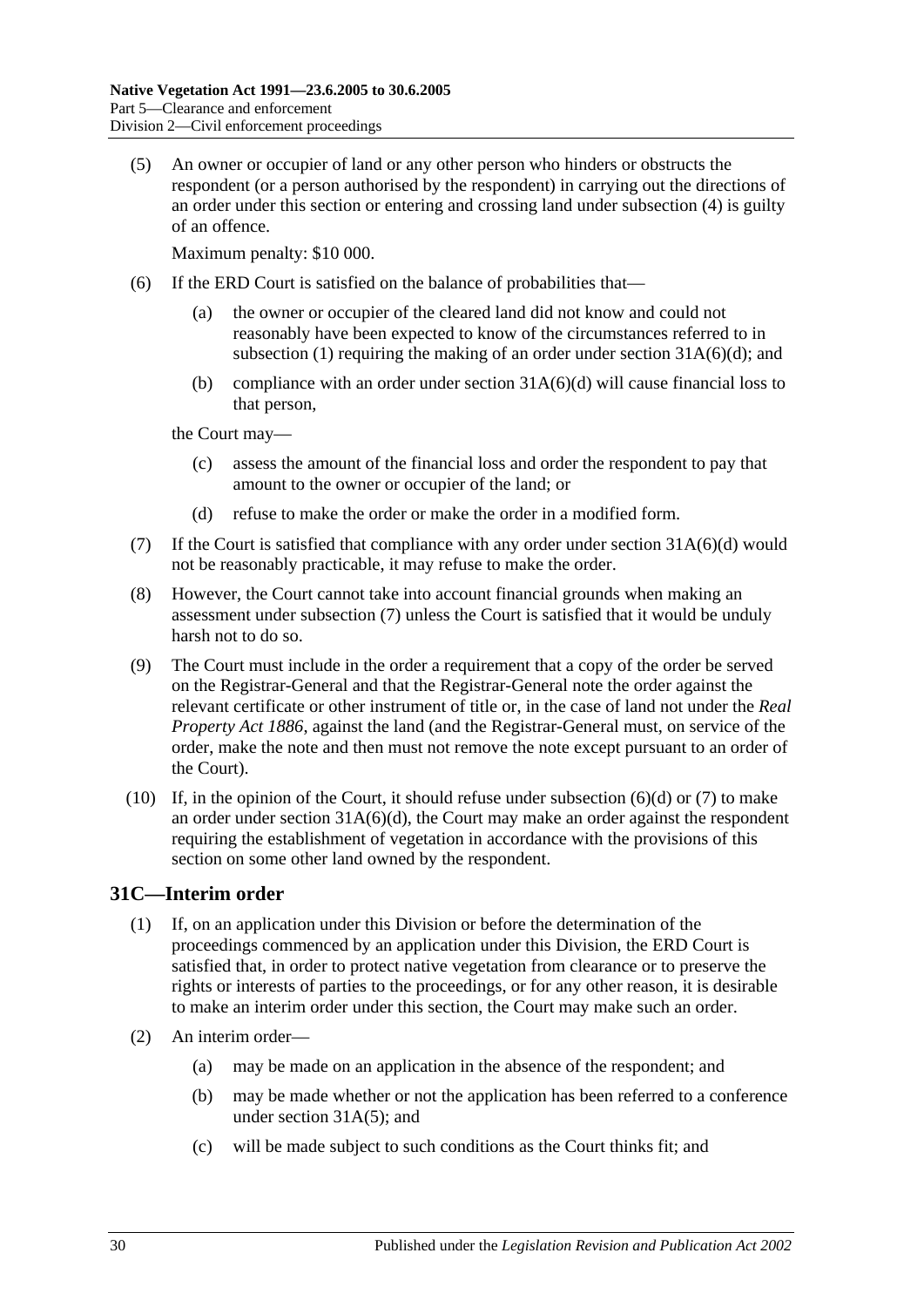(d) will not (as such) operate after the proceedings in which it is made are finally determined.

## <span id="page-30-0"></span>**31D—Enforcement of orders**

- (1) A person who contravenes or fails to comply with an order under this Division is, in addition to liability for contempt of the order, guilty of an offence. Maximum penalty: \$100 000.
- <span id="page-30-2"></span>(2) Where the ERD Court makes an order under section [31A\(6\)\(d\)](#page-27-2) and the respondent fails to comply with the order within the period specified by the Court, the Council may cause any work contemplated by the order to be carried out, and may recover the costs and expenses of that work, as a debt, from the respondent.
- (3) [Section](#page-28-2) 31B(4) and [\(5\)](#page-29-3) apply to, and in relation to, the Council when acting under [subsection](#page-30-2) (2) as though it were the respondent.
- <span id="page-30-7"></span>(4) Where an amount is recoverable from a person by the Council under [subsection](#page-30-2) (2)—
	- (a) the Council may, by notice in writing to the person, fix a period, being not less than 28 days from the date of the notice, within which the amount must be paid by the person, and, if the amount is not paid by the person within that period, the person is liable to pay interest charged at the rate prescribed by regulation on the amount unpaid and on any unpaid interest; and
	- (b) the amount together with any interest so payable is, until paid, a first charge in favour of the Council on all land owned by the person.

## <span id="page-30-3"></span><span id="page-30-1"></span>**31E—Enforcement notices**

- (1) If an authorised officer who has been expressly authorised by the Minister to issue directions under this section has reasonable grounds on which to believe that a person has breached this Act, or is likely to breach this Act, the authorised officer may do such of the following as the officer considers necessary or appropriate in the circumstances:
	- (a) direct the person to refrain, either for a specified period or until further notice, from the act, or course of action, that constitutes, or would constitute, the breach;
	- (b) if, in the opinion of the authorised officer, a breach has occurred and the breach is a minor breach—direct the person to make good the breach in a manner, and within a period, specified by the authorised officer;
	- (c) take such urgent action as is required or is, in the opinion of the authorised officer, desirable because of any situation arising from the breach or likely breach (as the case may be).
- <span id="page-30-5"></span><span id="page-30-4"></span>(2) A direction under [subsection](#page-30-3) (1) must be given by notice in writing.
- (3) A notice under [subsection](#page-30-4) (2) must—
	- (a) identify the authorised officer who is issuing the direction; and
	- (b) set out any appeal rights that the person to whom the direction is given may have under this Act.
- <span id="page-30-6"></span>(4) If a person fails to comply with a direction under [subsection](#page-30-5) (1)(b) within the time specified in the notice, the Council may cause the necessary action to be taken.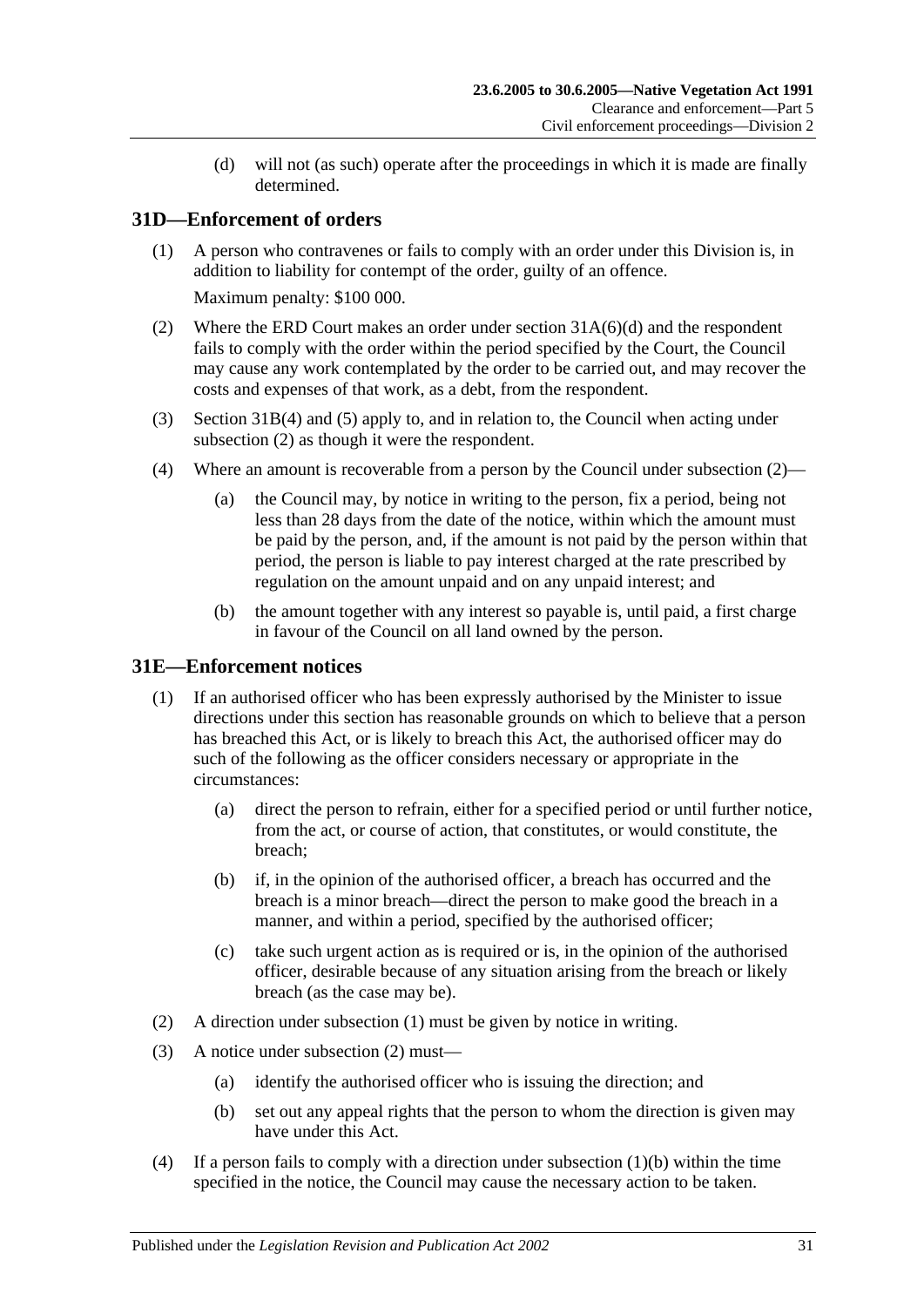- (5) The costs and expenses incurred by the Council under [subsection](#page-30-6) (4) may be recovered by the Council as a debt due from the person whose failure gave rise to the action.
- <span id="page-31-3"></span>(6) Where an amount is recoverable from a person by the Council under this section
	- the Council may, by notice in writing to the person, fix a period, being not less than 28 days from the date of the notice, within which the amount must be paid by the person and, if the amount is not paid by the person within that period, the person is liable to pay interest charged at the rate prescribed by regulation on the amount unpaid and on any unpaid interest; and
	- (b) the amount together with any interest so payable is, until paid, a first charge in favour of the Council on all land owned by the person.
- (7) Subject to any order of the ERD Court to the contrary, the operation of a direction is not suspended pending the determination of an appeal.
- (8) A person who contravenes or fails to comply with a direction under this section is guilty of an offence.

Maximum penalty: \$10 000.

(9) A direction cannot be given under this section in relation to a breach if it appears that the breach occurred more than 12 months before the direction is given.

#### <span id="page-31-2"></span><span id="page-31-0"></span>**31F—Miscellaneous provisions**

- (1) The ERD Court may order an applicant in proceedings under [section](#page-26-3) 31A—
	- (a) to provide security for the payment of costs that may be awarded against the applicant if the application is subsequently dismissed; and
	- (b) to give an undertaking as to the payment of any amount that may be awarded against the applicant under [subsection](#page-31-1) (2).
- <span id="page-31-1"></span>(2) If on an application under [section](#page-26-3) 31A the ERD Court is satisfied—
	- (a) that the respondent has not breached this Act; and
	- (b) that the respondent has suffered loss or damage as a result of the actions of the applicant; and
	- (c) that in the circumstances it is appropriate to make an order under this provision,

the Court may, on the application of the respondent (and in addition to any order as to costs), require the applicant to pay to the respondent an amount, determined by the Court, to compensate the respondent for the loss or damage which the respondent has suffered.

- (3) A person who fails to comply with an order of the ERD Court under this Division commits a contempt of Court.
- (4) The Court may, if it considers it appropriate to do so, either on its own initiative or on the application of a party, vary or revoke an order previously made under [subsection](#page-31-2) (1) or [\(2\).](#page-31-1)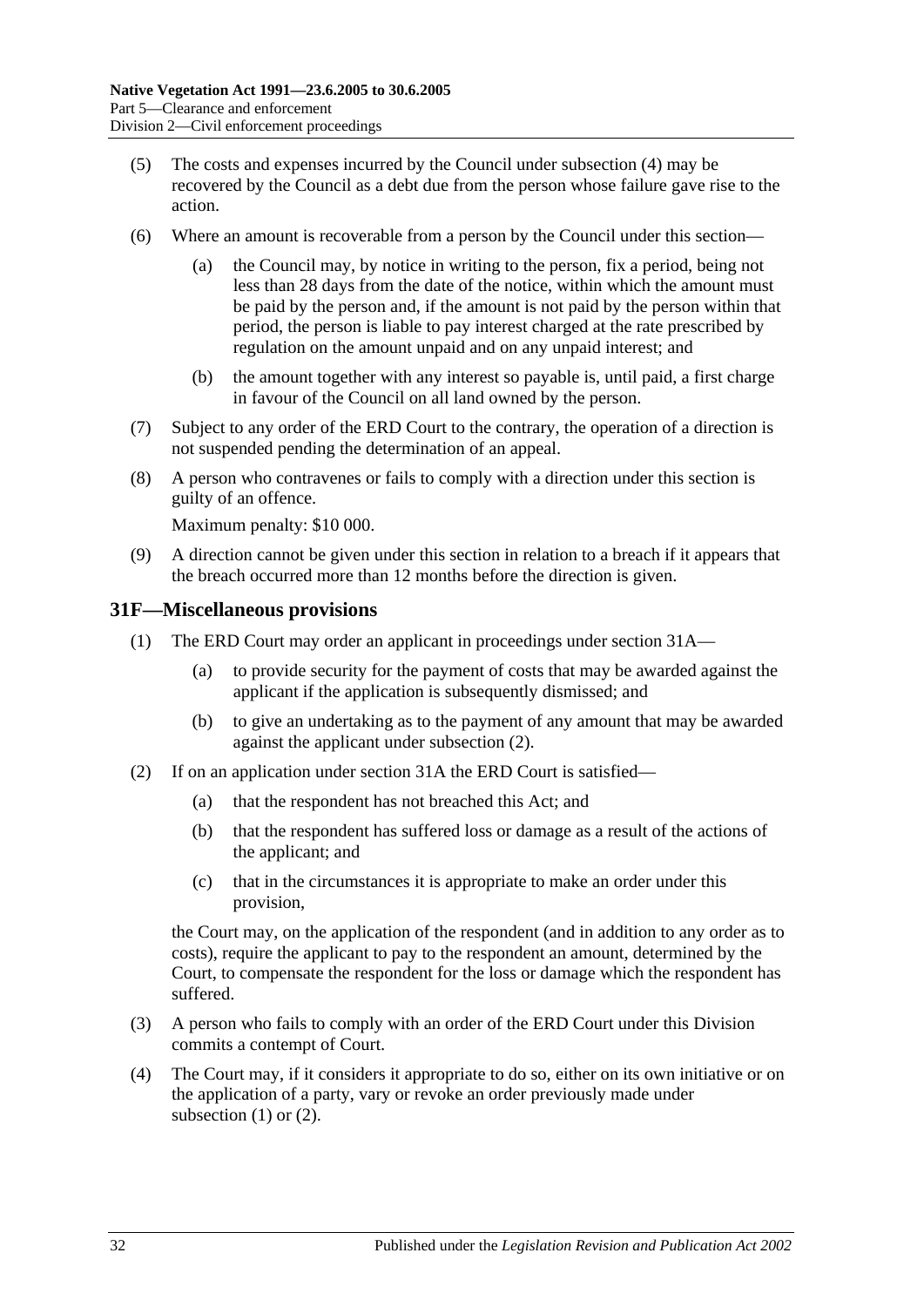(5) The ERD Court may, on application under this subsection by a person to whom a notice has been given under section  $31D(4)(a)$  or  $31E(6)(a)$ , extend the period that has been fixed by the Council for the purposes of the notice (and the relevant order of the Court under this subsection will then have effect according to its terms).

## <span id="page-32-0"></span>**32—Appeals**

- (1) Subject to the rules of the Supreme Court, an appeal lies against—
	- (a) an order of the ERD Court made in the exercise of the jurisdiction conferred by this Division; or
	- (b) a decision by the ERD Court not to make an order under this Division,

to the Land and Valuation Court.

(2) An appeal under this section must be instituted within 60 days of the date of the decision or order subject to appeal, or such longer period as may be allowed by the Land and Valuation Court.

## <span id="page-32-1"></span>**33—Commencement of proceedings**

- (1) Proceedings under this Division may be commenced at any time within four years after the date of the alleged contravention of, or failure to comply with, a provision of this Act or, with the authorisation of the Minister, at any later time within six years after that date.
- (2) An apparently genuine document purporting to be under the hand of the Minister and to authorise the commencement of proceedings under this Division must be accepted in legal proceedings, in the absence of proof to the contrary, as proof of the authorisation.

## <span id="page-32-2"></span>**Division 3—Authorised officers**

## <span id="page-32-3"></span>**33A—Appointment of authorised officers**

- (1) The Minister may appoint an officer or employee of the Crown or a local council to be an authorised officer for the purposes of this Act.
- (2) An appointment of an authorised officer—
	- (a) must be in writing; and
	- (b) must be for a fixed term; and
	- (c) may be subject to conditions; and
	- (d) may be in respect of the whole State or any specified part of the State.
- (3) Each authorised officer must be issued with an identity card that—
	- (a) includes a photograph of the authorised officer; and
	- (b) includes a statement about the authorised officer's powers under this Act; and
	- (c) in the case of an authorised officer who has been expressly authorised by the Minister to issue directions under [section](#page-30-1) 31E—expressly states that fact; and
	- (d) if the appointment is in respect of part of the State only—states the part of the State in respect of which the authorised officer is appointed.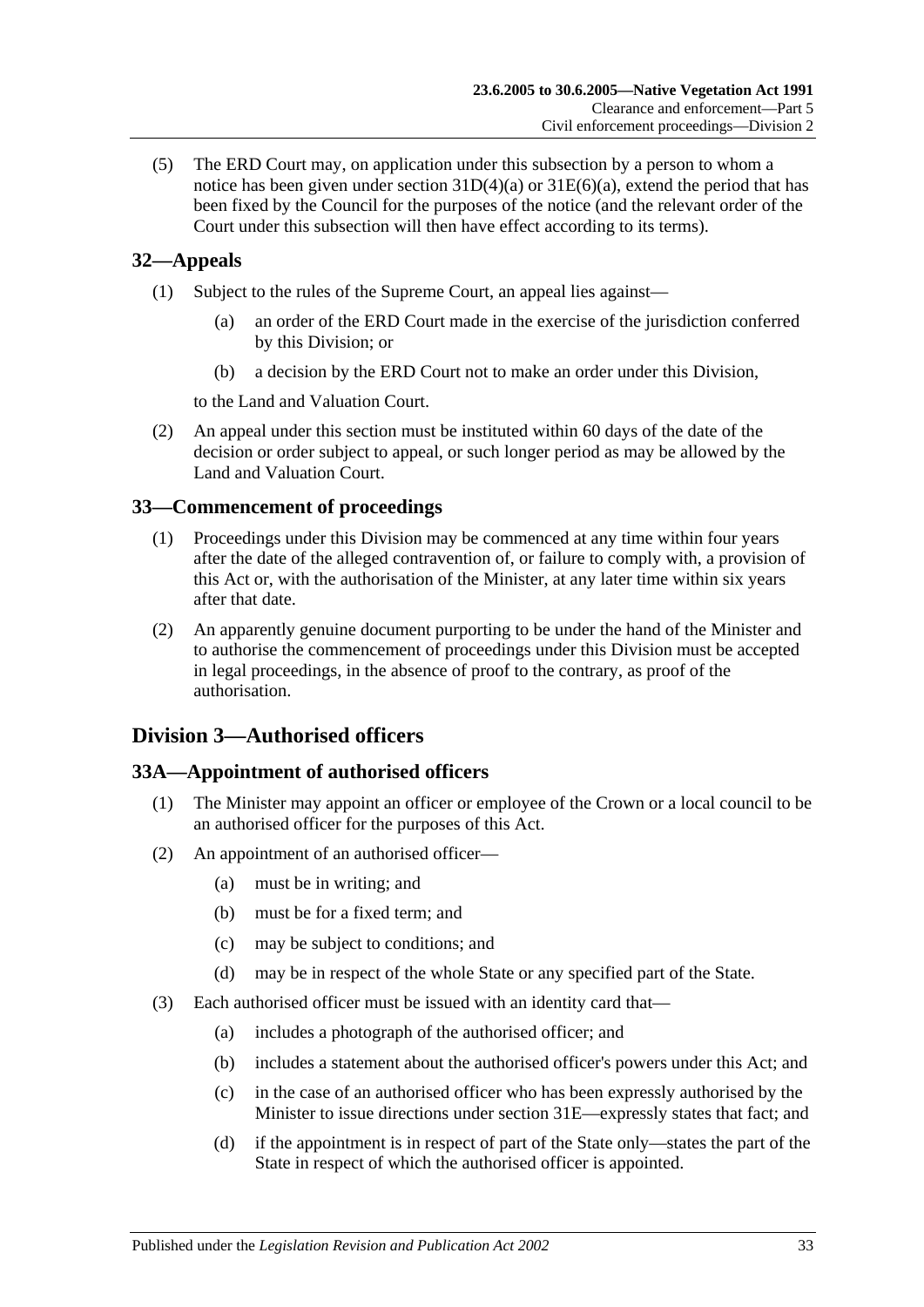- (4) The identity card must be issued as soon as is reasonably practicable after the appointment is made (but an authorised officer is not prevented from exercising powers under this Act just because an identity card is yet to be issued).
- (5) An authorised officer must, if requested to do so, produce evidence of his or her appointment by providing a copy of his or her notice of appointment, or by showing his or her identity card for inspection, before exercising the powers of an authorised officer under this Act in relation to any person.
- (6) The Minister may, at any time, vary or revoke an appointment which he or she has made, or vary or revoke a condition of an appointment or impose a further condition in relation to an appointment.
- <span id="page-33-1"></span>(7) No civil or criminal liability attaches to an authorised officer or a person assisting an authorised officer for an act or omission by the authorised officer or by a person assisting the authorised officer in good faith and in the exercise, performance or discharge, or purported exercise, performance or discharge, of any power, function or duty under this Act.
- (8) A civil liability that would, but for [subsection](#page-33-1) (7), lie against an authorised officer or assistant lies instead against the Crown.

## <span id="page-33-3"></span><span id="page-33-0"></span>**33B—Powers of authorised officers**

- <span id="page-33-2"></span>(1) Subject to this Division, an authorised officer may—
	- (a) enter and inspect any land for any reasonable purpose connected with the administration or enforcement of this Act; and
	- (b) give directions with respect to the stopping or movement of a vehicle that—
		- (i) has been used in, or is suspected by the authorised officer of having been used in, the clearance of native vegetation; or
		- (ii) is carrying a plant, or any part of a plant, comprising native vegetation,

as reasonably required in connection with the administration or enforcement of this Act; and

- (c) take samples of any plant or any part of any plant from any land, for identification and analysis as reasonably required in connection with the administration or enforcement of this Act; and
- <span id="page-33-4"></span>(d) with the authority of a warrant issued under [section](#page-35-0) 33C require any person to produce specified documents or documents of a specified kind, including a written record that reproduces in an understandable form information stored by computer, microfilm or other process, as reasonably required in connection with the administration or enforcement of this Act; and
- <span id="page-33-5"></span>(e) with the authority of a warrant issued under [section](#page-35-0) 33C examine, copy or take extracts from any documents so produced or require a person to provide a copy of any such document or information; and
- (f) take photographs or films or make audio, video or other recordings as reasonably required in connection with the administration or enforcement of this Act; and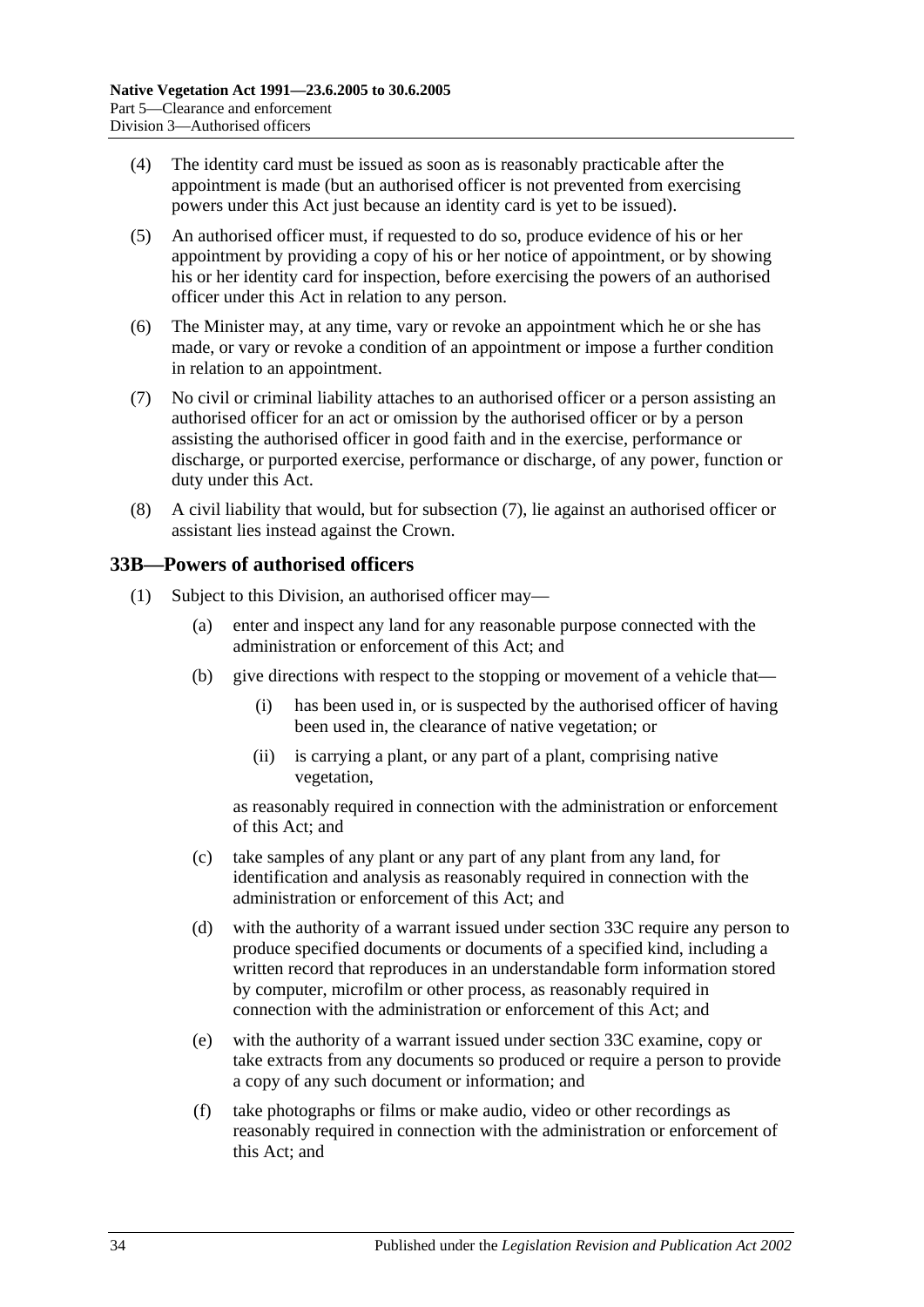- (g) dig up any land by the use of hand-held equipment for the purpose of taking samples; and
- <span id="page-34-3"></span>(h) with the authority of a warrant issued under [section](#page-35-0) 33C, to the extent to which it is reasonably required, take mechanical equipment on to any land and dig up the land, or any part of it, for the purposes of taking samples that the authorised officer reasonably suspects may constitute evidence of a breach of this Act;
- (i) in addition to the powers under a preceding paragraph, seize and retain anything that the authorised officer reasonably suspects may constitute evidence of a breach of this Act; and
- (j) require a person who the authorised officer reasonably suspects has committed, is committing or is about to commit, a breach of this Act to state the person's full name and usual place of residence; and
- <span id="page-34-2"></span>(k) require a person who the authorised officer reasonably suspects has knowledge of matters in respect of which information is reasonably required for the administration or enforcement of this Act to answer questions in relation to those matters; and
- (l) give any directions reasonably required in connection with the exercise of a power conferred by any of the paragraphs of this subsection or otherwise in connection with the administration or enforcement of this Act.
- <span id="page-34-0"></span>(2) Without limiting [subsection](#page-33-2) (1)(a), an authorised officer may enter and inspect any land for the purpose of determining whether a heritage agreement entered into under this Act or entered into in compliance with a condition of consent to clear native vegetation under the repealed Act is being, or has been, complied with.
- (3) An authorised officer must not exercise a power conferred by [subsection](#page-33-2)  $(1)(a)$  or  $(2)$ in respect of residential premises.
- (4) Where an authorised officer enters land and takes samples of any plant or any part of any plant for identification and analysis, the authorised officer must take reasonable steps to provide the owner of land with a reasonable amount of information about his or her actions.
- (5) Where an authorised officer enters land and takes photographs or films or makes audio, video or other recordings, the authorised officer must, as soon as reasonably practicable after entering the land—
	- (a) serve notice on the owner or occupier of the land informing him or her of the date on which the authorised officer entered the land; and
	- (b) provide the owner or occupier with a copy of the photographs, films, audio, video or other recordings (if any) taken or made by the authorised officer when on the land.
- <span id="page-34-1"></span>(6) A copy provided under [subsection](#page-34-1) (5)(b) must be in an electronic form unless the Minister authorises it to be provided in some other form.
- (7) Where an authorised officer digs up any land under [subsection](#page-33-3) (1), the authorised officer must, after taking such steps as the authorised officer thinks fit in the exercise of powers under that subsection, insofar as is reasonably practicable, take steps to ensure that the land is restored to such state as is reasonable in the circumstances.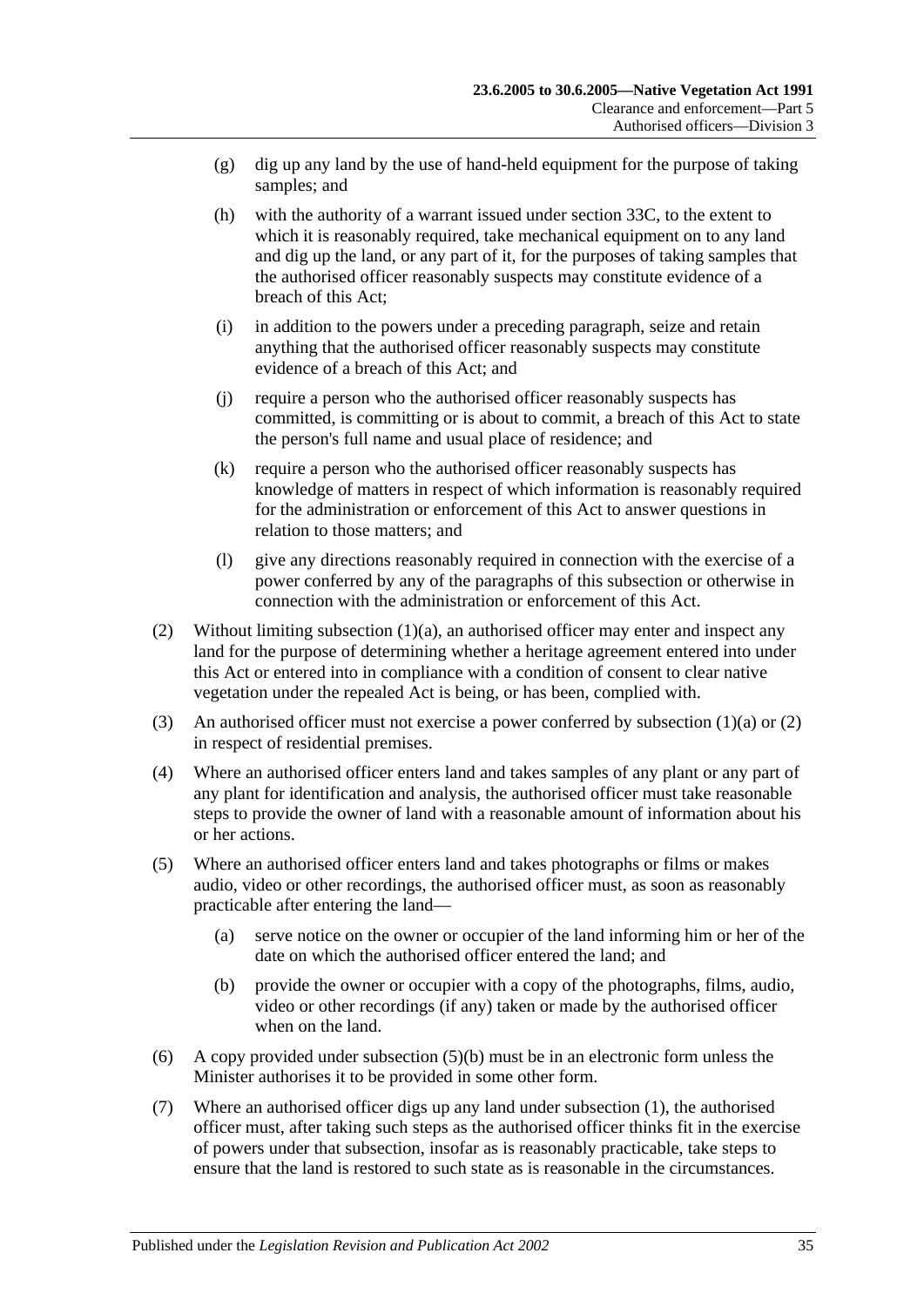- (8) Before an authorised officer requires a person to answer questions under [subsection](#page-34-2)  $(1)(k)$ , the authorised officer must inform the person of his or her right to decline to answer any question that might tend to incriminate the person or to make the person liable to a criminal penalty.
- (9) Where—
	- (a) a person whose native language is not English is suspected of having committed an offence against this Act; and
	- (b) the person is not reasonably fluent in English,

the following provisions apply:

- (c) the person is entitled to be assisted by an interpreter during any questioning conducted by an authorised officer in the course of an investigation of the suspected offence;
- (d) where it appears that the person may be entitled to be assisted by an interpreter, an authorised officer must not proceed with any questioning, or further questioning, until the person has been informed of the right to an interpreter;
- (e) if the person requests the assistance of an interpreter, an authorised officer must not proceed with any questioning, or further questioning, until an interpreter is present.
- (10) In the exercise of powers under this Act an authorised officer may be assisted by such persons as he or she considers necessary in the circumstances.
- <span id="page-35-1"></span>(11) An authorised officer may require an occupier of any land or a person apparently in charge of any plant, equipment, vehicle or other thing to give to the authorised officer or a person assisting the authorised officer such assistance as is reasonably required by the authorised officer for the effective exercise of powers conferred by this Act.
- (12) Where a person gives assistance to an authorised officer as required under [subsection](#page-35-1) (11), the person must, if he or she so requires, be reimbursed by the authorised officer or the Minister for any reasonable costs and expenses incurred in giving the assistance.

## <span id="page-35-0"></span>**33C—Issue of warrants**

- (1) Where, on the application of an authorised officer, a magistrate is satisfied that there are reasonable grounds to believe that the inspection of documents may provide information relevant to the administration or enforcement of this Act, the magistrate may issue a warrant authorising an authorised officer—
	- (a) to require a specified person to produce documents under section  $33B(1)(d)$ ; and
	- (b) to examine, copy and take extracts from those documents or to require a person to provide a copy of any of those documents under section [33B\(1\)\(e\).](#page-33-5)
- (2) Where, on the application of an authorised officer, a magistrate is satisfied that there are reasonable grounds to believe that a person may have committed a breach of this Act, the magistrate may issue a warrant authorising an authorised officer to take action under section [33B\(1\)\(h\).](#page-34-3)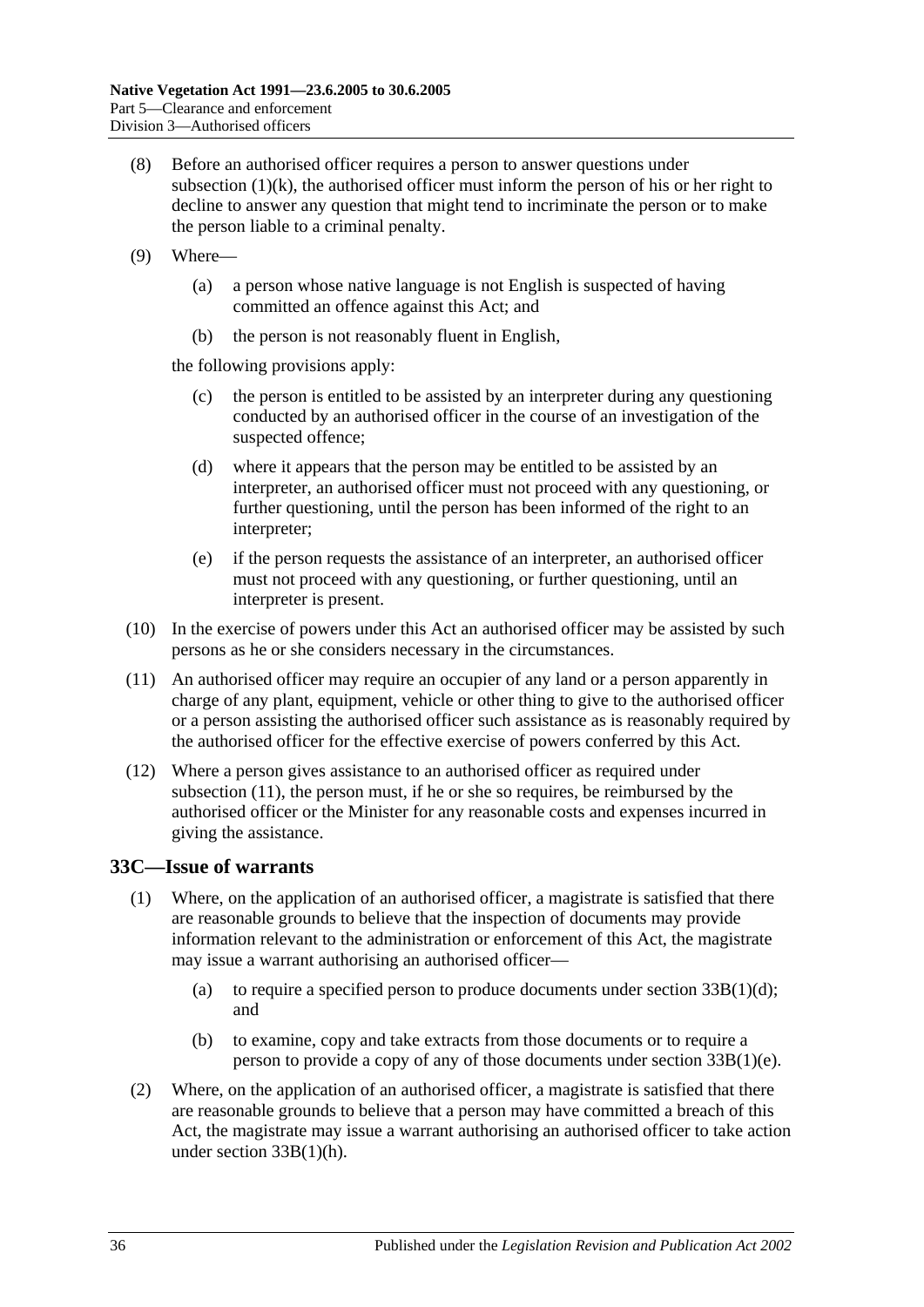- (3) An application for the issue of a warrant may be made either personally or by telephone.
- (4) The grounds of an application for a warrant must be verified by affidavit.
- (5) An application for the issue of a warrant may not be made by telephone unless in the opinion of the applicant a warrant is urgently required and there is insufficient time to make the application personally.
- <span id="page-36-0"></span>(6) Where an application for the issue of a warrant is made by telephone, the following provisions apply:
	- (a) the applicant must inform the magistrate of his or her name and identify himself or herself as an authorised officer, and the magistrate, on receiving that information, is entitled to assume, without further inquiry, that the applicant is an authorised officer; and
	- (b) the applicant must inform the magistrate of the grounds on which he or she seeks the issue of the warrant; and
	- (c) if it appears to the magistrate from the information furnished by the applicant that there are proper grounds for the issue of a warrant, the magistrate must inform the applicant of the facts on which he or she relies as grounds for the issue of the warrant, and must not proceed to issue the warrant unless the applicant undertakes to make an affidavit verifying those facts; and
	- (d) if the applicant gives such an undertaking, the magistrate may then make out and sign a warrant, noting on the warrant the facts on which he or she relies as grounds for the issue of the warrant; and
	- (e) the warrant will be taken to have been issued, and will come into force, when signed by the magistrate; and
	- (f) the magistrate must inform the applicant of the terms of the warrant; and
	- (g) the applicant must, as soon as practicable after the issue of the warrant, forward to the magistrate an affidavit verifying the facts referred to in [paragraph](#page-36-0) (c).
- (7) A magistrate by whom a warrant is issued must file the warrant, or a copy of the warrant, and the affidavit verifying the grounds on which the application for the warrant was made, in the ERD Court.
- (8) An authorised officer who executes a warrant must, as soon as practicable after execution of the warrant—
	- (a) prepare a notice in the prescribed form containing—
		- (i) his or her own name and a statement that he or she is an authorised officer under this Act; and
		- (ii) the name of the magistrate who issued the warrant and the date and time of its issue; and
		- (iii) a description of the authority conferred by the warrant; and
	- (b) give the notice to the person affected by the warrant.
- (9) A warrant, if not executed at the expiration of one month from the date of its issue, then expires.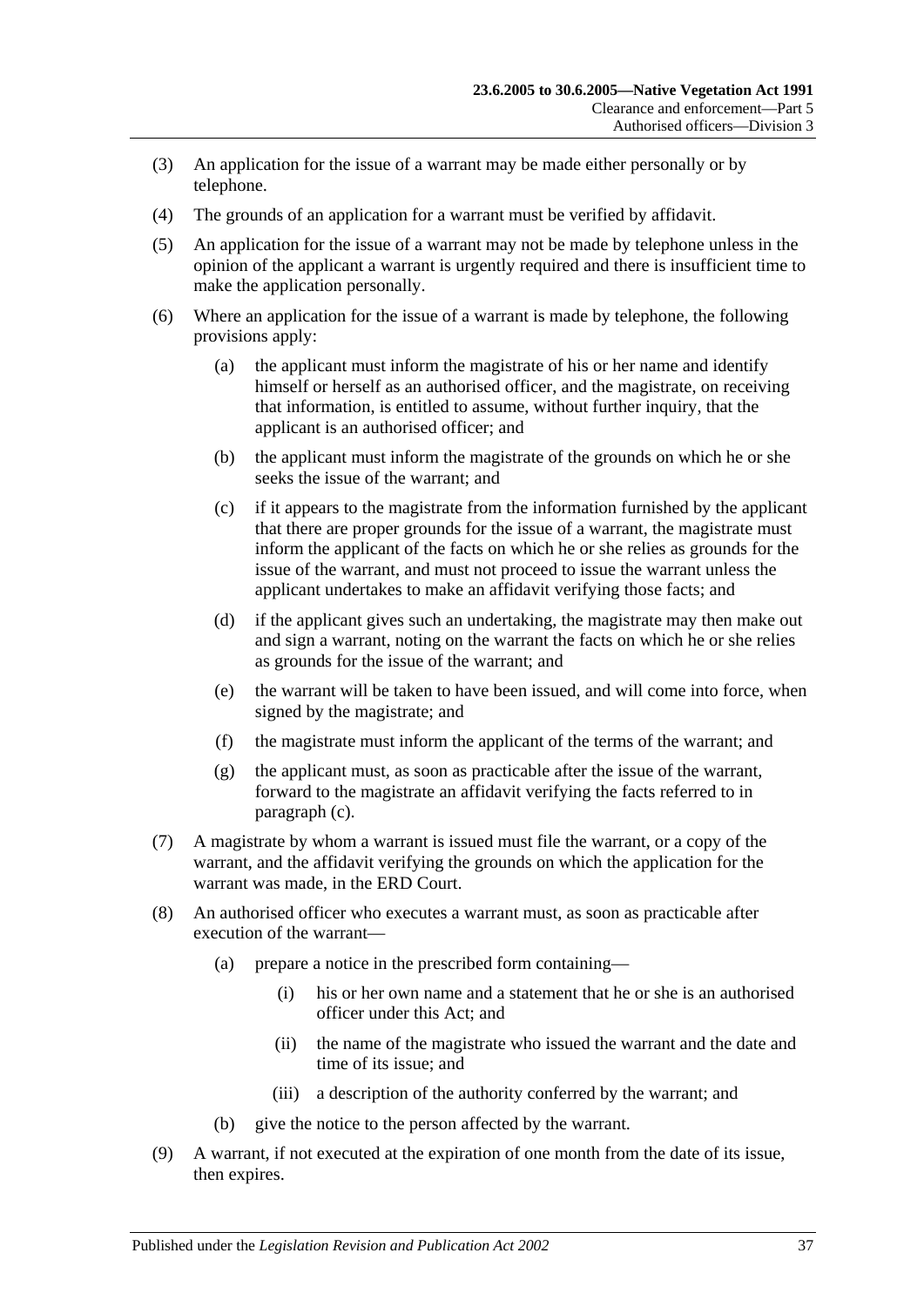#### <span id="page-37-5"></span><span id="page-37-0"></span>**33D—Provisions relating to seizure**

- <span id="page-37-4"></span><span id="page-37-3"></span><span id="page-37-2"></span>(1) Where a thing has been seized under this Division the following provisions apply:
	- (a) the thing must be held pending proceedings for an offence against this Act related to the thing seized, unless the Minister, on application, authorises its release to the person from whom it was seized, or to any person who had legal title to it at the time of its seizure, subject to such conditions as the Minister thinks fit (including conditions as to the giving of security for satisfaction of an order under [paragraph](#page-37-2)  $(b)(ii)$ ;
	- (b) where proceedings for an offence against this Act relating to the thing are instituted within the prescribed period after its seizure and the defendant is convicted or found guilty of the offence, the court may—
		- (i) order that it be forfeited to the Minister; or
		- (ii) where it has been released pursuant to [paragraph](#page-37-3) (a)—order that it be forfeited to the Minister or that the person to whom it was released or the defendant pay to the Minister an amount equal to its market value at the time of its seizure, as the court thinks fit;
	- (c) where—
		- (i) proceedings are not instituted for an offence against this Act relating to the thing within the prescribed period after its seizure; or
		- (ii) proceedings have been so instituted and—
			- (A) the defendant is found not guilty of the offence; or
			- (B) the defendant is convicted or found guilty of the offence but no order for forfeiture is made under [paragraph](#page-37-4) (b),

then the person from whom the thing was seized, or any person with legal title to it, is entitled to recover from the Minister (if necessary, by action in a court of competent jurisdiction) the thing itself, or if it has been damaged or destroyed, compensation of an amount equal to its market value at the time of its seizure.

(2) In [subsection](#page-37-5)  $(1)$ —

*the prescribed period* means six months or such longer period as the ERD Court may, on application by the Minister, allow.

#### <span id="page-37-1"></span>**33E—Offence to hinder etc authorised officers**

- (1) A person who—
	- (a) hinders or obstructs an authorised officer, or a person assisting an authorised officer, in the exercise of powers conferred by this Act; or
	- (b) uses abusive, threatening or insulting language to an authorised officer, or a person assisting an authorised officer; or
	- (c) refuses or fails to comply with a requirement or direction of an authorised officer under this Division; or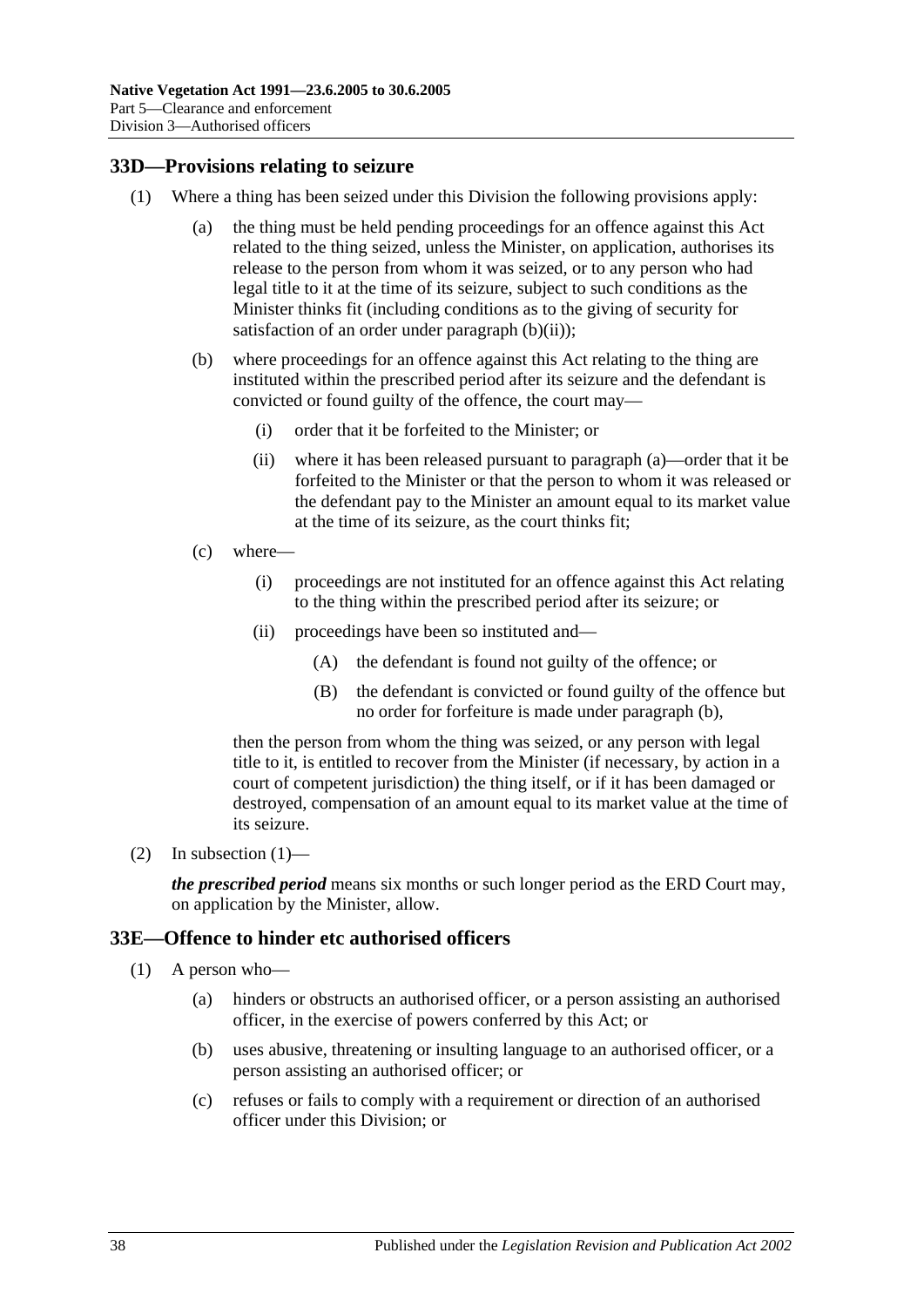- <span id="page-38-3"></span>(d) when required by an authorised officer under this Division to answer a question, refuses or fails to answer the question to the best of the person's knowledge, information and belief; or
- (e) falsely represents, by words or conduct, that he or she is an authorised officer,

is guilty of an offence.

Maximum penalty: \$5 000.

(2) A person who assaults an authorised officer, or a person assisting an authorised officer in the exercise of powers under this Act, is guilty of an offence.

Maximum penalty: \$10 000 or two years imprisonment or both.

(3) Despite [subsection](#page-38-3) (1)(d), a person is not obliged to answer a question under this Division if to do so might tend to incriminate the person or make the person liable to a criminal penalty.

## <span id="page-38-0"></span>**33EA—Offences by authorised officers etc**

An authorised officer, or a person assisting an authorised officer, who—

- (a) addresses offensive language to any other person; or
- (b) without lawful authority, hinders or obstructs or uses or threatens to use force in relation to any other person,

is guilty of an offence.

Maximum penalty: \$5 000.

# <span id="page-38-1"></span>**Part 5A—Administrative appeals**

## <span id="page-38-4"></span><span id="page-38-2"></span>**33F—Right of appeal**

- (1) An applicant for consent to clear native vegetation may appeal to the ERD Court against a refusal by the Council on or after the commencement of this Part to grant the consent or against the imposition by the Council on or after the commencement of this Part of conditions on the consent.
- <span id="page-38-5"></span>(2) A person who has been given a written direction under [section](#page-30-1) 31E may appeal to the ERD Court against the direction.
- <span id="page-38-6"></span>(3) An appeal under [subsection](#page-38-4) (1) or [\(2\)](#page-38-5) must be instituted in the manner and form determined by the Court within the prescribed period after the appellant first has notice of the decision or direction appealed against or within such further time as the Court considers to be reasonable in the circumstances.
- (4) The prescribed period referred to in [subsection](#page-38-6) (3) is—
	- (a) in the case of an appeal under [subsection](#page-38-4) (1)—two months;
	- (b) in the case of an appeal under [subsection](#page-38-5) (2)—14 days after the direction is given to the appellant.
- (5) An appeal under [subsection](#page-38-4) (1) will be in the nature of a judicial review of an administrative decision on grounds relating to the practices or procedures of the Council that are recognised by administrative law (and not so as to allow in any respect a review of the merits of the decision).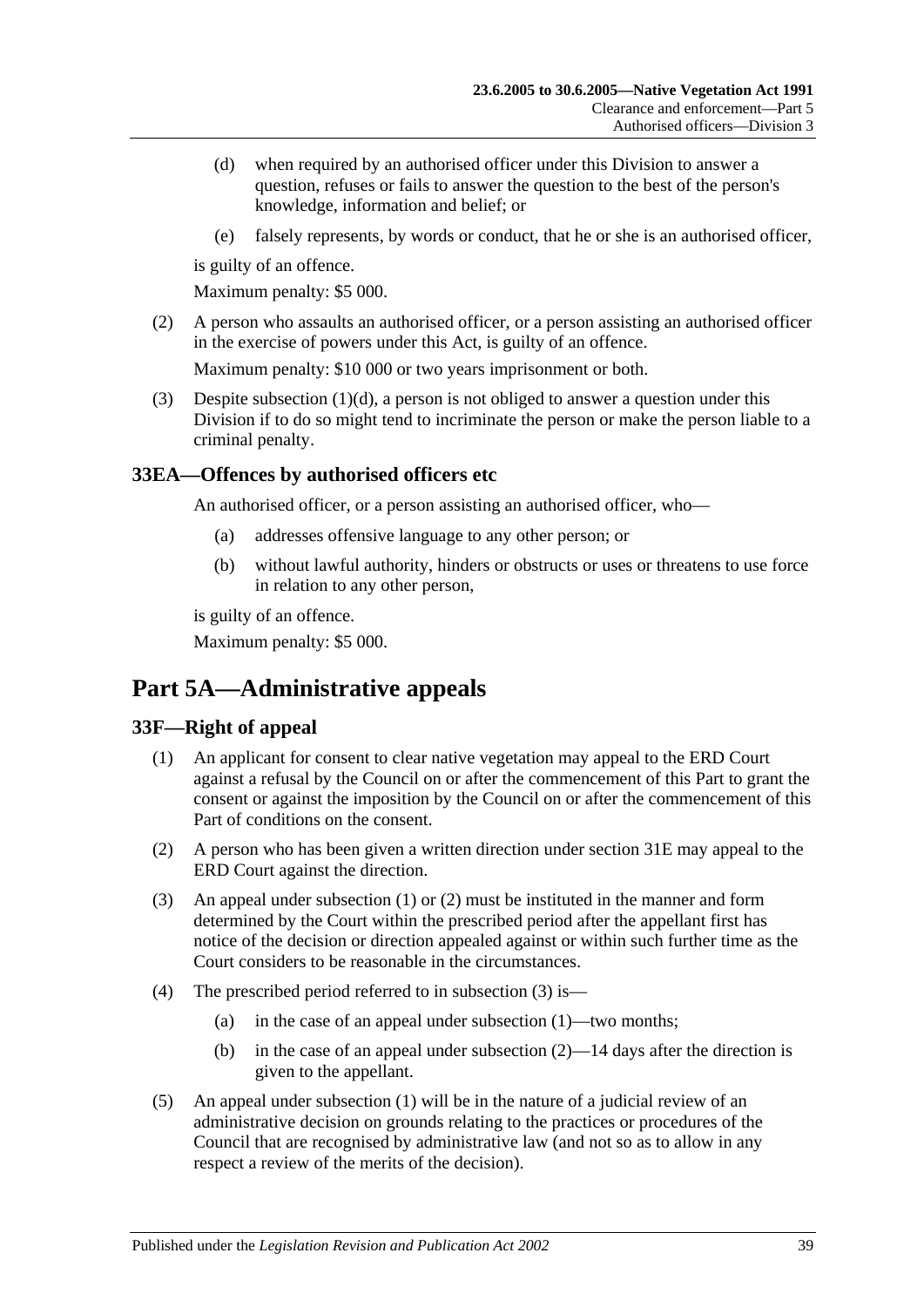- (6) On an appeal the Court may
	- (a) in the case of an appeal under [subsection](#page-38-4)  $(1)$ 
		- (i) affirm the decision appealed against; or
		- (ii) rescind the decision appealed against and remit the subject matter of the appeal to the Council for consideration or further consideration in accordance with any recommendations of the Court (but not so as to derogate from the ultimate discretion of the Council to refuse to grant a consent, or to impose conditions with respect to the granting of a consent);
	- (b) in the case of an appeal under [subsection](#page-38-5) (2)—
		- (i) affirm the direction appealed against; or
		- (ii) rescind the direction appealed against (but not so as to derogate from the ability of an authorised officer to give a further direction in an appropriate case after taking into account any relevant decision of the Court).
- (7) Despite subsection (1) of section 17 of the *[Environment, Resources and Development](http://www.legislation.sa.gov.au/index.aspx?action=legref&type=act&legtitle=Environment%20Resources%20and%20Development%20Court%20Act%201993)  [Court Act](http://www.legislation.sa.gov.au/index.aspx?action=legref&type=act&legtitle=Environment%20Resources%20and%20Development%20Court%20Act%201993) 1993*, a person cannot be joined under that subsection as a party to proceedings on an appeal under [subsection](#page-38-4) (1) of this section but the Court may, if it is of the opinion that there is some good reason for doing so, allow a person who is not a party to the proceedings to appear or be represented in the proceedings and, in so doing—
	- (a) produce documents and other materials; and
	- (b) make representations and submissions.

#### <span id="page-39-0"></span>**33G—Expiry of Part**

This Part will expire on 1 January 2007 (and any reference to an appeal under this Part in any other section of this Act will then have no effect).

# <span id="page-39-1"></span>**Part 5B—Interest and recovery of money**

#### <span id="page-39-4"></span><span id="page-39-2"></span>**33H—Interest**

- (1) Interest accrues on an amount payable to the Council under [sections](#page-30-0) 31D and [31E](#page-30-1) and on unpaid interest under those sections in accordance with the regulations.
- (2) A person who is liable to pay an amount under the provisions referred to in [subsection](#page-39-4) (1) is also liable to pay interest that accrues, or has accrued, on or in relation to that amount.
- (3) Regulations referred to in [subsection](#page-39-4) (1) may (without limiting their scope) prescribe the time from which interest accrues.

#### <span id="page-39-3"></span>**33I—Sale of land for non-payment**

(1) Where an amount payable under this Act, or interest in relation to such an amount, is a first charge on land and has been unpaid for one year or more, the Council may sell the land.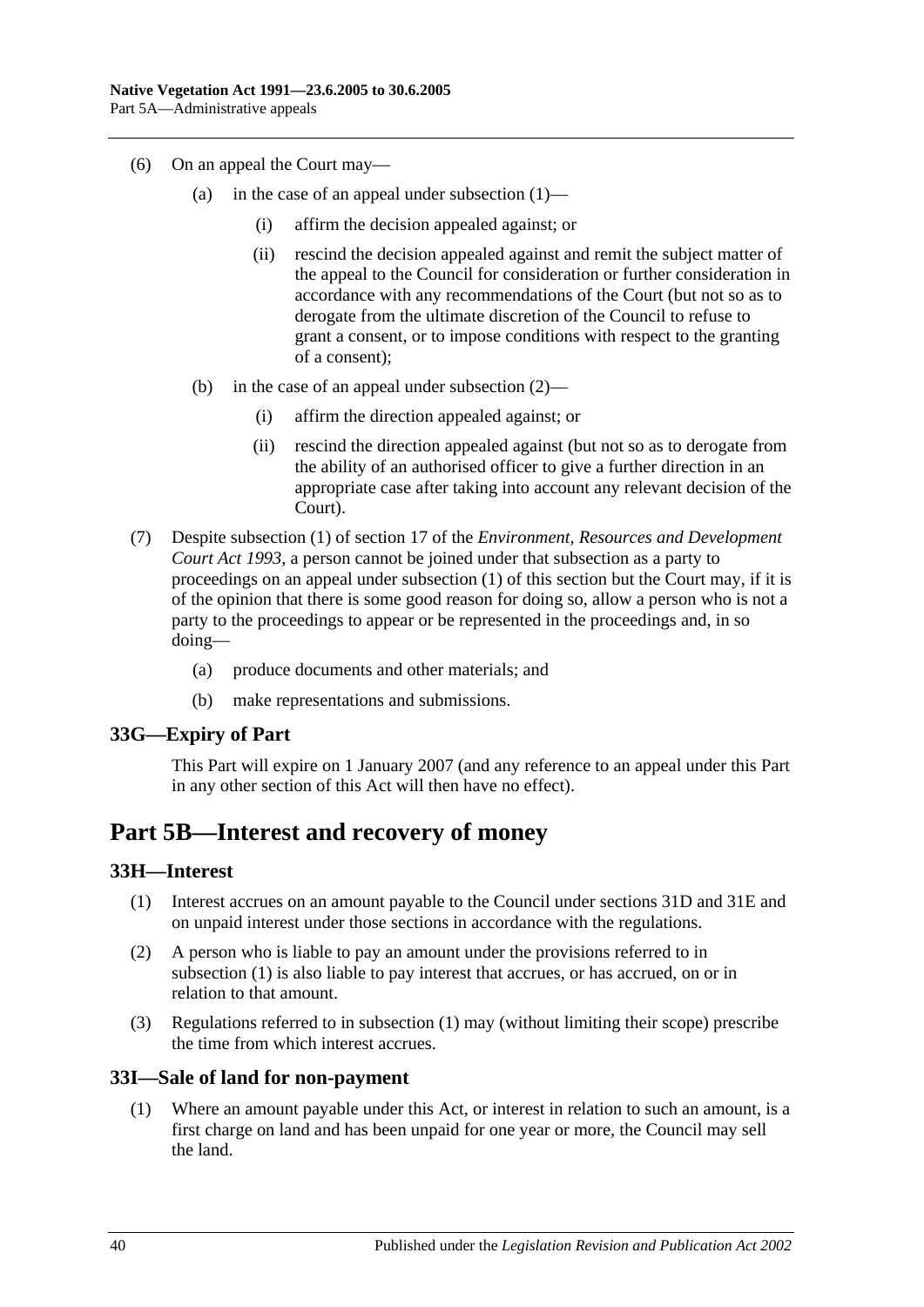- <span id="page-40-0"></span>(2) Before the Council sells land in pursuance of this section, it must serve notice on the owner and occupier of the land—
	- (a) stating the period for which the amount and interest have been unpaid; and
	- (b) stating the amount of the total liability for the amount and interest presently outstanding and charged on the land; and
	- (c) stating that if that amount is not paid in full within one month of service of the notice (or such longer time as the Council may allow), the Council intends to sell the land for non-payment of the amount and interest.
- (3) A copy of a notice must be served on the registered mortgagee or encumbrancee of the land (if any).
- (4) If the outstanding amount is not paid in full within the time allowed under [subsection](#page-40-0) (2), the Council may proceed to sell the land.
- (5) The sale will, except in the case of land held from the Crown under a lease, licence or agreement to purchase, be by public auction (and the Council may set a reserve price for the purposes of the auction).
- (6) An auction under this section must be advertised on at least two separate occasions in a newspaper circulating generally throughout the State.
- (7) If, before the date of the auction, the outstanding amount and the costs incurred by the Council in proceeding under this section are paid to the Council, the Council must withdraw the land from auction.
- $(8)$  If—
	- (a) an auction fails; or
	- (b) the land is held from the Crown under a lease, licence or agreement to purchase,

the Minister may sell the land by private contract for the best price that he or she can reasonably obtain.

- (9) Any money received by the Council or the Minister in respect of the sale of land under this section will be applied as follows:
	- (a) firstly—in paying the costs of the sale and any other costs incurred in proceeding under this section;
	- (b) secondly—in discharging the liability for the amount and interest payable under this Act;
	- (c) thirdly—in discharging any liability to the Crown for rates, charges or taxes (including rates, charges or taxes that are a first charge on the land);
	- (d) fourthly—in discharging any liability to a council for rates or any other liability to a council in respect of the land;
	- (e) fifthly—in discharging any liabilities secured by registered mortgages, encumbrances or charges;
	- (f) sixthly—in discharging any other mortgages, encumbrances and charges of which the Council or the Minister (as the case may be) has notice;
	- (g) seventhly—in payment to the former owner of the land.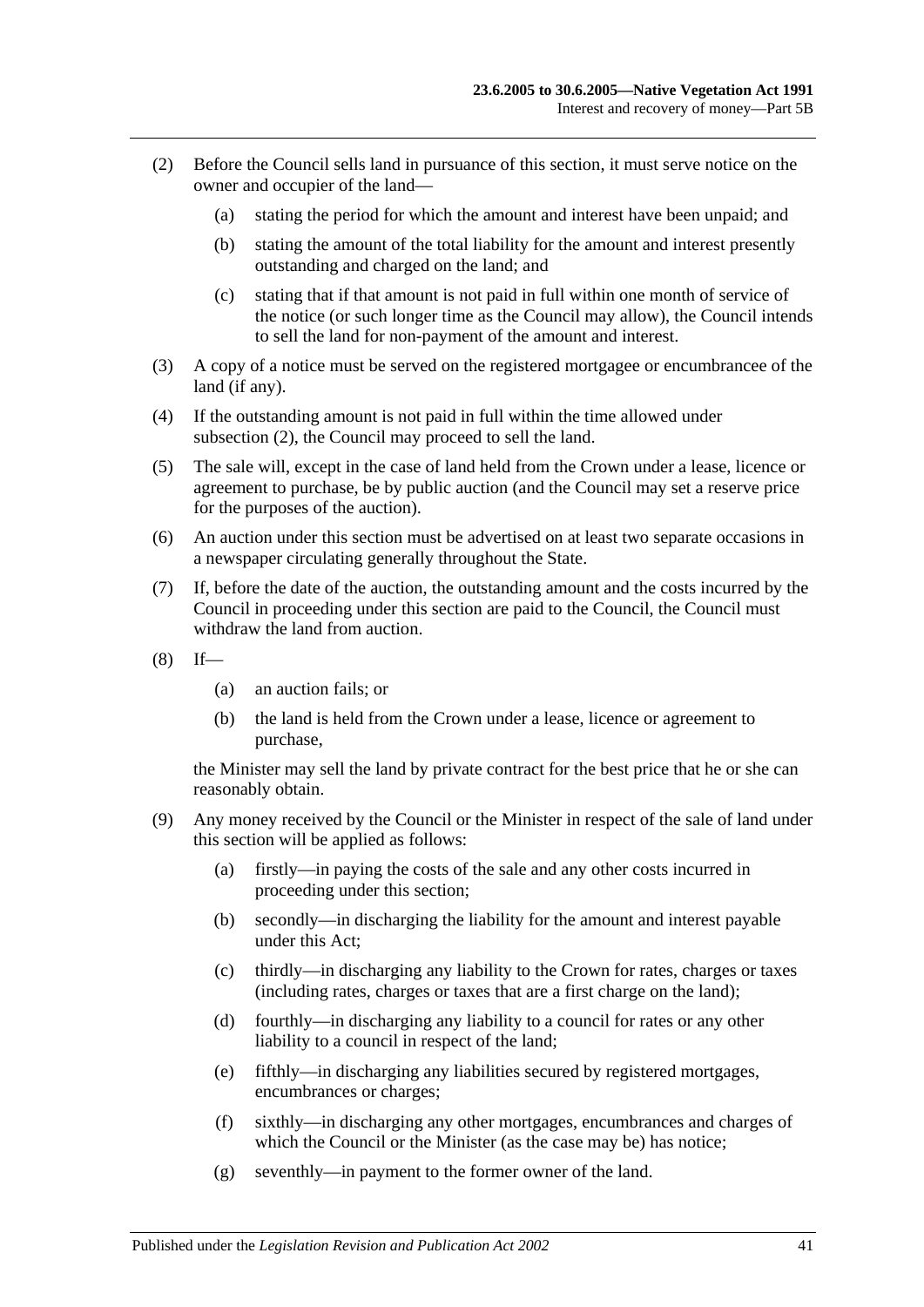- (10) If the former owner cannot be found after making reasonable inquiries as to his or her whereabouts, an amount payable to the former owner must be dealt with as unclaimed money under the *[Unclaimed Moneys Act](http://www.legislation.sa.gov.au/index.aspx?action=legref&type=act&legtitle=Unclaimed%20Moneys%20Act%201891) 1891*.
- <span id="page-41-2"></span>(11) Where land is sold by the Council or the Minister in pursuance of this section, an instrument of transfer executed by the Council or the Minister (as the case may be) will operate to vest title to the land in the purchaser.
- (12) The title vested in a purchaser under [subsection](#page-41-2) (11) will be free of—
	- (a) all mortgages and charges; and
	- (b) except in the case of land held from the Crown under lease or licence—all leases and licences,

(and the Registrar-General, when registering or enrolling an instrument of transfer to vest title in the purchaser, must discharge any caveat relating to the land, and may make any note or endorsement, or take any other action in relation to any instrument, certificate, register or record, as the Registrar-General thinks fit).

- (13) An instrument of transfer passing title to land in pursuance of a sale under this section must, when lodged with the Registrar-General for registration or enrolment, be accompanied by a statutory declaration made by the presiding member of the Council stating that the requirements of this section in relation to the sale of the land have been observed.
- (14) Where it is not reasonably practicable to obtain the duplicate certificate of title to land that is sold in pursuance of this section, the Registrar-General may register the transfer despite the non-production of the duplicate, but in that event he or she must cancel the existing certificate of title for the land and issue a new certificate in the name of the transferee.
- (15) A reference in this section to land, or title to land, held from the Crown under lease, licence or agreement to purchase, is a reference to the interest of the lessee, licensee or purchaser in the land.

# <span id="page-41-0"></span>**Part 6—Miscellaneous**

## <span id="page-41-1"></span>**33J—Constitution of Environment, Resources and Development Court**

The following provisions apply, subject to section [31A\(8\),](#page-28-4) in respect of the constitution of the ERD Court when exercising jurisdiction under this Act:

- (a) the Court may be constituted in a manner provided by the *[Environment,](http://www.legislation.sa.gov.au/index.aspx?action=legref&type=act&legtitle=Environment%20Resources%20and%20Development%20Court%20Act%201993)  [Resources and Development Court Act](http://www.legislation.sa.gov.au/index.aspx?action=legref&type=act&legtitle=Environment%20Resources%20and%20Development%20Court%20Act%201993) 1993* or may, if the Senior Judge of the Court so determines, be constituted of a Judge and one commissioner;
- (b) the provisions of the *[Environment, Resources and Development Court](http://www.legislation.sa.gov.au/index.aspx?action=legref&type=act&legtitle=Environment%20Resources%20and%20Development%20Court%20Act%201993)  Act [1993](http://www.legislation.sa.gov.au/index.aspx?action=legref&type=act&legtitle=Environment%20Resources%20and%20Development%20Court%20Act%201993)* apply in relation to the Court constituted of a Judge and one commissioner in the same way as in relation to a full bench of the Court;
- (c) the Court may not be constituted of or include a commissioner unless—
	- (i) in a case where only one commissioner is to sit (whether alone or with another member or members of the Court)—the commissioner; or
	- (ii) in any other case—at least one commissioner,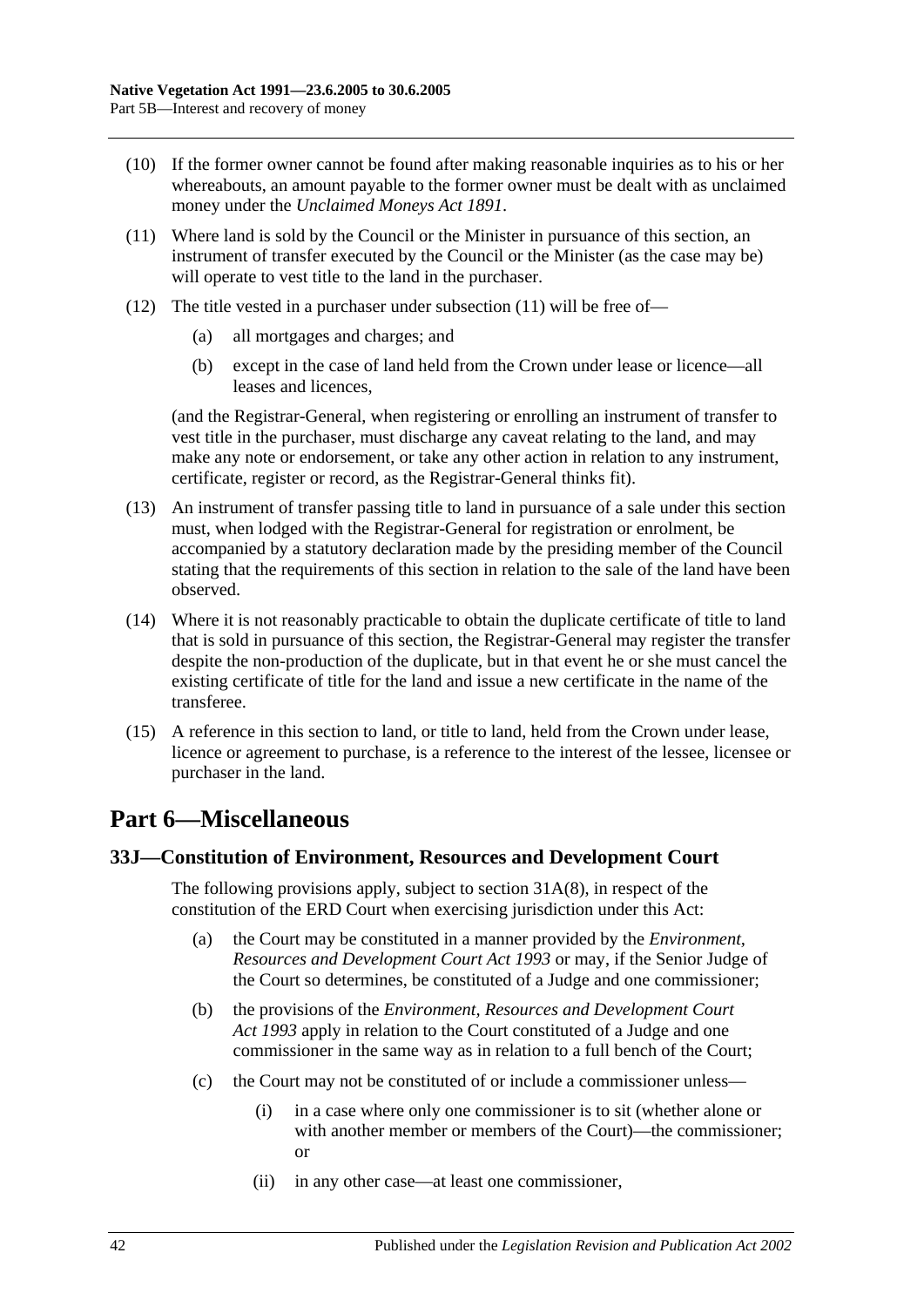is a commissioner who has been specifically designated by the Governor as a person who has wide practical knowledge of, and experience in, the preservation and management of native vegetation.

#### <span id="page-42-0"></span>**34—Evidentiary provisions etc**

- (1) An allegation in enforcement proceedings under [Part 5 Division 2](#page-26-1) or in proceedings for an offence against this Act that vegetation is, or was, comprised of a plant or plants of a species indigenous to South Australia must be accepted as proved in the absence of proof to the contrary.
- (2) Where in enforcement proceedings under [Part 5 Division 2](#page-26-1) or in proceedings for an offence against this Act it is proved that vegetation has been cleared, it must be presumed in the absence of proof to the contrary that the vegetation was cleared by the owner and occupier of the land on which it is or was growing or is or was situated.
- (3) It must be presumed in enforcement proceedings under [Part 5 Division 2](#page-26-1) and in proceedings for an offence against this Act, in the absence of proof to the contrary, that vegetation to which the proceedings relate was not intentionally sown or planted by a person.
- (3a) Where in enforcement proceedings under [Part 5 Division 2](#page-26-1) or in proceedings for an offence against this Act it appears that an alleged fact has been determined by the use of an electronic, sonic, optical, mechanical or other device by an authorised officer or person assisting an authorised officer, the alleged fact must be accepted as proved in the absence of proof to the contrary.
- (4) In any legal proceedings, an apparently genuine document appearing to be a copy of a heritage agreement certified by the Minister, is, in the absence of proof to the contrary, proof of the agreement and its terms.

## <span id="page-42-1"></span>**35—Proceedings for an offence**

- (1) Proceedings for a summary offence against this Act must be commenced—
	- (a) within 4 years of the date on which the offence is alleged to have been committed; or
	- (b) in exceptional circumstances, with the authorisation of the Minister—within 6 years of the date on which the offence is alleged to have been committed.
- (3) An apparently genuine document purporting to be under the hand of the Minister and to authorise the commencement of proceedings for an offence against this Act must be accepted in legal proceedings, in the absence of proof to the contrary, as proof of the authorisation.
- (4) A penalty payable in respect of an offence against this Act must be paid into the Fund.
- (5) An authorised officer cannot issue an expiation notice to a person alleged to have committed an offence against this Act unless the authorised officer has referred the matter to the Council and the Council has specifically authorised the issuing of the notice.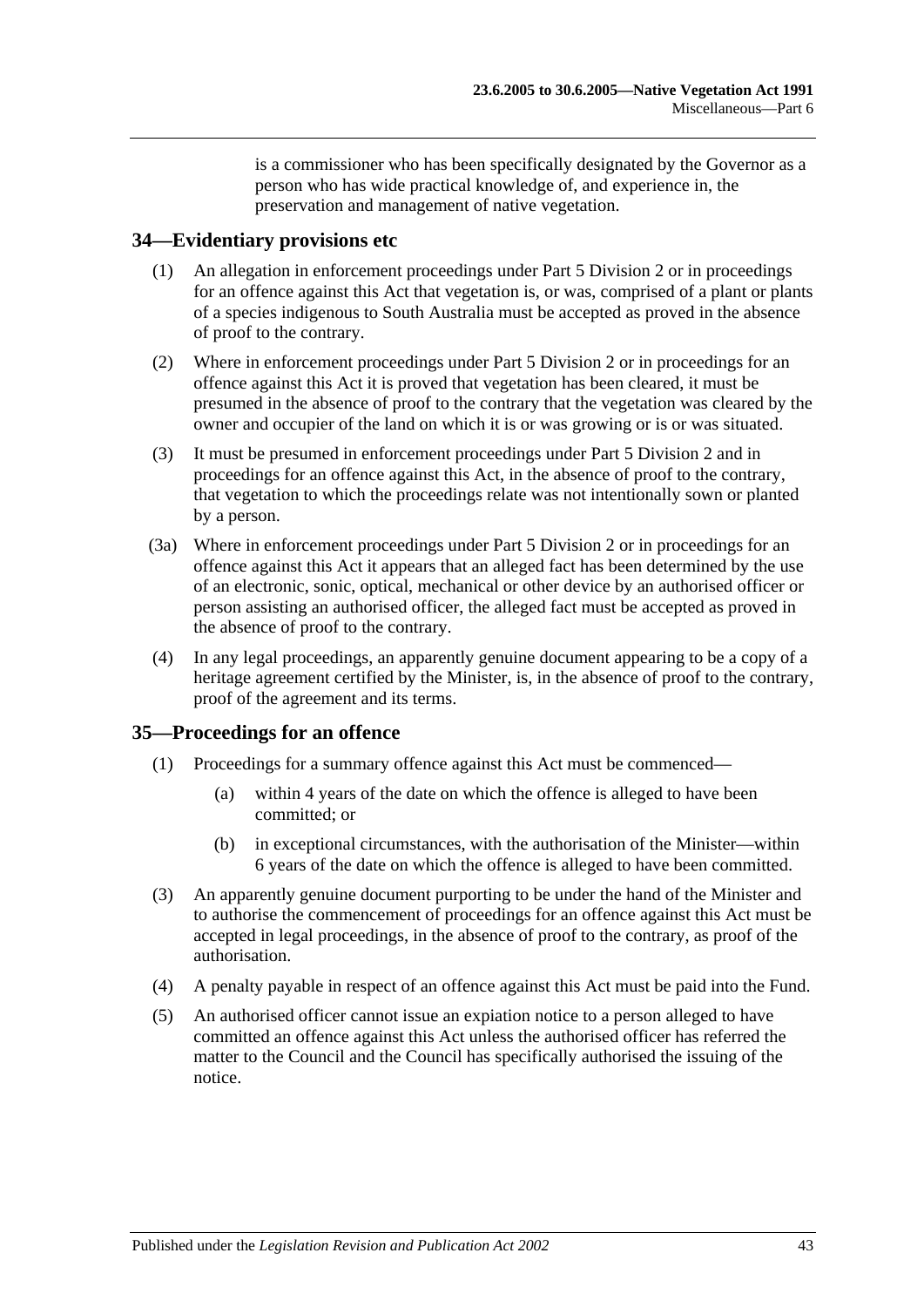#### <span id="page-43-0"></span>**36—Assessment of costs and expenses**

For the purposes of this Act, the costs and expenses that have been or would be incurred by the Council in taking any action are to be assessed by reference to the reasonable costs and expenses that would have been or would be incurred in having the action taken by independent contractors engaged for that purpose.

#### <span id="page-43-1"></span>**38—Vicarious liability**

For the purposes of this Act, an act or omission of an employee or agent will be taken to be the act or omission of the employer or principal unless it is proved that the act or omission did not occur in the course of the employment or agency.

#### <span id="page-43-2"></span>**39—Offences by bodies corporate**

Where a body corporate is guilty of an offence against this Act, each member of the governing body, and the manager, of the body corporate are guilty of an offence and liable to the same penalty as is prescribed for the principal offence.

#### <span id="page-43-3"></span>**40—General defence**

It is a defence to a charge of an offence against this Act if the defendant proves that the alleged offence was not committed intentionally and did not result from any failure on the part of the defendant to take reasonable care to avoid the commission of the offence.

#### <span id="page-43-4"></span>**40A—Register of applications**

- (1) The Council must maintain a public register of applications for consent to clear vegetation received by the Council under [Part 5.](#page-17-0)
- (2) The register must include—
	- (a) the name and address of the applicant; and
	- (b) the date of the application and the date on which the application was received by the Council; and
	- (c) a description of the application; and
	- (d) the location and a description of the land to which the application relates; and
	- (e) when it is made, the decision made by the Council in relation to the application; and
	- (f) any other information required by the regulations.
- (3) The register is to be made available for inspection, without fee, during ordinary office hours at the principal office of the Council.
- (4) The Council must ensure that the register can be inspected at a website determined by the Council (but is not required to have available for inspection at the website information relating to an application received by the Council before the commencement of this section unless the Council has that information in the form of electronic data).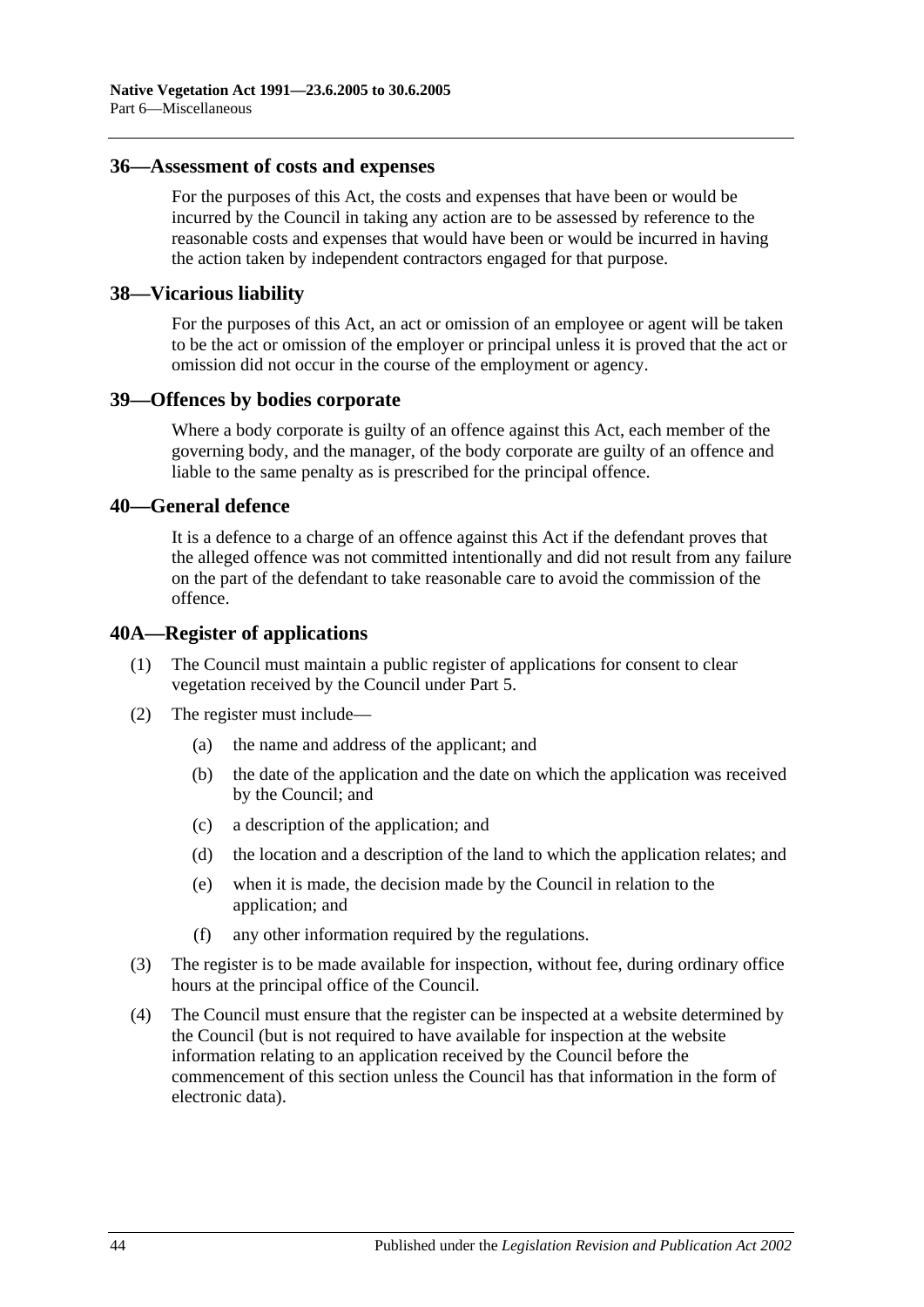#### <span id="page-44-0"></span>**40B—Ministerial power of delegation**

- (1) The Minister may delegate to a body or person (including a person for the time being holding or acting in a specified office or position) a function or power of the Minister under this Act.
- (2) A delegation under this section—
	- (a) must be by instrument in writing; and
	- (b) may be absolute or conditional; and
	- (c) does not derogate from the power of the Minister to act in any matter; and
	- (d) is revocable at will.
- (3) A function or power delegated under this section may, if the instrument of delegation so provides, be further delegated.

#### <span id="page-44-1"></span>**41—Regulations**

- (1) The Governor may make such regulations as are contemplated by this Act, or as are necessary or expedient for the purposes of this Act.
- (2) In particular regulations may—
	- (a) amend [Schedule 1;](#page-45-0)
	- (b) prescribe and provide for the payment of fees (and provide that the amount of a fee may be prescribed as the Minister's estimate of the cost of the service provided);
	- (c) provide that money, or specified categories of money, standing to the credit of the Fund, is to be used or made available for a purpose or purposes specified by the regulations;
	- (d) empower the Council, or any other person to whom fees are payable, to remit payment of the whole or part of the fees;
	- (e) fix expiation fees, not exceeding \$500, for alleged offences against this Act.
- (3) Any such regulations—
	- (a) may apply generally throughout the State or be limited in application to a particular area; and
	- (b) may operate by reference to any factor or combination of factors and, in particular, may operate by reference to the direction or opinion of a person or body named for that purpose in the regulation; and
	- (c) may refer to or incorporate, wholly or partially and with or without modification, a code, standard, policy or other document prepared or published by a prescribed body, either as in force at the time the regulations are made or as in force from time to time.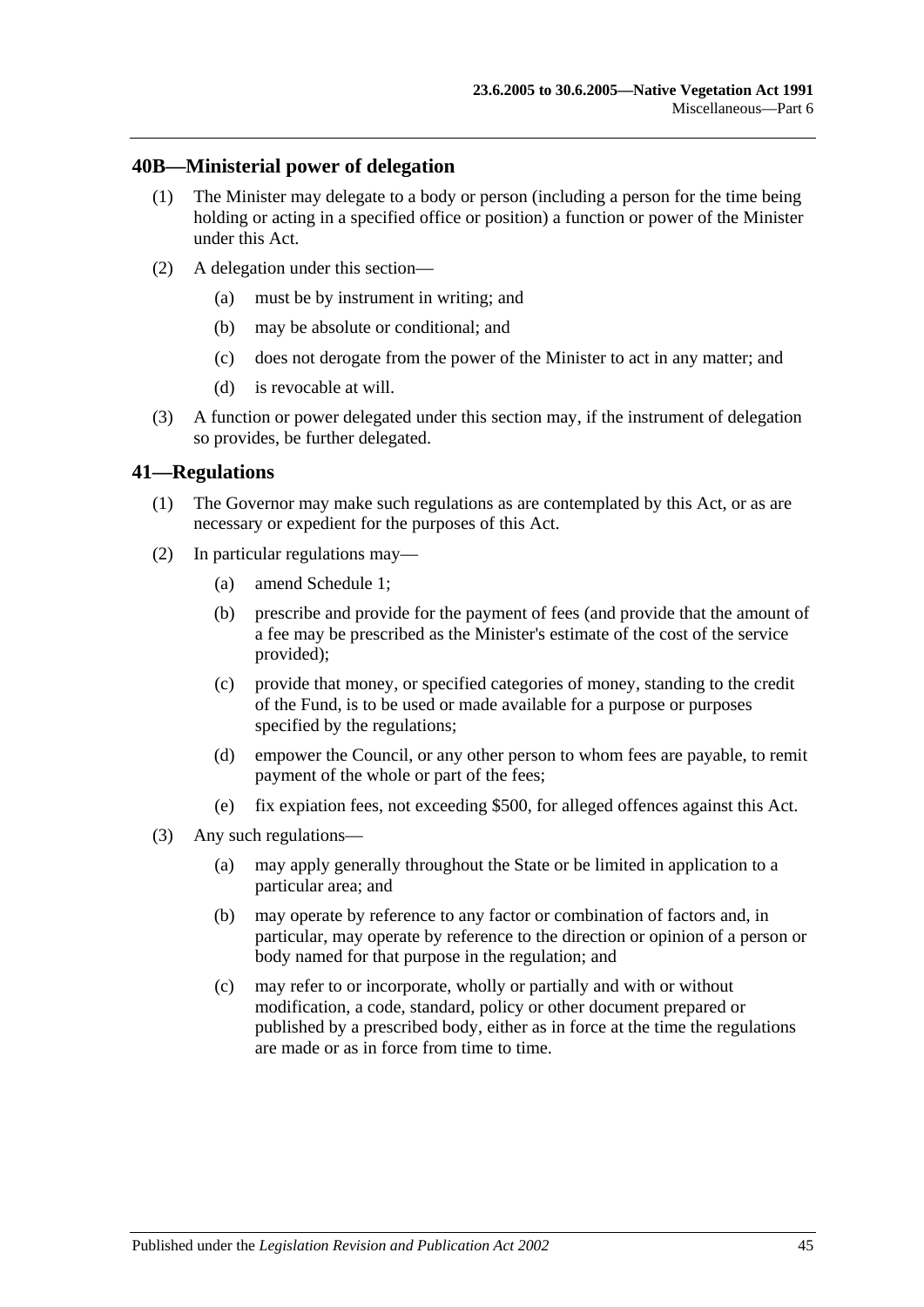# <span id="page-45-0"></span>**Schedule 1**

#### <span id="page-45-1"></span>**1—Principles of clearance of native vegetation**

Native vegetation should not be cleared if, in the opinion of the Council—

- (a) it comprises a high level of diversity of plant species; or
- (b) it has significance as a habitat for wildlife; or
- (c) it includes plants of a rare, vulnerable or endangered species; or
- (d) the vegetation comprises the whole, or a part, of a plant community that is rare, vulnerable or endangered; or
- (e) it is significant as a remnant of vegetation in an area which has been extensively cleared; or
- (f) it is growing in, or in association with, a wetland environment; or
- (g) it contributes significantly to the amenity of the area in which it is growing or is situated; or
- (h) the clearance of the vegetation is likely to contribute to soil erosion or salinity in an area in which appreciable erosion or salinisation has already occurred or, where such erosion or salinisation has not yet occurred, the clearance of the vegetation is likely to cause appreciable soil erosion or salinity; or
- (i) the clearance of the vegetation is likely to cause deterioration in the quality of surface or underground water; or
- (j) the clearance of the vegetation is likely to cause, or exacerbate, the incidence or intensity of flooding; or
- $(k)$
- (i) after clearance the land will be used for a particular purpose; and
- (ii) the land is the subject of assessment under section 35 of the *[Soil](http://www.legislation.sa.gov.au/index.aspx?action=legref&type=act&legtitle=Soil%20Conservation%20and%20Land%20Care%20Act%201989)  [Conservation and Land Care Act](http://www.legislation.sa.gov.au/index.aspx?action=legref&type=act&legtitle=Soil%20Conservation%20and%20Land%20Care%20Act%201989) 1989*; and
- (iii) according to that assessment the use of the land for that purpose cannot be sustained; or
- (l) the clearance of the vegetation would cause significant harm to the River Murray within the meaning of the *[River Murray Act](http://www.legislation.sa.gov.au/index.aspx?action=legref&type=act&legtitle=River%20Murray%20Act%202003) 2003*.

## <span id="page-45-2"></span>**2—Interpretation**

In this Schedule, unless the contrary intention appears—

*endangered species* means a species of plant for the time being appearing in Part 2 of Schedule 7 of the *[National Parks and Wildlife Act](http://www.legislation.sa.gov.au/index.aspx?action=legref&type=act&legtitle=National%20Parks%20and%20Wildlife%20Act%201972) 1972*;

*plant community* means plants of a species indigenous to South Australia growing in association with one another and forming a group that is distinct from other plant communities;

*rare species* means a species of plant for the time being appearing in Part 2 of Schedule 9 of the *[National Parks and Wildlife Act](http://www.legislation.sa.gov.au/index.aspx?action=legref&type=act&legtitle=National%20Parks%20and%20Wildlife%20Act%201972) 1972*;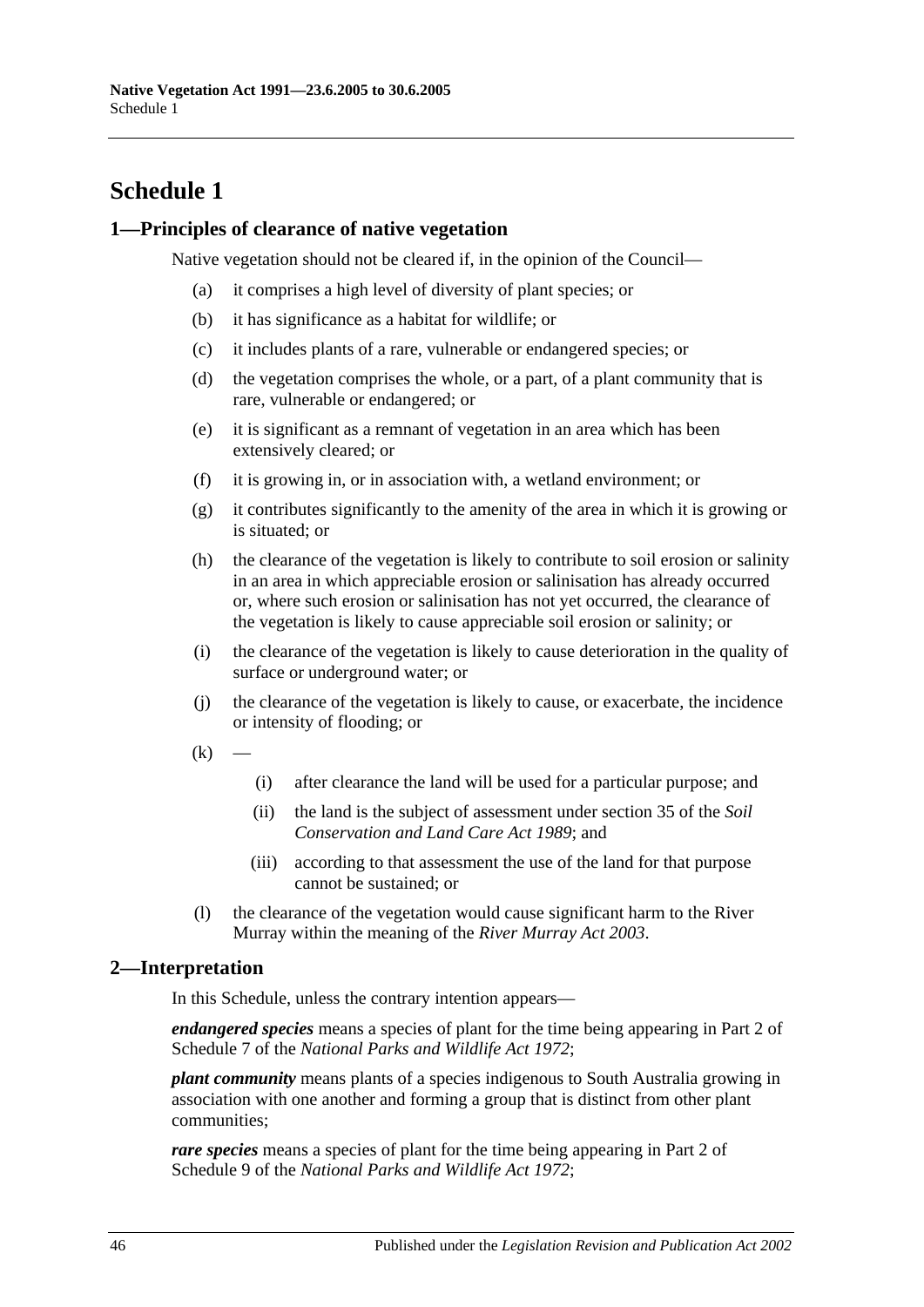*vulnerable species* means a species of plant for the time being appearing in Part 2 of Schedule 8 of the *[National Parks and Wildlife Act](http://www.legislation.sa.gov.au/index.aspx?action=legref&type=act&legtitle=National%20Parks%20and%20Wildlife%20Act%201972) 1972*;

*wildlife* has the same meaning as in the *[National Parks and Wildlife Act](http://www.legislation.sa.gov.au/index.aspx?action=legref&type=act&legtitle=National%20Parks%20and%20Wildlife%20Act%201972) 1972*.

# <span id="page-46-0"></span>**Schedule 2—Transitional provisions**

- 2 (1) Where an application made on or before 12 February 1991 to the Native Vegetation Authority under the repealed Act for consent to clear native vegetation had not been determined by the Authority before the repeal of Part 5 of the repealed Act—
	- (a) the repealed Act will continue to apply to, and in relation to, that application to the exclusion of this Act; and
	- (b) where the application is refused or is granted subject to conditions, Part 5 of the repealed Act will apply for the benefit of the owner of the land but a claim for the payment of money under that Part must be made within two years of the Authority's decision on which the claim is based.
	- (2) Where an application made on or after 13 February 1991 to the Native Vegetation Authority under the repealed Act for consent to clear native vegetation had not been determined by the Authority at the commencement of this Act, the repealed Act (excluding Part 5) will continue to apply to, and in relation to, that application to the exclusion of this Act.
	- (3) A person who, immediately before the repeal of Part 5 of the repealed Act, had the right—
		- (a) to claim the payment of money under that Part; or
		- (b) to require the Minister to enter into a heritage agreement and then claim the payment of money under that Part,

is entitled to exercise those rights within two years of the repeal of that Part.

- (4) A condition attached to the Authority's consent granted under the repealed Act (whether before or after the commencement of this Act) may be enforced under this Act as if it were attached to consent granted under this Act.
- (5) The Native Vegetation Authority continues in existence as if the repealed Act had not been repealed for the purpose of administering the repealed Act (whether pursuant to section 16 of the *[Acts Interpretation Act](http://www.legislation.sa.gov.au/index.aspx?action=legref&type=act&legtitle=Acts%20Interpretation%20Act%201915) 1915* or to this clause) and, if necessary, new appointments may be made to it.
- 3 The party to heritage agreements made before the commencement of this Act and referred to in those agreements as "the Minister" will, after the commencement of this Act, be taken to be the Minister who is, for the time being, responsible for the administration of this Act.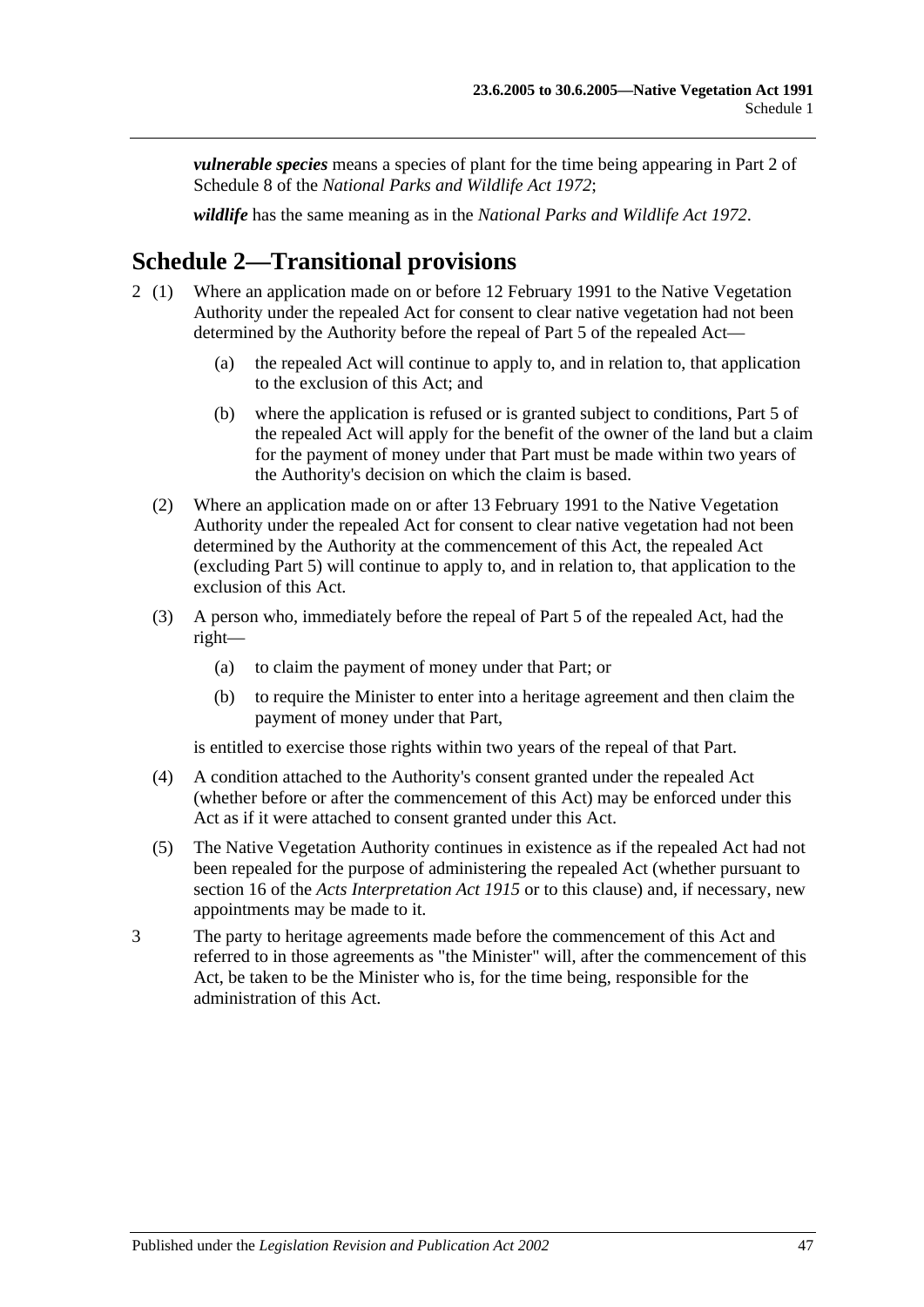# <span id="page-47-0"></span>**Legislative history**

## **Notes**

- Amendments of this version that are uncommenced are not incorporated into the text.
- Please note—References in the legislation to other legislation or instruments or to titles of bodies or offices are not automatically updated as part of the program for the revision and publication of legislation and therefore may be obsolete.
- Earlier versions of this Act (historical versions) are listed at the end of the legislative history.
- For further information relating to the Act and subordinate legislation made under the Act see the Index of South Australian Statutes or www.legislation.sa.gov.au.

# **Legislation repealed by principal Act**

The *Native Vegetation Act 1991* repealed the following:

*Native Vegetation Management Act 1985*

## **Legislation amended by principal Act**

The *Native Vegetation Act 1991* amended the following:

*South Australian Heritage Act 1978*

## **Principal Act and amendments**

| New entries appear in bold. |  |  |
|-----------------------------|--|--|
|                             |  |  |

| Year        | N <sub>0</sub> | Title                                                                                           | Assent     | Commencement                                                                                                                                                                                                                     |
|-------------|----------------|-------------------------------------------------------------------------------------------------|------------|----------------------------------------------------------------------------------------------------------------------------------------------------------------------------------------------------------------------------------|
| 1991        | 16             | <b>Native Vegetation Act 1991</b>                                                               | 18.4.1991  | 18.4.1991 (Gazette 18.4.1991 p1294)                                                                                                                                                                                              |
| 1993        | 56             | Heritage Act 1993                                                                               | 27.5.1993  | 15.1.1994 (Gazette 27.10.1993 p1890)                                                                                                                                                                                             |
| <b>2000</b> | 88             | Development (System Improvement<br><i>Program</i> ) Amendment Act 2000 as<br>amended by 44/2002 | 21.12.2000 | Sch 1 (cl 4)—21.12.2002 (s $7(5)$ Acts<br>Interpretation Act 1915)                                                                                                                                                               |
| 2001        | 16             | Statutes Amendment (Avoidance of<br>Duplication of Environmental<br>Procedures) Act 2001        | 17.5.2001  | Pt 5 (s 7)—14.6.2001 ( <i>Gazette 14.6.2001</i><br>p2221                                                                                                                                                                         |
| 2002        | 44             | <i>Native Vegetation (Miscellaneous)</i><br>Amendment Act 2002                                  | 12.12.2002 | 19.12.2002 (Gazette 19.12.2002 p4736)<br>except ss 3(b), (d)—(f), 4—14, 16—19,<br>$21-24$ , s 33F(1), (4)(a), (5), (6)(a) & (7)<br>(as inserted by $s$ 29), 32, 35, 36 and<br>Sch-25.8.2003 (Gazette 21.8.2003<br><i>p</i> 3276) |
| 2003        | 35             | River Murray Act 2003                                                                           | 31.7.2003  | Sch (cl 15)-24.11.2003 (Gazette<br>20.11.2003 p4203)                                                                                                                                                                             |
| 2004        | 23             | Statutes Amendment (Courts) Act<br>2004                                                         | 8.7.2004   | Sch 1-1.9.2004 (Gazette 26.8.2004)<br>p3402)                                                                                                                                                                                     |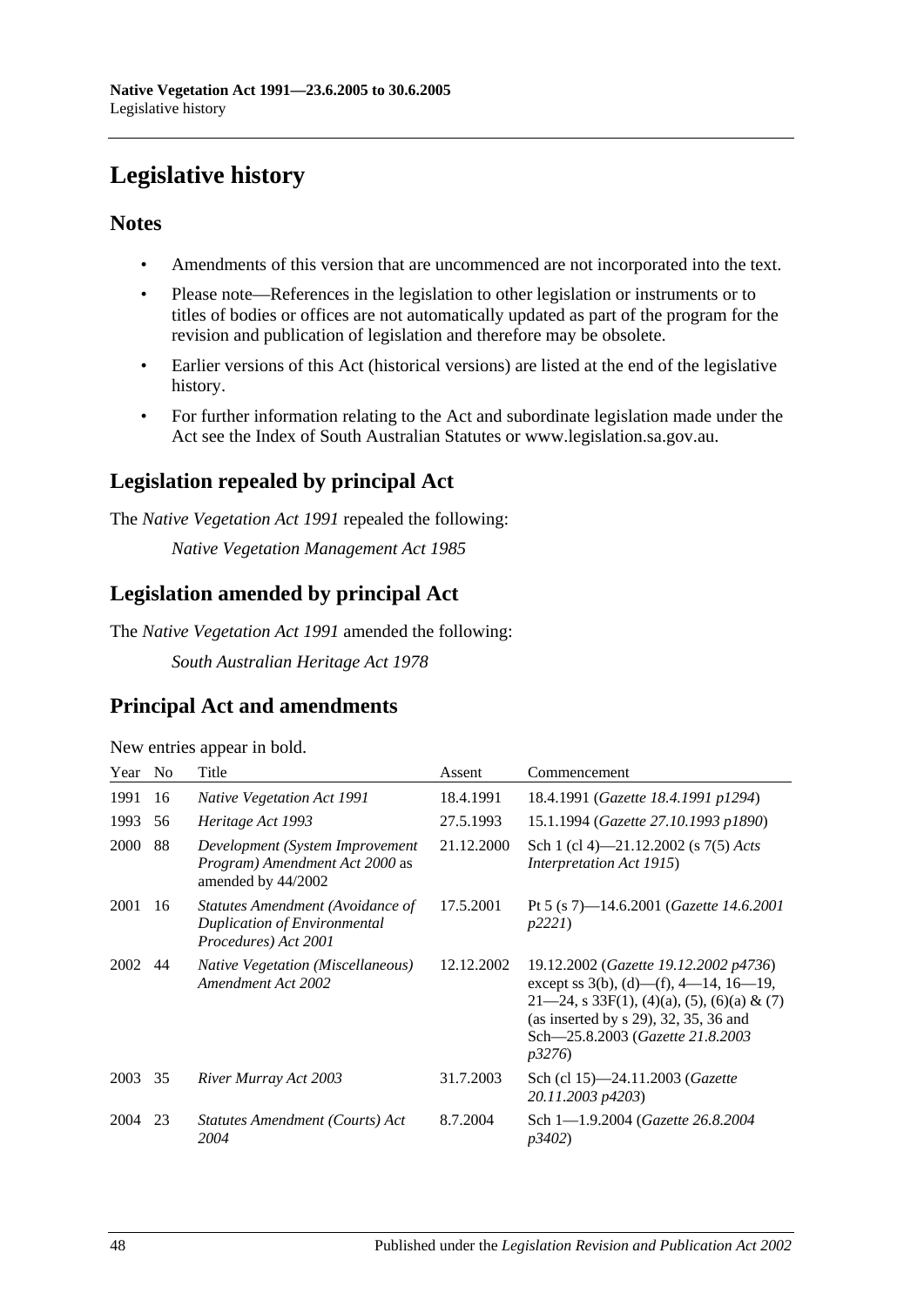| 2004   | -34 | Natural Resources Management Act<br>2004                                                | 5.8.2004 | Sch 4 (cll 26(1) & 27(1), (2) $-2.9.2004$<br>$(Gazette 2.9.2004 p3545)$ except ss 24,<br>$25, 26(2)$ (4), $27(3)$ (5) &<br>28—1.7.2005 (Gazette 30.6.2005 p2093) |
|--------|-----|-----------------------------------------------------------------------------------------|----------|------------------------------------------------------------------------------------------------------------------------------------------------------------------|
| 2005 5 |     | Adelaide Dolphin Sanctuary Act 2005 14.4.2005                                           |          | Sch 2 (cll 49–53)–1.7.2005 (Gazette<br>$2.6.2005$ p1684)                                                                                                         |
| 2005   | -20 | <b>Statutes Amendment (Environment</b> 9.6.2005<br>and Conservation Portfolio) Act 2005 |          | Pt 4 (ss $25 \& 26$ ) & Sch 4-23.6.2005<br>(Gazette 23.6.2005 p1901)                                                                                             |

# **Provisions amended**

New entries appear in bold.

Entries that relate to provisions that have been deleted appear in italics.

| Provision                                         | How varied                                         | Commencement                    |
|---------------------------------------------------|----------------------------------------------------|---------------------------------|
| Long title                                        | amended by 44/2002 Sch                             | 25.8.2003                       |
| Pt1                                               |                                                    |                                 |
| s2                                                | deleted by 44/2002 Sch                             | 25.8.2003                       |
| s <sub>3</sub>                                    |                                                    |                                 |
| $s \; 3(1)$                                       |                                                    |                                 |
| Sanctuary                                         | Adelaide Dolphin inserted by 5/2005 Sch 2 cl 49(1) | 1.7.2005-not incorporated       |
|                                                   | biological diversity deleted by 20/2005 s 25       | 23.6.2005                       |
| or biodiversity                                   | biological diversity inserted by 20/2005 s 25      | 23.6.2005                       |
| breach                                            | inserted by $44/2002$ s $3(a)$                     | 19.12.2002                      |
| building                                          | inserted by $44/2002$ s $3(a)$                     | 19.12.2002                      |
| conciliator                                       | deleted by $44/2002 s 3(b)$                        | 25.8.2003                       |
| <b>ERD Court</b>                                  | inserted by $44/2002$ s 3(c)                       | 19.12.2002                      |
|                                                   | heritage agreement deleted by 56/1993 Sch 2        | 15.1.1994                       |
| Minister for the<br>Adelaide Dolphin<br>Sanctuary | inserted by 5/2005 Sch 2 cl 49(2)                  | 1.7.2005-not incorporated       |
| land                                              | substituted by $44/2002$ s 3(d)                    | 25.8.2003                       |
| Murray-Darling<br><b>Basin</b>                    | inserted by $35/2003$ Sch cl $15(a)$               | 24.11.2003                      |
| native vegetation                                 | amended by $44/2002$ s $3(e)$                      | 25.8.2003                       |
|                                                   | amended by 35/2003 Sch cl 15(b)                    | 24.11.2003                      |
| NRM region                                        | inserted by 34/2004 Sch 4 cl 24(1)                 | uncommenced-not<br>incorporated |
| owner                                             | amended by 44/2002 s 3(f), Sch                     | 25.8.2003                       |
| <b>River Murray</b><br>Protection Area            | inserted by $35/2003$ Sch cl $15(c)$               | 24.11.2003                      |
| soil conservation<br>district                     | deleted by 34/2004 Sch 4 cl 24(2)                  | uncommenced-not<br>incorporated |
| s3A                                               | inserted by 44/2002 s 4                            | 25.8.2003                       |
| s <sub>4</sub>                                    |                                                    |                                 |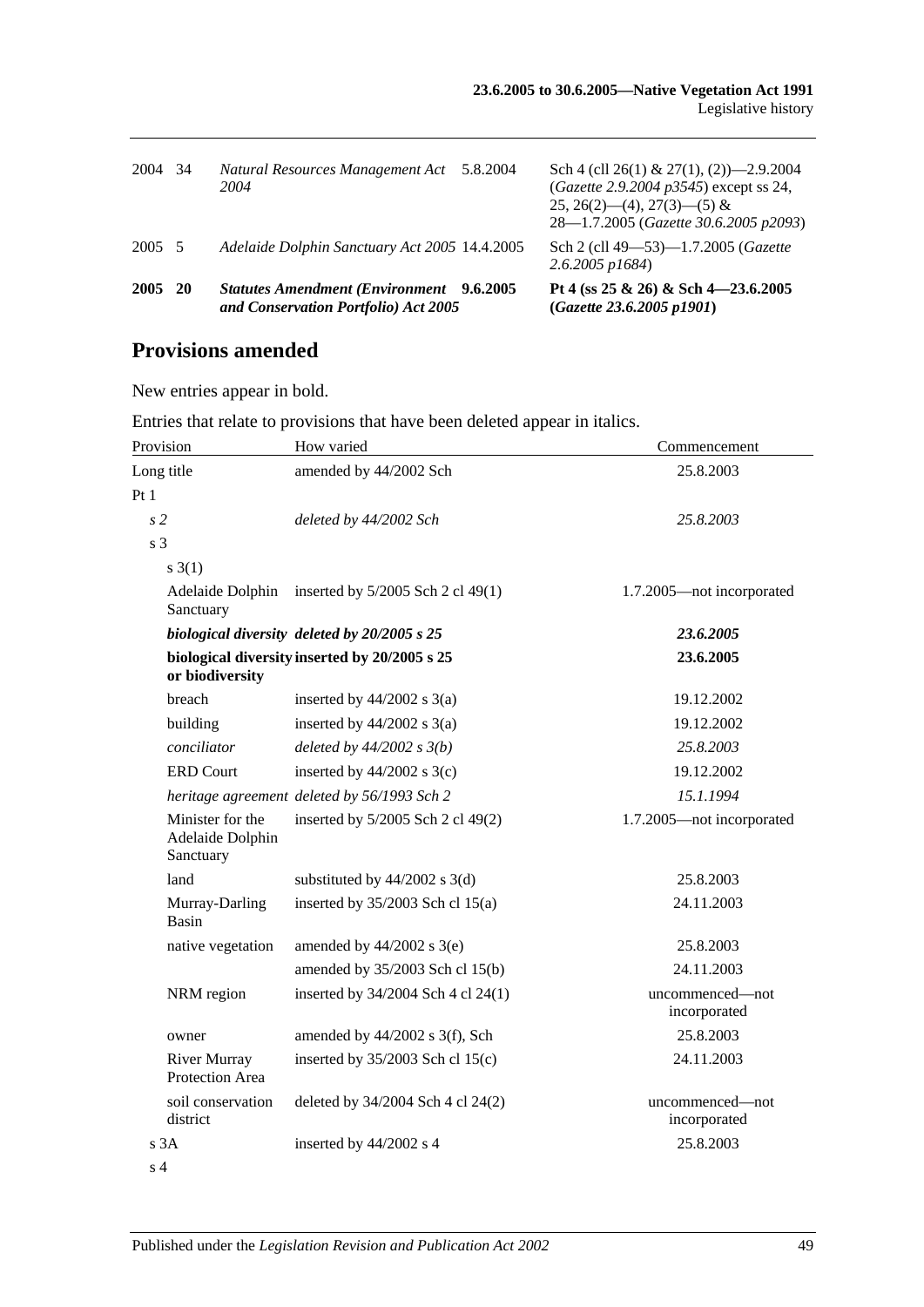#### **Native Vegetation Act 1991—23.6.2005 to 30.6.2005** Legislative history

| s(4(2))               | substituted by 44/2002 s 5                                             | 25.8.2003                       |
|-----------------------|------------------------------------------------------------------------|---------------------------------|
| s $4(2a)$ - $(2c)$    | inserted by 44/2002 s 5                                                | 25.8.2003                       |
| Pt 2                  |                                                                        |                                 |
| $\rm{s}$ 6            | amended by 44/2002 s 6                                                 | 25.8.2003                       |
| Pt 3                  |                                                                        |                                 |
| Pt $3$ Div $1$        |                                                                        |                                 |
| s <sub>8</sub>        |                                                                        |                                 |
| s(1)                  | amended by 44/2002 s 7, Sch                                            | 25.8.2003                       |
|                       | amended by 34/2004 Sch 4 cl 25                                         | uncommenced—not<br>incorporated |
| s(3)                  | amended by 44/2002 Sch                                                 | 25.8.2003                       |
| $s \, 8(5)$           | deleted by 44/2002 Sch                                                 | 25.8.2003                       |
| s 11                  |                                                                        |                                 |
| s 11(2)               | amended by 44/2002 Sch                                                 | 25.8.2003                       |
| s 13                  | amended by 44/2002 Sch                                                 | 25.8.2003                       |
| s <sub>14</sub>       |                                                                        |                                 |
| s 14(1)               | s 14 amended by 88/2000 Sch 1 cl 4(c), (d)                             | 21.12.2002                      |
|                       | s 14 amended and redesignated as $s$ 14(1) by<br>$44/2002$ s 8(a), (b) | 25.8.2003                       |
| s $14(2)$ and $(3)$   | inserted by $44/2002$ s $8(b)$                                         | 25.8.2003                       |
| s 15                  |                                                                        |                                 |
| s $15(5a)$ and $(5b)$ | inserted by 44/2002 s 9                                                | 25.8.2003                       |
| s $15(6)$ and $(7)$   | amended by 44/2002 Sch                                                 | 25.8.2003                       |
| s 15(8)               | inserted by $35/2003$ Sch cl 15(d)                                     | 24.11.2003                      |
| s 15(9)               | inserted by 5/2005 Sch 2 cl 50                                         | 1.7.2005—not incorporated       |
| s <sub>16</sub>       |                                                                        |                                 |
| s16(2)                | amended by 44/2002 Sch                                                 | 25.8.2003                       |
| Pt 3 Div 2            | deleted by 44/2002 s 10                                                | 25.8.2003                       |
| Pt 3 Div 3            |                                                                        |                                 |
| s 21                  |                                                                        |                                 |
| $s\ 21(3)$            | amended by $44/2002$ s $11(a)$                                         | 25.8.2003                       |
| $s \, 21(3a)$         | inserted by $44/2002$ s $11(b)$                                        | 25.8.2003                       |
| $s \, 21(6)$          | substituted by $44/2002$ s $11(c)$                                     | 25.8.2003                       |
| $s \, 21(7)$          | inserted by $44/2002$ s $11(c)$                                        | 25.8.2003                       |
| Pt 4                  | heading substituted by 44/2002 s 12                                    | 25.8.2003                       |
| Pt 4 Div 1            | heading inserted by 44/2002 s 12                                       | 25.8.2003                       |
| s 23                  | substituted by 56/1993 Sch 2                                           | 15.1.1994                       |
| $s\,23(1)$            | substituted by 44/2002 s 13                                            | 25.8.2003                       |
| s 23A                 | inserted by 56/1993 Sch 2                                              | 15.1.1994                       |
| s 23A(3)              | amended by 44/2002 Sch                                                 | 25.8.2003                       |
| $s$ 23 $B$            | inserted by 56/1993 Sch 2                                              | 15.1.1994                       |
| $s\,23B(3)$           | amended by 44/2002 s 14                                                | 25.8.2003                       |
| $s$ 23 $C$            | inserted by 56/1993 Sch 2                                              | 15.1.1994                       |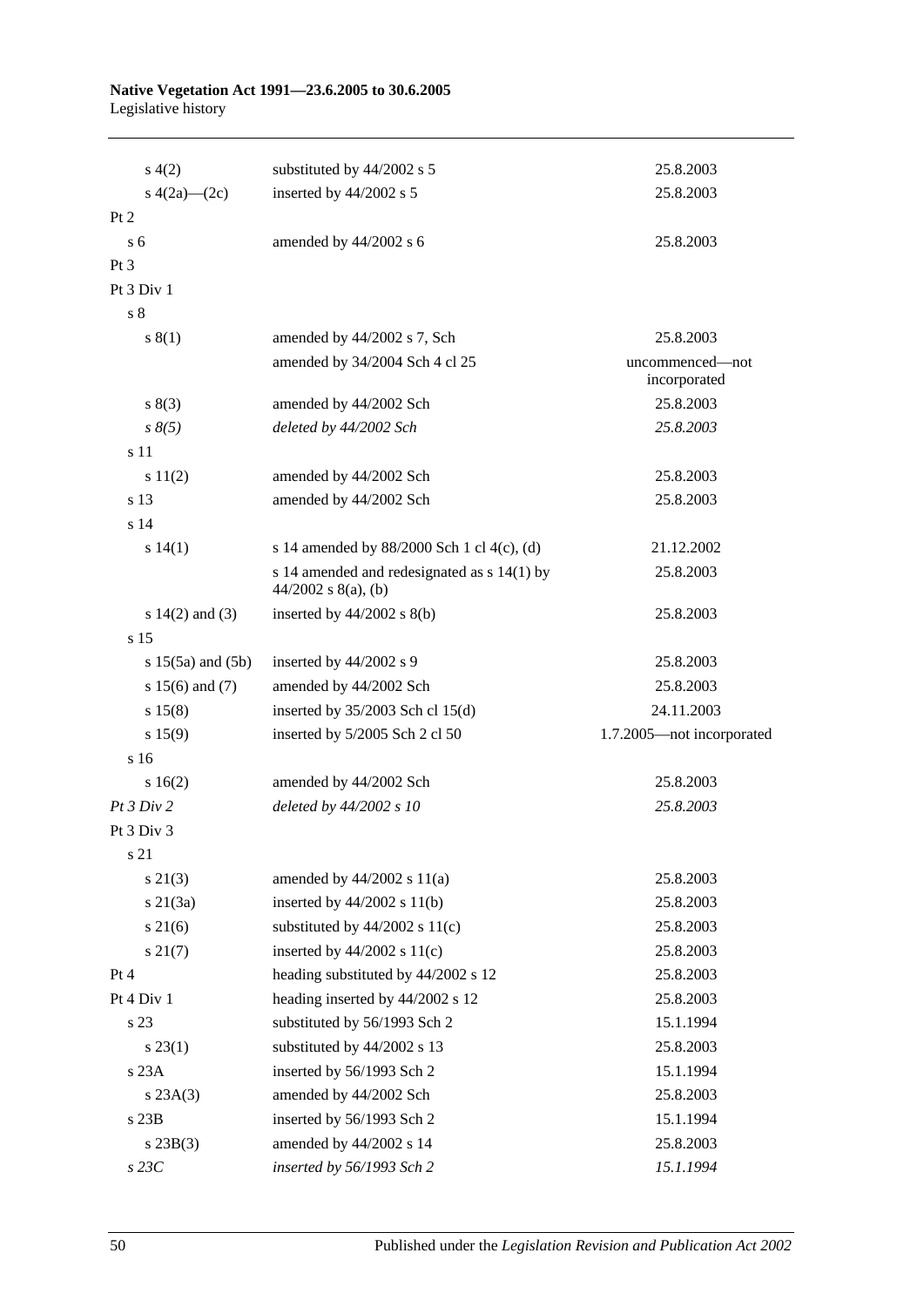|                       | deleted by 44/2002 s 15                                            | 19.12.2002                      |
|-----------------------|--------------------------------------------------------------------|---------------------------------|
| Pt 4 Div 2            | inserted by 44/2002 s 16                                           | 25.8.2003                       |
| Pt 4 Div 3            | heading inserted by 44/2002 s 17                                   | 25.8.2003                       |
| s 24                  |                                                                    |                                 |
| $s\,24(1a)$           | inserted by $44/2002$ s $18(a)$                                    | 25.8.2003                       |
| $s\,24(4)$            | amended by $44/2002$ s $18(b)$                                     | 25.8.2003                       |
| s <sub>25</sub>       |                                                                    |                                 |
| s 25(1)               | substituted by $34/2004$ Sch 4 cl 26(1)                            | 2.9.2004                        |
| s 25(2)               | amended by $44/2002$ s 19(a)                                       | 25.8.2003                       |
|                       | amended by 35/2003 Sch cl 15(e)                                    | 24.11.2003                      |
|                       | amended by 34/2004 Sch 4 cl 26(2)                                  | uncommenced-not<br>incorporated |
|                       | (d) deleted by $34/2004$ Sch 4 cl $26(3)$                          | uncommenced-not<br>incorporated |
| $s \, 25(3a)$         | inserted by $35/2003$ Sch cl 15(f)                                 | 24.11.2003                      |
| $s \, 25(3b)$         | inserted by 5/2005 Sch 2 cl 51(1)                                  | 1.7.2005-not incorporated       |
| s 25(4)               | amended by 44/2002 s 19(b)                                         | 25.8.2003                       |
| $s 25(5a)$ and $(5b)$ | inserted by $44/2002$ s $19(c)$                                    | 25.8.2003                       |
| s 25(5c)              | inserted by $44/2002$ s $19(c)$                                    | 25.8.2003                       |
|                       | substituted by $35/2003$ Sch cl $15(g)$                            | 24.11.2003                      |
|                       | substituted by $34/2004$ Sch 4 cl 26(4)                            | uncommenced-not<br>incorporated |
|                       | substituted by $5/2005$ Sch 2 cl $51(2)$                           | 1.7.2005-not incorporated       |
| $Pt\,5$               | heading substituted by 44/2002 Sch                                 | 25.8.2003                       |
| Pt 5 Div 1            |                                                                    |                                 |
| s <sub>26</sub>       |                                                                    |                                 |
| $s \; 26(1)$ and (2)  | amended by $44/2002$ s $20(a)$                                     | 19.12.2002                      |
| $s\,26(2a)$           | inserted by $44/2002$ s $20(b)$                                    | 19.12.2002                      |
| $s \; 26(3)$          |                                                                    |                                 |
| period                | the prescribed inserted by $44/2002$ s $20(c)$                     | 19.12.2002                      |
| s 27                  | the prescribed rate amended by 44/2002 Sch                         | 25.8.2003                       |
| $s \, 27(1)$          | s 27 amended and redesignated as s 27(1) by<br>44/2002 s 21(a)-(c) | 25.8.2003                       |
| $s\,27(2)$ —(6)       | inserted by 44/2002 s 21(c)                                        | 25.8.2003                       |
| s 28                  |                                                                    |                                 |
| $s\,28(2)$            | amended by 44/2002 Sch                                             | 25.8.2003                       |
| $s\,28(3)$            | amended by $44/2002$ s $22(a)$ , (b)                               | 25.8.2003                       |
| $s\,28(4)$ (7)        | inserted by $44/2002$ s $22(c)$                                    | 25.8.2003                       |
| s 29                  |                                                                    |                                 |
| $s\,29(1)$            | amended by 34/2004 Sch 4 cl 27(1)                                  | 2.9.2004                        |
| $s\,29(4a)$           | inserted by 34/2004 Sch 4 cl 27(2)                                 | 2.9.2004                        |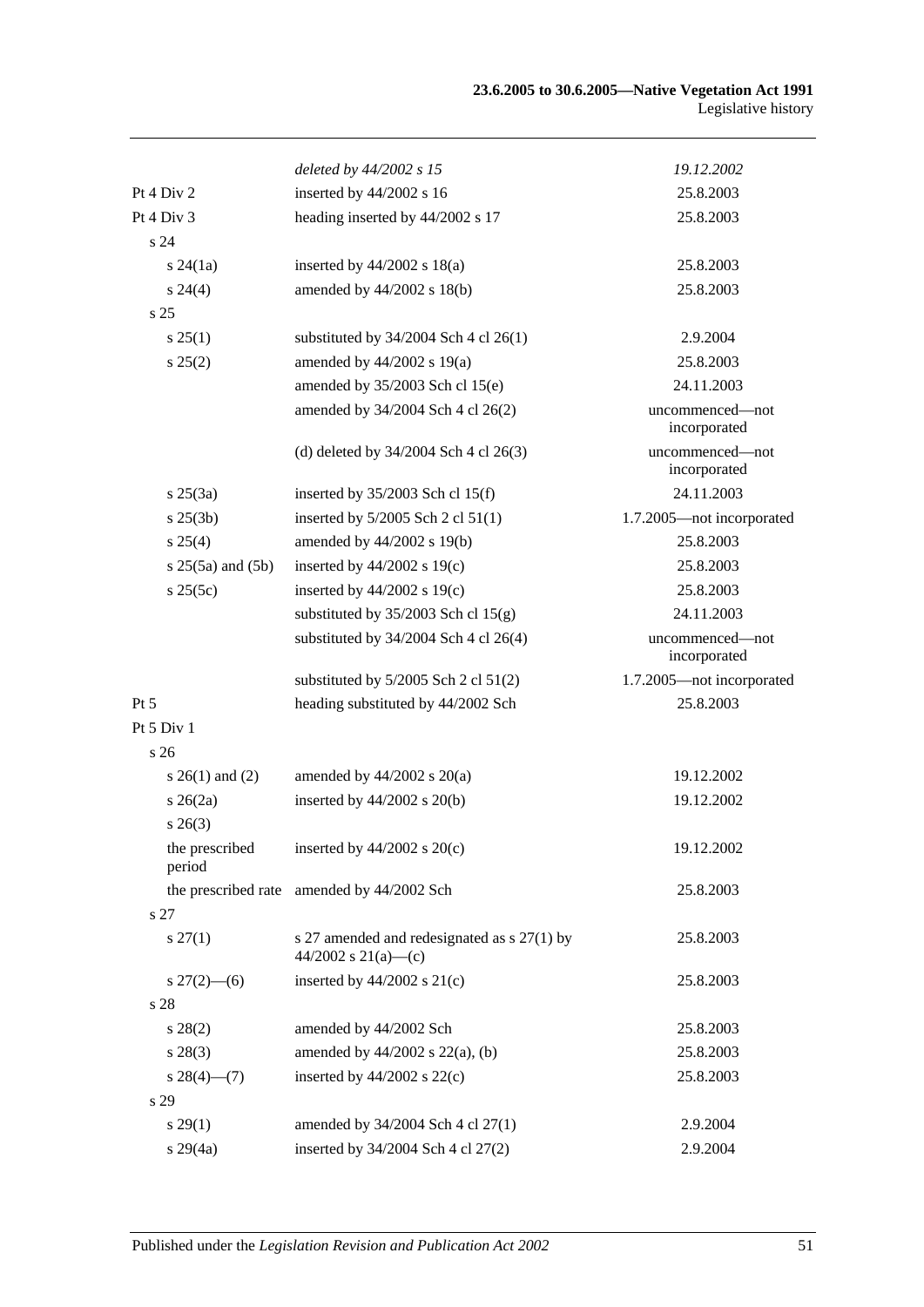#### **Native Vegetation Act 1991—23.6.2005 to 30.6.2005** Legislative history

| $s\,29(5)$            | substituted by $34/2004$ Sch 4 cl $27(3)$ | uncommenced-not<br>incorporated |
|-----------------------|-------------------------------------------|---------------------------------|
| $s\,29(7)$            | deleted by 34/2004 Sch 4 cl 27(4)         | uncommenced-not<br>incorporated |
| $s\,29(8)$            | substituted by $34/2004$ Sch 4 cl $27(5)$ | uncommenced-not<br>incorporated |
| $s\,29(9a)$           | inserted by $35/2003$ Sch cl 15(h)        | 24.11.2003                      |
| s $29(9b)$ and $(9c)$ | inserted by 5/2005 Sch 2 cl 52            | 1.7.2005-not incorporated       |
| $s\,29(10)$           | substituted by $44/2002$ s $23(a)$        | 25.8.2003                       |
| $s\,29(11)$           | substituted by $44/2002$ s $23(a)$        | 25.8.2003                       |
|                       | amended by 20/2005 s 26(1)                | 23.6.2005                       |
| $s\,29(12)$           | deleted by $44/2002$ s $23(a)$            | 25.8.2003                       |
|                       | inserted by $20/2005$ s $26(2)$           | 23.6.2005                       |
| $s\,29(15)$           | deleted by $44/2002 s 23(b)$              | 25.8.2003                       |
| $s\,29(17)$           | inserted by 88/2000 Sch 1 cl 4(e)         | 21.12.2002                      |
| s 29A                 | inserted by 16/2001 s 7                   | 14.6.2001                       |
| s 30                  | substituted by 44/2002 s 24               | 25.8.2003                       |
| s 30A                 | inserted by 44/2002 s 24                  | 25.8.2003                       |
| Pt 5 Div 2            |                                           |                                 |
| s 31                  | substituted by 44/2002 s 25               | 19.12.2002                      |
| ss 31A-31F            | inserted by 44/2002 s 25                  | 19.12.2002                      |
| s 32                  |                                           |                                 |
| $s \, 32(1)$          | amended by 44/2002 s 26                   | 19.12.2002                      |
| s 33                  |                                           |                                 |
| $s \, 33(1)$          | amended by 44/2002 s 27                   | 19.12.2002                      |
| Pt 5 Div 3            | inserted by 44/2002 s 28                  | 19.12.2002                      |
| Pt 5A                 | inserted by 44/2002 s 29                  | 19.12.2002                      |
| Pt 5B                 | inserted by 44/2002 s 29                  | 19.12.2002                      |
| s 331                 |                                           |                                 |
| $s \, 33I(14)$        | amended by 20/2005 Sch 4                  | 23.6.2005                       |
| Pt 6                  |                                           |                                 |
| s 33J                 | inserted by 44/2002 s 30                  | 19.12.2002                      |
|                       | amended by 23/2004 Sch 1                  | 1.9.2004                        |
| s 34                  |                                           |                                 |
| $s \; 34(1)$          | amended by $44/2002$ s $31(a)$            | 19.12.2002                      |
| $s \; 34(2)$          | amended by $44/2002$ s $31(a)$ , (b)      | 19.12.2002                      |
| $s \; 34(3)$          | amended by $44/2002$ s $31(a)$            | 19.12.2002                      |
| $s \; 34(3a)$         | inserted by $44/2002$ s $31(c)$           | 19.12.2002                      |
| $s \; 34(4)$          | inserted by 56/1993 Sch 2                 | 15.1.1994                       |
| s 35                  |                                           |                                 |
| $s \, 35(1)$          | substituted by 44/2002 Sch                | 25.8.2003                       |
| $s \frac{35(2)}{2}$   | deleted by 44/2002 Sch                    | 25.8.2003                       |
| $s \; 35(5)$          | inserted by 44/2002 s 32                  | 25.8.2003                       |
| s 36                  | amended by 56/1993 Sch 2                  | 15.1.1994                       |
|                       |                                           |                                 |